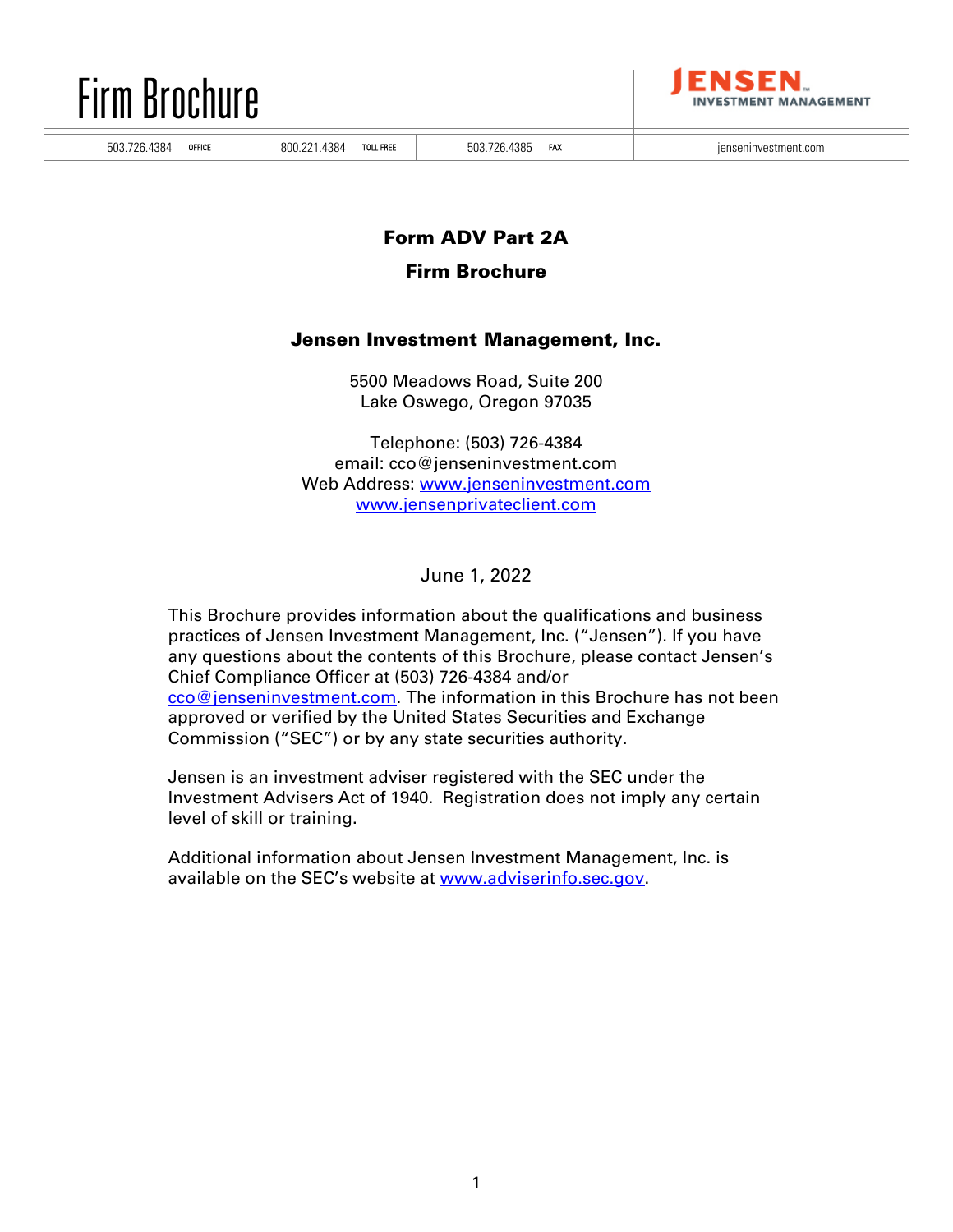### Item 2 - Material Changes

No material changes have been made to this brochure since the update on March 31, 2022.

The purpose of this document is to describe, among other things, the types of advisory services offered by Jensen, related fees, material facts, and known material conflicts of interests that could affect Jensen's relationship with its clients.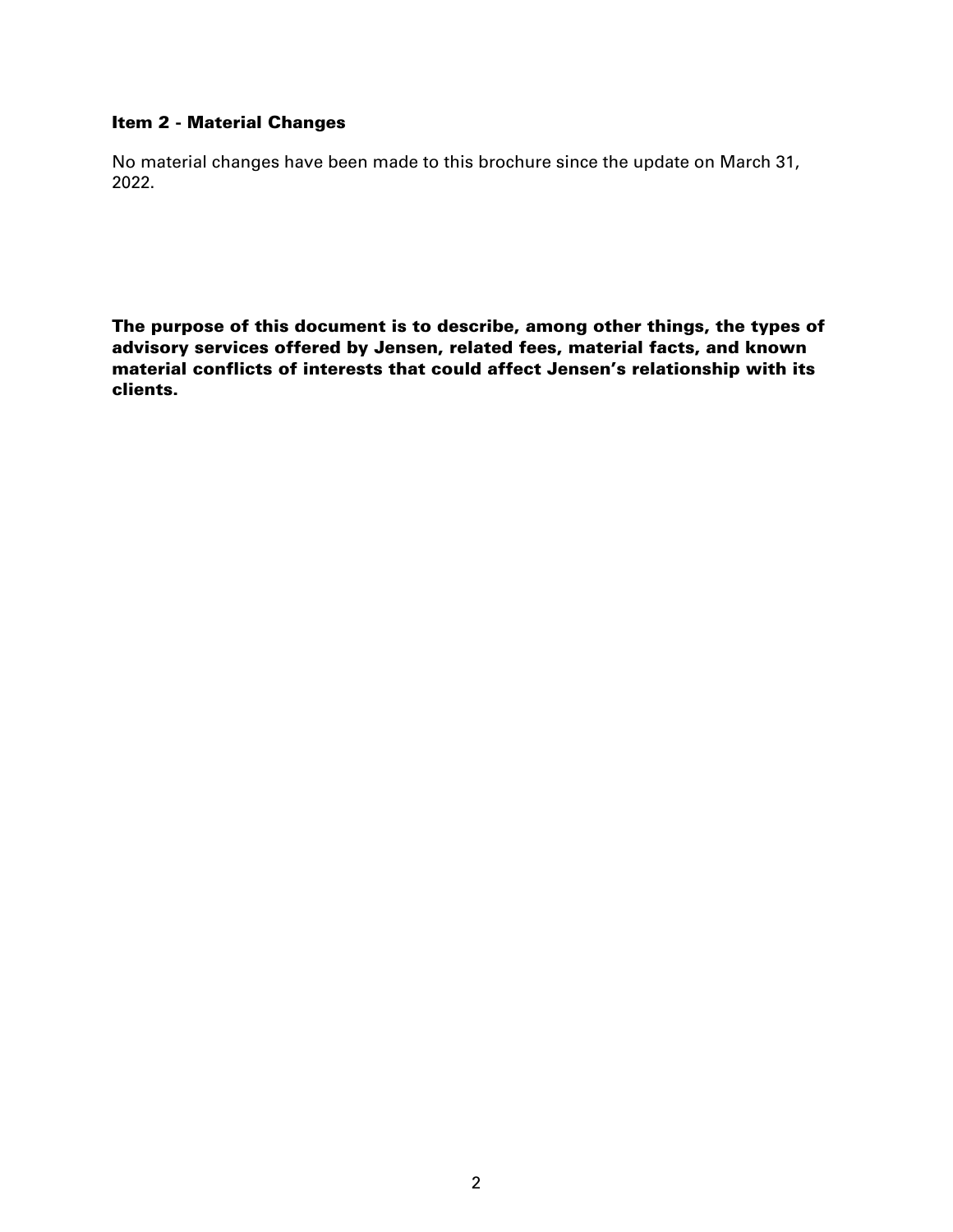# Item 3 – Table of Contents

| Item 1 - Cover Page                                                            |
|--------------------------------------------------------------------------------|
|                                                                                |
|                                                                                |
|                                                                                |
|                                                                                |
|                                                                                |
| Item 6 - Performance-Based Fees and Side-By-Side Management 11                 |
|                                                                                |
| Item 8 - Methods of Analysis, Investment Strategies and Risk of Loss 11        |
|                                                                                |
|                                                                                |
|                                                                                |
| Item 11 - Code of Ethics, Participation or Interest in Client Transactions and |
|                                                                                |
|                                                                                |
|                                                                                |
|                                                                                |
|                                                                                |
|                                                                                |
|                                                                                |
|                                                                                |
|                                                                                |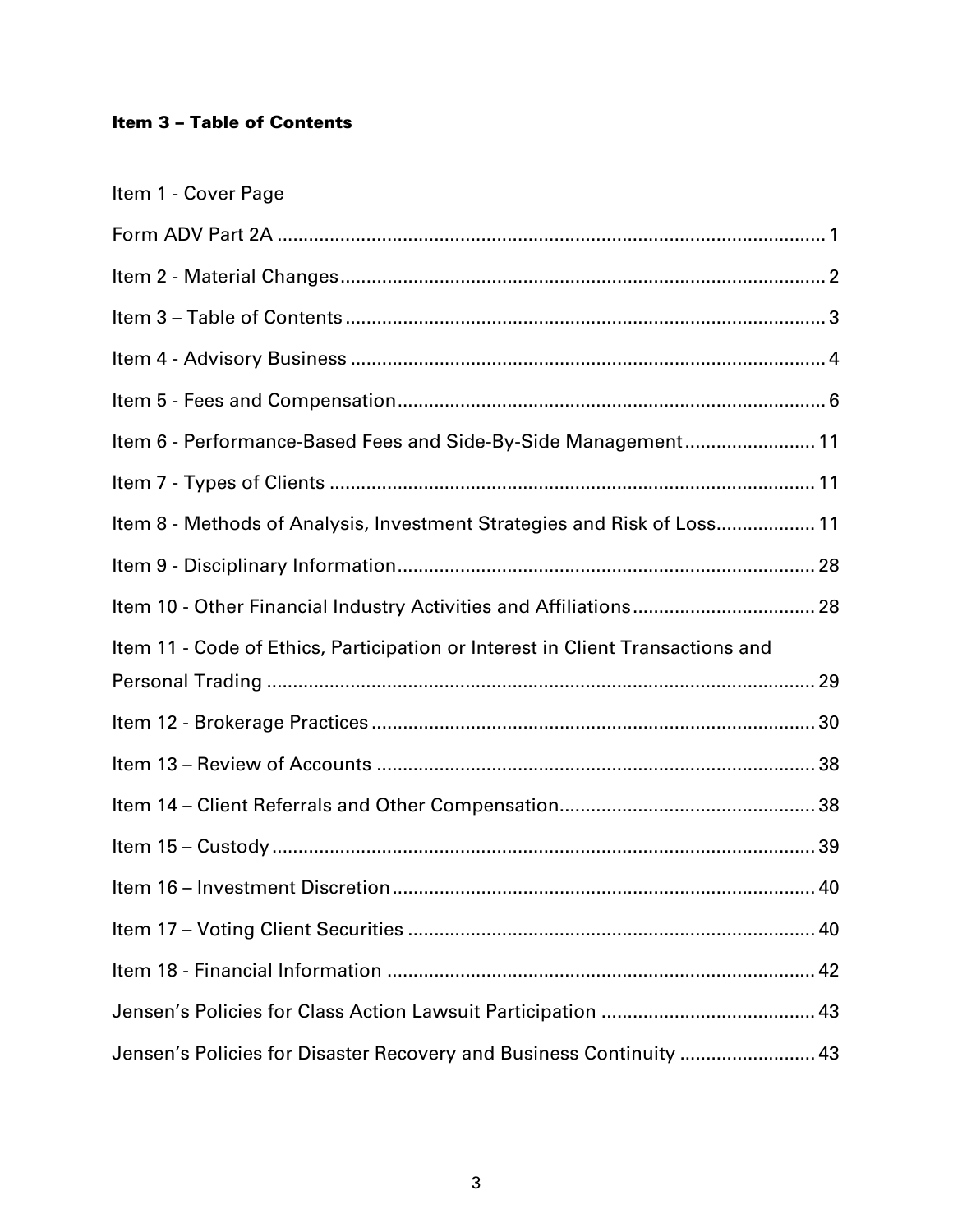### Item 4 - Advisory Business

Jensen Investment Management, Inc. ("Jensen") is an independent, employeeowned investment advisory firm that was established in 1988 in the Portland, Oregon area. Jensen provides investment management services to a wide array of individual and institutional clients, including private clients, pension plans, foundations, endowments, and other businesses. In addition, Jensen acts as the investment adviser to three mutual funds (collectively the "Funds"): the Jensen Quality Growth Fund, the Jensen Global Quality Growth Fund, and the Jensen Quality Value Fund. Jensen also acts as an investment adviser to a collective investment fund ("CIF").

Jensen is wholly owned by its employees. Jensen's principal owners are Eric Schoenstein, Managing Director – Chief Investment Officer and Portfolio Manager, and Robert McIver, Managing Director – President and Portfolio Manager, each of whom owns more than 25% but less than 50% of the firm. The remainder of Jensen is owned by 16 employees, each of whom owns less than 25% of the firm. These employee-owners are:

- Rama Balasubramanian, Director Operations and Information Systems
- Allen Bond, Managing Director and Portfolio Manager
- Robert Brinker, Manager Information Systems
- Adam Calamar, Portfolio Manager
- Richard Clark, Director Sales and Marketing
- Shannon Contreras, Managing Director Finance
- Adam Dunn, Manager Trading
- Philomena Ferree, Manager Private Client
- Dorothy Friedrich, Director Marketing
- Gabriel Goddard, Managing Director, Chief Compliance Officer and General Counsel
- Kurt Havnaer, Portfolio Manager
- Tyra Pratt, Portfolio Manager
- Keith Reiland, Director Private Client Accounts
- Kevin Walkush, Portfolio Manager
- Jeff Wilson, Business Analyst
- Sarah Doxsee, Manager Sales and Marketing

As of December 31, 2021, Jensen managed \$14,495,257,654.47 (USD) in assets, all of which are managed on a discretionary basis. Regulatory assets under management are calculated using the methodologies applied in Jensen's Form ADV Part 1. Jensen defines "discretionary" as all assets over which it has (i) investment discretion, (ii) trading authority, (iii) and for which it charges an investment management fee. As of December 31, 2021, Jensen had Assets Under Advisement ("AUA") totaling \$955,760,388.20. AUA are assets in model delivery program relationships for which Jensen does not maintain investment discretion over the assets.

The primary goal of Jensen's equity investment strategies is to provide long-term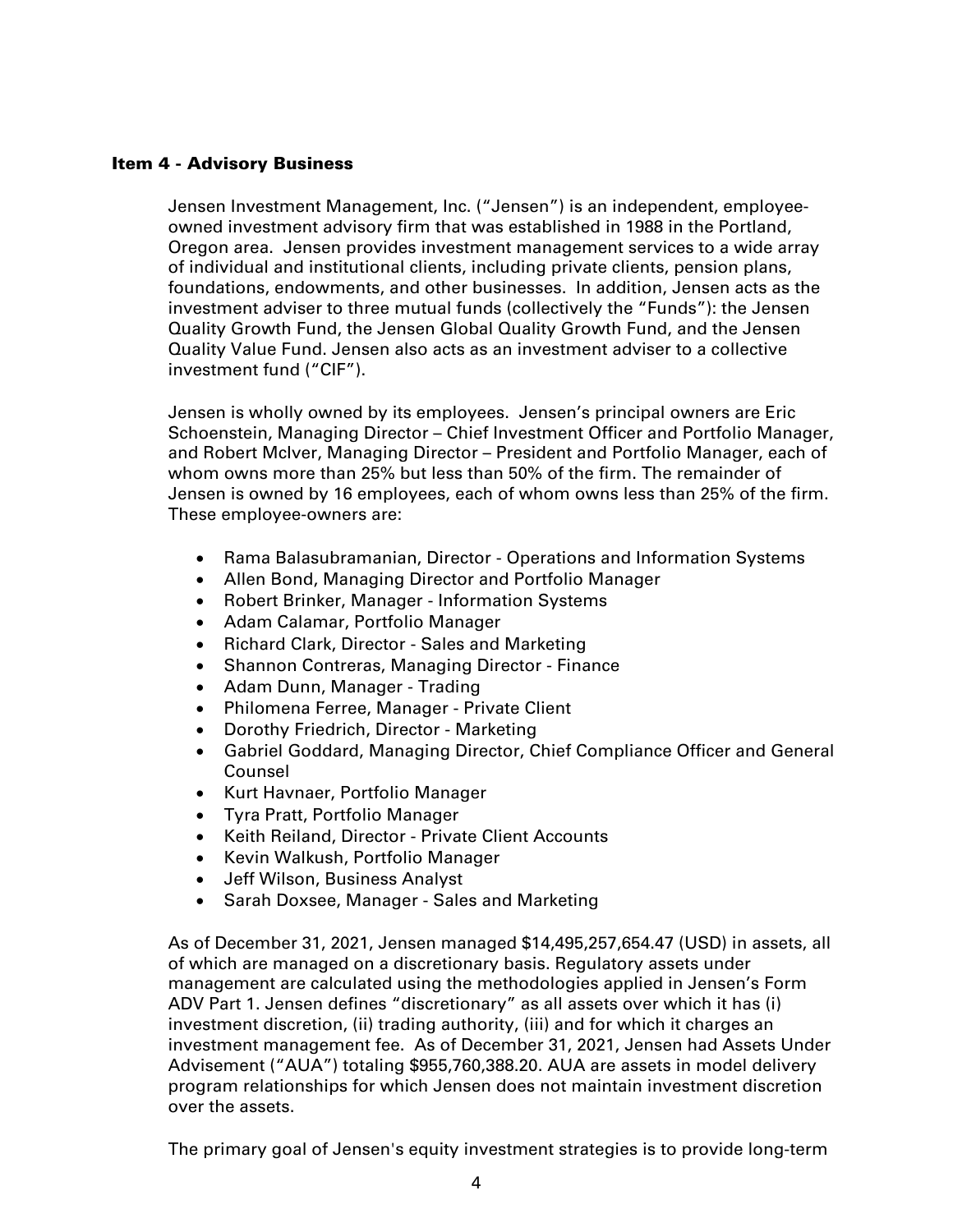capital appreciation for its clients. Jensen currently offers three primary investment strategies: the Jensen Quality Growth Strategy, the Jensen Global Quality Growth Strategy, and the Jensen Quality Value Strategy.

As discussed in further detail below in Item 8 - Methods of Analysis, Investment Strategies and Risk of Loss, each Strategy's Investment Team selects the securities for investment in the respective strategies they manage. Clients whose accounts are invested in the Jensen Quality Growth Strategy and/or the Jensen Quality Value Strategy via a separately managed account are permitted to impose reasonable restrictions such as restrictions regarding investments in specific securities, types of securities, industry sectors, tax sensitivities, etc. Because the Jensen Global Quality Growth Strategy is currently only available as a mutual fund, clients are unable to impose any restrictions.

In addition to investments in the Jensen Quality Growth Strategy, the Jensen Global Quality Growth Strategy, and the Jensen Quality Value Strategy, either in a separately managed account or via an investment in the Fund(s), depending on each client's needs, Jensen has discretion to invest client assets in: (i) exchangelisted domestic securities; (ii) domestic securities traded over-the-counter; (iii) foreign securities; (iv) corporate debt securities (other than commercial paper); (v) commercial paper; (vi) certificates of deposit; (vii) municipal securities; (viii) proprietary or non-proprietary mutual fund shares; (ix) United States government and government agency securities, etc. Jensen also purchases other types of securities for clients if directed to do so by the client.

Jensen has contractual relationships with investment advisers in which Jensen provides a model of one or more of its investment strategies to the advisers (also known as a model delivery program). In these relationships, Jensen does not have investment discretion over the investment adviser's client account(s) nor does Jensen communicate directly with the investment adviser's clients. Jensen receives an investment management fee directly from the adviser.

Jensen acts as a sub-advisor for several investment advisers. At the direction of the investment adviser, Jensen invests the assets of the adviser's clients in one or more of Jensen's investment strategies. While Jensen maintains investment discretion over the implementation of assets in the adviser's client accounts, Jensen does not enter into an investment management agreement or maintain direct communication with the adviser's clients. The investment adviser is responsible for determining whether a specific Jensen investment strategy is suitable for its clients. Typically, Jensen receives an investment management fee directly from the adviser.

In addition, Jensen manages accounts that are set up as dual-contract relationships. In these cases, the client executes separate investment management agreements with both an independent adviser and with Jensen. Jensen is not a party to the agreement between the client and the independent adviser. For these relationships, Jensen receives an investment management fee directly from the client or from the independent adviser. The client also pays a separate investment management fee to the independent adviser as set forth in the investment management agreement with the adviser.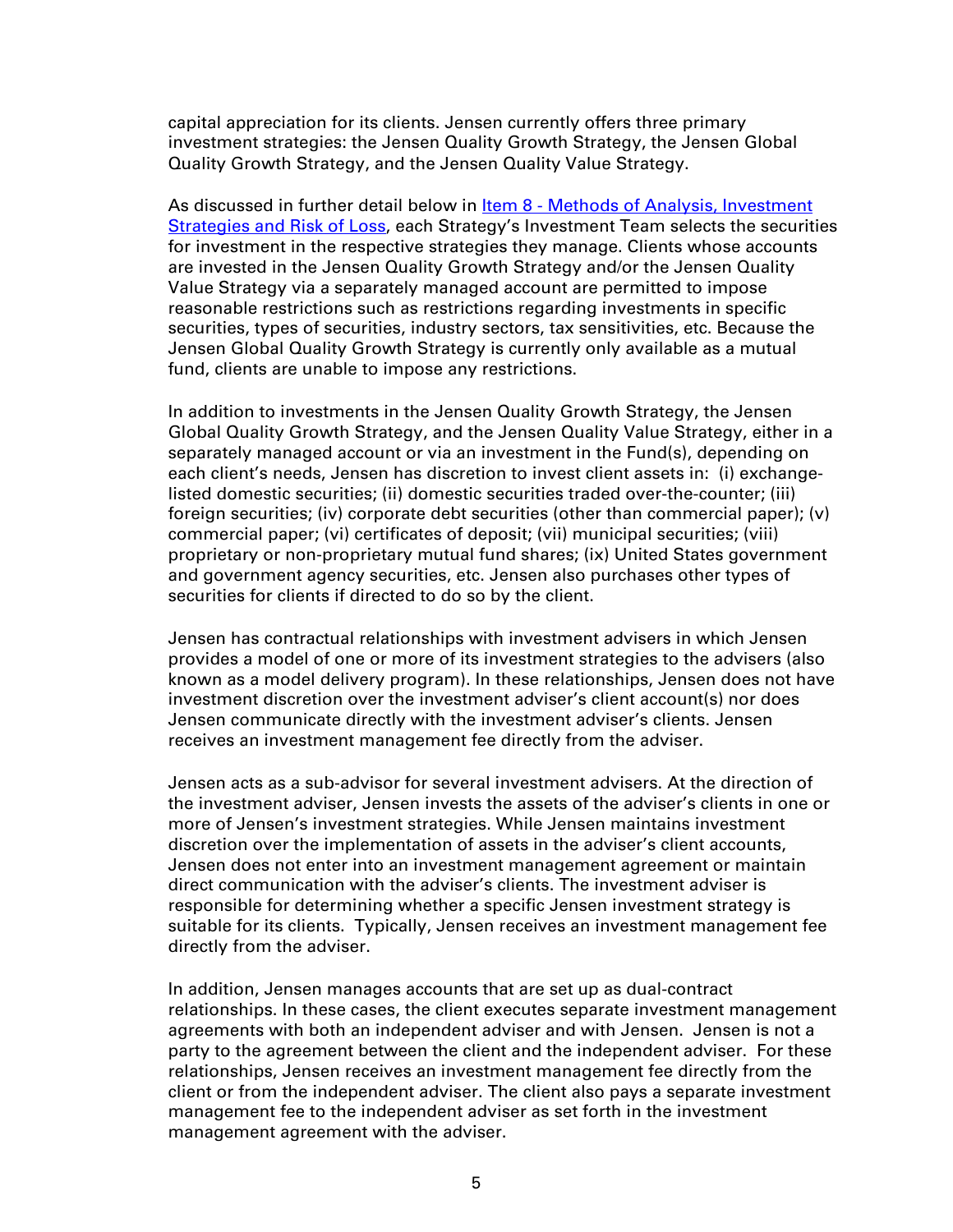Jensen acts as the investment adviser for a CIF that is available only to qualified retirement plans.

# Mutual Fund Portfolio Management

As noted above, Jensen provides investment advisory services to the Jensen Quality Growth Fund, the Jensen Global Quality Growth Fund, and the Jensen Quality Value Fund, all of which are mutual funds registered under the Investment Company Act of 1940.

Jensen serves as the investment manager of the Funds and continuously manages each Fund's assets based on the investment goals and objectives as outlined in each Fund's prospectus. Interested investors should refer to the Funds' prospectuses and Statements of Additional Information ("SAI") for important information regarding objectives, investment policies, risks, fees, and additional disclosures. These documents are available online at www.jenseninvestment.com.

Prior to making any investment in the Funds, investors and prospective investors should carefully review these documents for a comprehensive understanding of the terms and conditions applicable for investment.

# Item 5 - Fees and Compensation

# Fees for Institutional Investors

# Jensen Quality Growth Strategy Separately Managed Accounts for Institutional Investors

Jensen's standard fee schedule for new Quality Growth Strategy separately managed accounts for institutional investors is shown in the table below and is based on a percentage of assets under management. The quarterly fee is onefourth (1/4) of the annual fee rate indicated below, using the fair market value of the securities, accrued interest and dividends, and cash in the client's account at the end of that quarter.

| Investment Account Value | <b>Annual Fee Rate</b> |
|--------------------------|------------------------|
| First \$25,000,000       | $0.55\%$               |
| Next \$25,000,000        | $0.50\%$               |
| Over \$50,000,000        | 0.45%                  |

Jensen's standard initial minimum account size for separately managed accounts of institutional investors in the Quality Growth Strategy is \$5,000,000.00. As stated in Item 4 above, for relationships in which Jensen acts as a sub-adviser and manages assets for clients of other advisers, in which Jensen only provides the Jensen Quality Growth Strategy model to investment advisers, or in which Jensen is part of a dual-contract relationship, minimum account sizes and investment management fees vary. Jensen receives a fee as negotiated with each adviser.

# Jensen Quality Value Strategy Separately Managed Accounts for Institutional Investors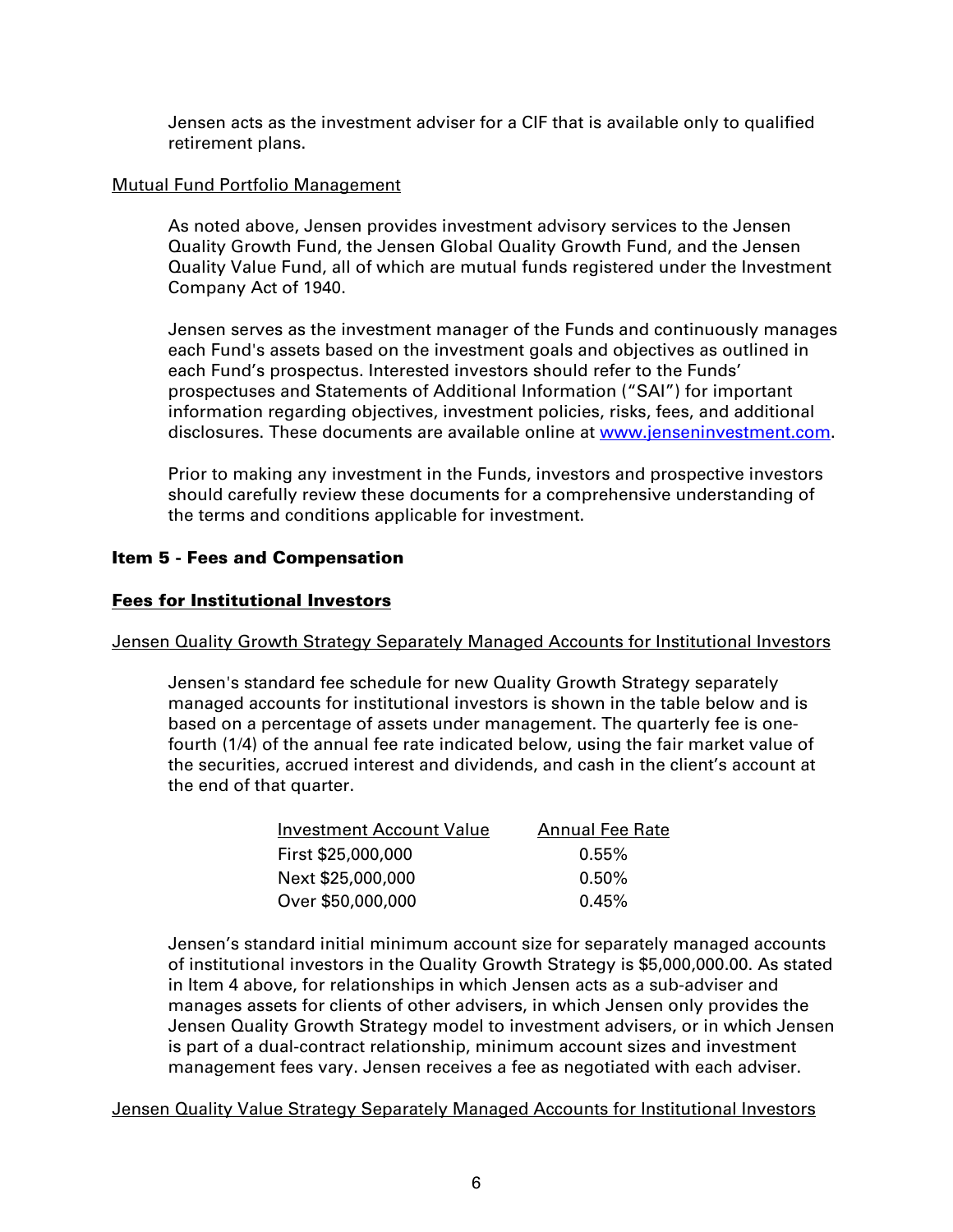Jensen's standard fee schedule for new Quality Value Strategy separately managed accounts for institutional investors is shown in the table below and is based on a percentage of assets under management. The quarterly fee is onefourth (1/4) of the annual fee rate indicated below, using the fair market value of the securities, accrued interest and dividends, and cash in the client's account at the end of that quarter.

| Investment Account Value | <b>Annual Fee Rate</b> |
|--------------------------|------------------------|
| First \$25,000,000       | 0.75%                  |
| Next \$25,000,000        | 0.65%                  |
| Over \$50,000,000        | $0.55\%$               |

Jensen's initial minimum account size for separately managed accounts of institutional investors in the Quality Value Strategy is \$5,000,000.00. As stated in Item 4 above, for relationships in which Jensen acts as a sub-adviser and manages assets for clients of other advisers, in which Jensen only provides the Jensen Quality Value Strategy model to investment advisers, or in which Jensen is part of a dual-contract relationship, minimum account sizes and investment management fees vary. Jensen receives a fee as negotiated with each adviser.

# Fees for Private Client Accounts

#### Fee Schedule for Separately Managed Accounts of Individual Investors

Jensen's standard fee schedule for new Private Client Accounts invested in one or more of Jensen's investment strategies is shown in the table below and is based on a percentage of assets under management. The quarterly fee is one-fourth (1/4) of the annual fee rate indicated below using the fair market value of the securities, accrued interest and dividends, and cash in the client's account at the end of that quarter. The value of shares of the Jensen Quality Growth Fund, the Jensen Global Quality Growth Fund, the Jensen Quality Value Fund held in the client's account, if any, is excluded for purposes of determining Jensen's investment management fee.

| <b>Investment Account Value</b> | <b>Annual Fee Rate</b> |
|---------------------------------|------------------------|
| First \$1,000,000               | 1.00%                  |
| Next \$1,500,000                | 0.75%                  |
| Next \$2,500,000                | 0.65%                  |
| Next \$5,000,000                | 0.60%                  |
| Over \$10,000,000               | 0.55%                  |

Jensen's standard initial minimum account size for separately managed accounts of individual investors is \$1,000,000.00. For accounts that fall below \$1,000,000.00, in the portfolio manager's discretion, either a portion or all of the account's assets will be invested in the Jensen Quality Growth Fund, the Jensen Global Quality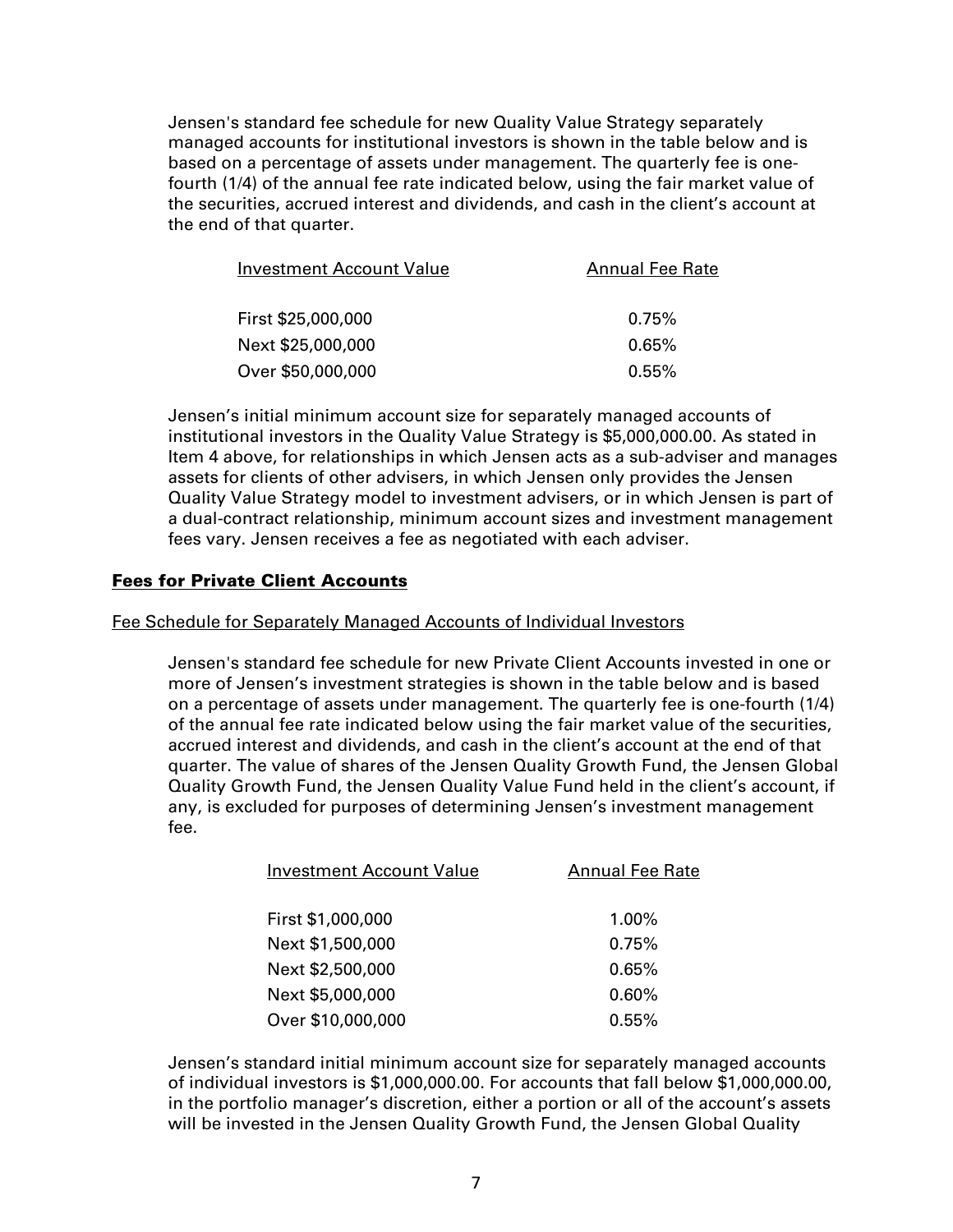Growth Fund, and/or the Jensen Quality Value Fund and/or in other investments as determined by the Portfolio Manager and the client.

### Additional Fee Information for All Accounts

Although Jensen does not customarily recommend margin accounts, a small number of Jensen's clients establish such accounts with their custodians. Any cash subject to a margin loan will not be deducted from the fair market value of a client's account for purposes of calculating the investment management fee.

At its discretion, Jensen reserves the right to waive fees for a portion or all of its services, including whether to include certain securities and/or cash in a client's billable assets and whether to increase or decrease the minimum account size it will accept. On a case-by-case basis, and in its sole discretion, Jensen negotiates fees for its investment advisory services based upon the nature of the services rendered, account size, account structure, servicing requirements, and/or any other pertinent factors unique to the relationship. Client accounts that are governed by a single investment management agreement, such as joint accounts or individual accounts of spouses, are grouped together for purposes of determining applicable fee breakpoints. Where clients have multiple investment management agreements and/or where client accounts are part of a larger client relationship that collectively has a significant amount of assets invested with Jensen, assets will be grouped together for purposes of determining applicable fee breakpoints. Such relationships include, but aren't limited to, families spanning multiple generations, accounts of multiple siblings or other similar familial relationships, clients whose accounts were established under prior family billing fee arrangements (legacy relationships), and institutional client relationships. Some accounts of former employees, their spouses, children, and relatives that are managed by Jensen are given a lower annual fee than the standard fees set forth above. The fees vary by client.

Jensen is compensated for its investment advisory services based on a percentage of assets under management. Jensen does not receive any direct transactionrelated fees or compensation.

Unless otherwise directed by the client, Jensen's standard advisory fees are payable, due, and collected quarterly in arrears based on the fair market value of the assets under management (securities, accrued interest and dividends, and cash) at quarter end. Some clients request to prepay their fees on a quarterly basis or request that they be billed at different intervals.

Unless otherwise agreed, fees will be prorated beginning on the date Jensen first initiates a trade in a client's account and the date that Jensen ceases to provide investment management services for the client's account. In addition, with the exception of sub-advised and dual-contract accounts, on a case-by-case basis, Jensen will prorate (based on actual days and a 365-day year) its fee if, during any calendar quarter, a client's withdrawals from or contributions to an account exceed ten percent (10%) of total assets under management during the fee period based on the market value at the beginning of the fee period.

In addition to Jensen's advisory fees, clients are also responsible for the fees and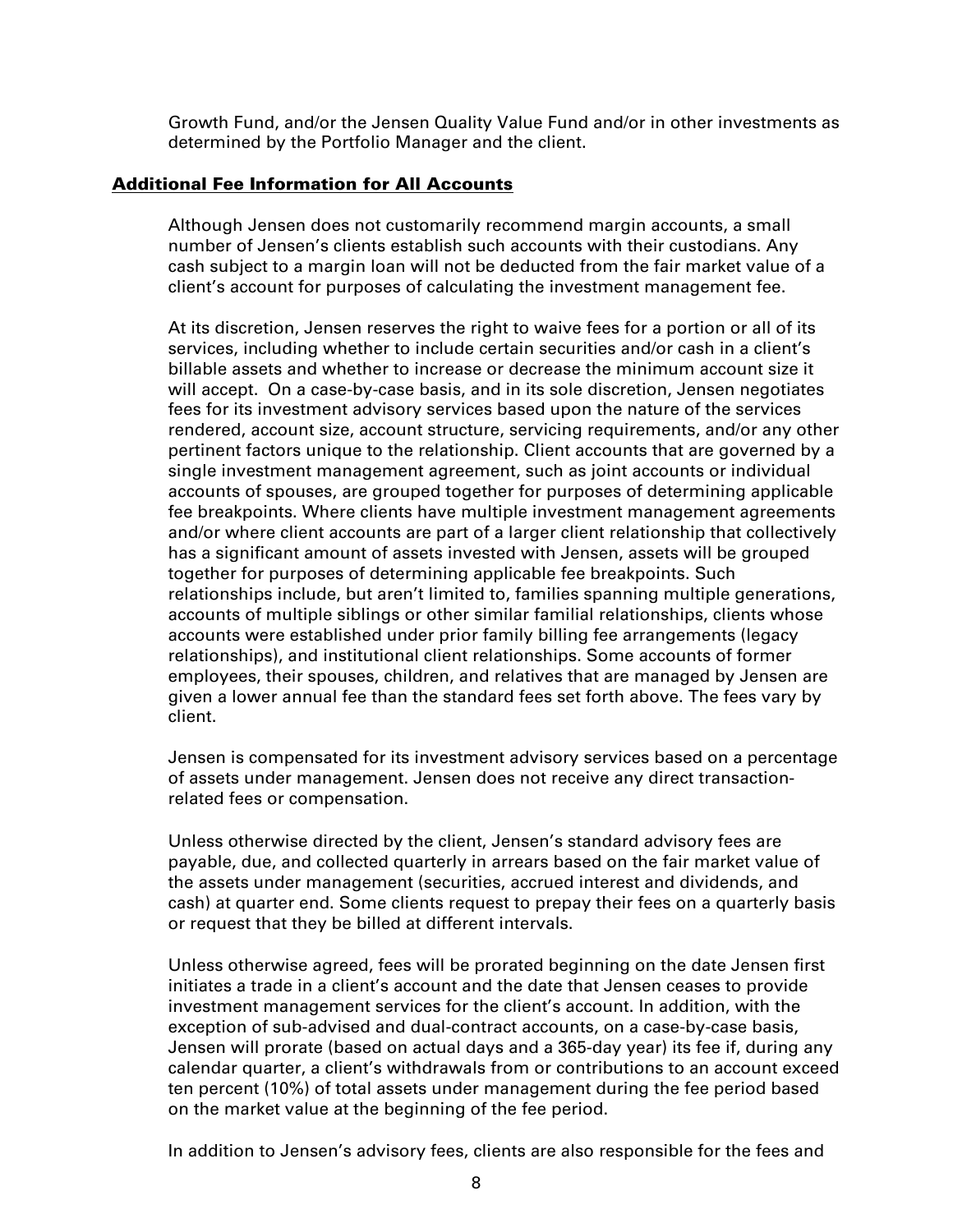expenses charged by custodians and broker dealers. Please refer to Item 12 of this Brochure for additional information. Jensen is not directly compensated from these fees.

Pre-existing advisory clients are subject to Jensen's minimum account requirements and advisory fee schedules that were in effect at the time the client entered into the advisory relationship, amended its investment management agreement with Jensen, or as otherwise agreed upon between Jensen and the client. Therefore, Jensen's minimum account requirements and fee schedules will differ among clients.

Unless otherwise requested, Jensen will either invoice its clients or directly debit fees from the client's account with the custodian.

Where available, Jensen uses readily available market prices from independent pricing sources to value client assets. Where market prices are not readily available, Jensen provides fair valuations as determined by its Pricing Committee pursuant to Jensen's Valuation Policies and Procedures. Because higher security valuations increase the amount of investment management fees owed to Jensen, Jensen's valuation of securities presents a conflict of interest. To mitigate this conflict, Jensen maintains policies and internal pricing controls to verify that valuations represent fair market prices or fair valuations based on what it reasonably expects to realize upon a current sale.

Depending on the level of assets invested, the overall cost (e.g., investment management fees and other expenses) of investing in the Jensen Quality Growth Fund or the Jensen Quality Value Fund can be lower than the overall cost (e.g., investment management fees and other expenses) for management of a separately managed account in the Jensen Quality Growth Strategy or the Jensen Quality Value Strategy. However, clients are unable to impose restrictions or guidelines, implement certain tax strategies, etc. if assets are invested in the Jensen Quality Growth Fund or the Jensen Quality Value Fund. Therefore, clients should consider these factors in determining which investment vehicle is most appropriate.

Portfolio Managers may provide advice to clients regarding transferring assets to Jensen including transferring assets from a brokerage account to an advisory account, IRA account to an IRA account, and an ERISA account to an IRA account managed by Jensen. These situations present a conflict of interest because Jensen charges fees based on its assets under management. Therefore, any increase in assets from a transfer will increase the amount of investment management fees Jensen receives.

#### Mutual Fund Investment Advisory Fees and Expenses

Jensen charges an asset-based fee for the investment advisory services it provides to the Jensen Quality Growth Fund, the Jensen Global Quality Growth Fund, and the Jensen Quality Value Fund ("Funds" in this Section). The fee arrangement for each Fund is described in each Fund's prospectus and SAI at www.jenseninvestment.com.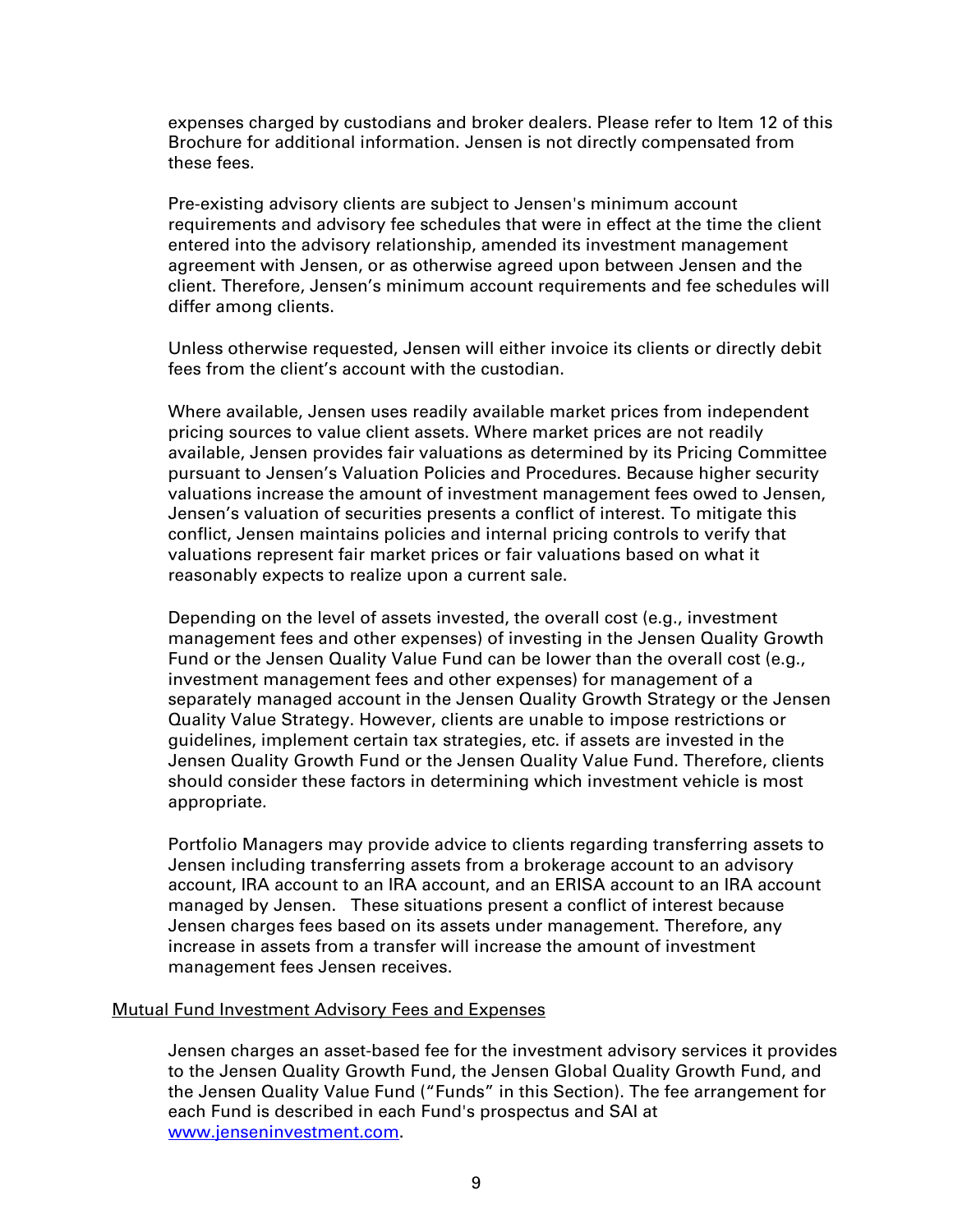Because Jensen receives an asset-based fee from the Funds, any increase in the assets of the Funds, including the addition of client assets that are invested in the Funds by Jensen, increases the amount of investment management fees from the Funds collected by Jensen. As a result, a conflict of interest exists when Jensen recommends that clients invest assets in the Funds. To mitigate the risk, clients whose accounts are invested in the Jensen Quality Growth Fund, the Jensen Global Quality Growth Fund, and/or the Jensen Quality Value Fund will pay only those investment management fees charged to investors by the Fund(s). The value of Fund shares held in the client's separately managed account is excluded for purposes of determining the advisory fee Jensen charges. Further, the investment management fee rate that Jensen receives from the Funds is generally lower than the rate Jensen charges to clients for separately managed accounts. Clients bear their share of some of the expenses incurred by the Funds, including the investment advisory fee paid by each Fund to Jensen, and other expenses depending on the share class in which clients are invested. Jensen seeks to invest client assets in the lowest cost share class of the Jensen Funds available to them. These fees and expenses are described in each Fund's prospectus available at www.jenseninvestment.com.

Clients are able to purchase shares of the Jensen Quality Growth Fund, the Jensen Global Quality Growth Fund, and Jensen Quality Value Fund through brokers or agents unaffiliated with Jensen. The total expense ratios for the share classes of each Fund are contained in the relevant Prospectuses.

#### Collective Investment Fund Fees and Expenses

Jensen charges an asset-based fee for the investment advisory services it provides to the Jensen Quality Growth CIF. Jensen's investment management fee, as well as other fees and expenses charged by the CIF, are contained in the participation agreements that are available to qualified retirement plans.

#### Termination of the Advisory Relationship

Termination of the advisory relationship is governed by the terms and conditions of the investment management agreement ("Agreement") between Jensen and the client. Upon Jensen's receipt of a client's written notice to terminate the Agreement, Jensen will continue to manage a client's assets in accordance with the Agreement, unless otherwise notified by the client. For example, in some cases, clients notify Jensen of their intent to terminate the relationship at a specified future date, but request that Jensen continue managing the account until further notice. Clients pay investment management fees prorated though the date that Jensen ceases exercising discretionary investment management of the client's assets. Fees will be calculated based on the market value of the billed assets on the date that Jensen ceases exercising discretionary management of those assets. All custodial termination and transfer fees, if any, assessed by the client's custodian are the responsibility of the client and are generally imposed by the custodian prior to transfer of assets from the account managed by Jensen.

Those clients who prepay their fees will receive a prorated refund in the event they close their investment account prior to quarter end. Fees will be prorated on the date that Jensen ceases to provide investment management services for the client's account.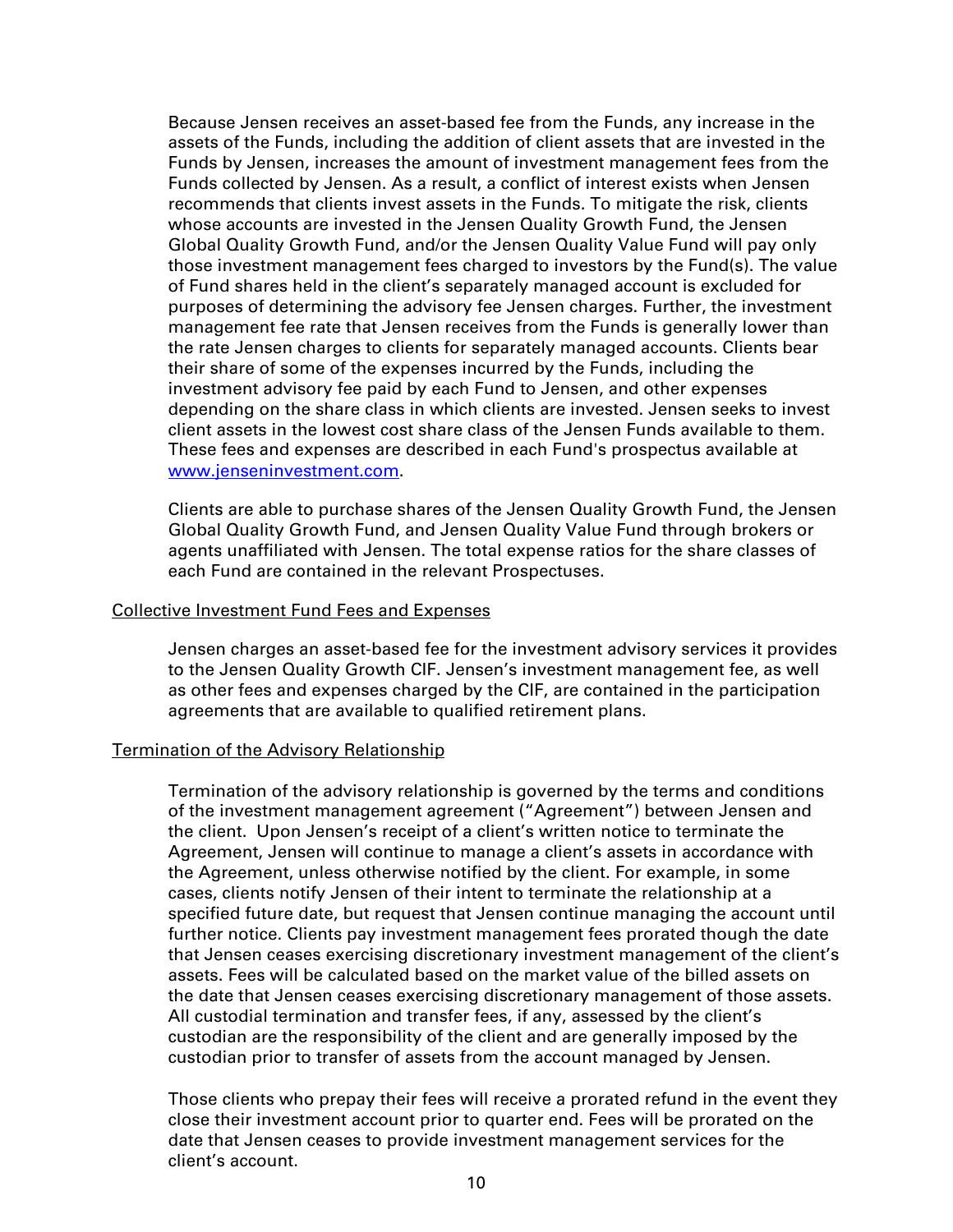### Item 6 - Performance-Based Fees and Side-By-Side Management

Jensen does not participate in performance-based fee arrangements. Separately managed accounts invested in one or more of Jensen's investment strategies generally will participate in aggregated trades with the relevant strategy's model portfolio, subject to the exceptions discussed in Item 12.

### Item 7 - Types of Clients

Jensen provides advisory services to the following types of clients:

- Individuals (other than high net worth individuals)
- High net worth individuals
- Investment companies (including mutual funds)
- Pension and profit-sharing plans (other than plan participants)
- Pooled investment vehicles (other than investment companies)
- Charitable organizations and endowments
- Corporations or other businesses not listed above
- State or municipal governmental entities
- Other investment advisers

### Item 8 - Methods of Analysis, Investment Strategies and Risk of Loss

The focus of Jensen's investment strategies is on the management of equity portfolios derived from a select universe of companies that have produced a longterm record of consistently high returns on shareholder equity. Jensen believes that the long-term returns generated by the stock and dividends of a quality business reflect that business's long-term growth in earnings and free cash flow. Jensen also believes that sustainable competitive advantages and persistent, strong business performance can yield long-term growth in earnings and capital appreciation while reducing investment risk. Company-specific external research is generally not used; however, Jensen's investment teams use external databases and industry information as resources for fundamental data. Additionally, for certain industries or sectors, research is directly purchased from outside firms due to their expertise in a particular industry or sector, but such resources normally do not represent a substantial portion of the total research utilized by the team.

The information below illustrates the overall investment process for creating and managing each strategy. Not all client accounts are managed exactly as detailed below due to client restrictions, investment guidelines, limitations, etc.

#### **Jensen Quality Growth Strategy**

The investment objective of the Jensen Quality Growth Strategy ("Strategy" as used in this section) is to achieve long-term capital appreciation. To achieve this objective, the Strategy invests primarily in the common stocks of approximately 25 to 30 companies selected according to the specific criteria established by the Quality Growth Investment Team ("Investment Team" as used in this section) as more fully described below.

Companies are selected from a universe of companies that have produced longterm records of consistently high returns on shareholder equity. In order to qualify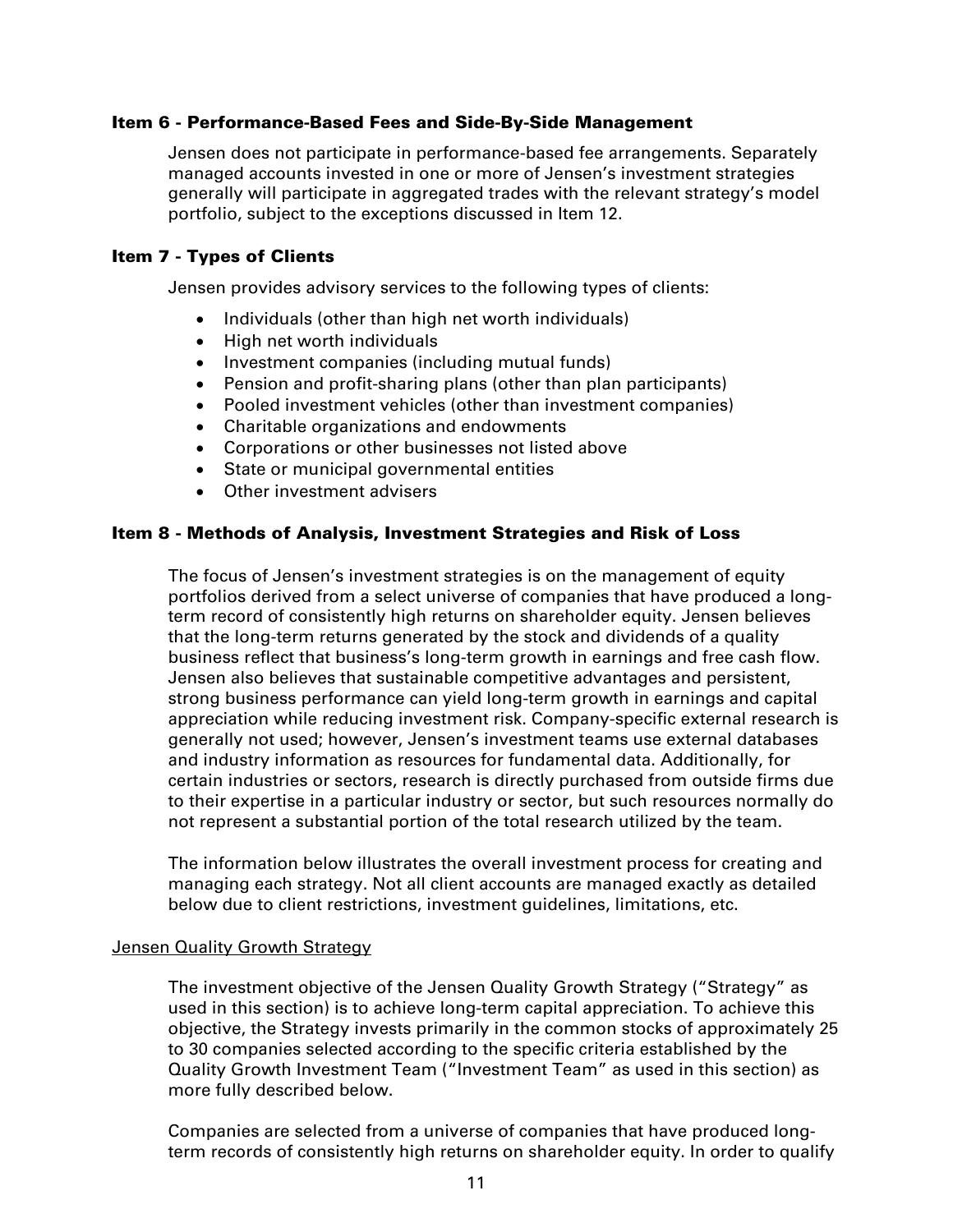for this universe, each company must have a market capitalization of \$1 billion or more and a return on equity of 15% or greater in each of the last 10 years, as determined by the Investment Team. This universe can include companies with negative equity resulting from debt financing of large share repurchases. The Investment Team determines the companies that qualify for inclusion in the Strategy's investable universe on an annual basis. As determined by the Investment Team, a company must have satisfied all of the following criteria to be purchased by the Strategy:

- Be in excellent financial condition based on certain qualitative factors such as a company's ability to grow its business from free cash flow;
- Have established entry barriers as evidenced by: (i) differentiated products, which can be protected from competition by patents, copyright protection, effective advertising, or other means; (ii) economies of scale in the production, marketing, or maintenance of the company's products or services; (iii) absolute cost advantages, such as obtaining raw materials at lower costs; (iv) capital requirements at a level that makes it impractical for other firms to enter the business; or  $(v)$  other sustainable competitive advantages identified by the Investment Team;
- Have demonstrated a commitment to mitigating business risk and increasing shareholders' value by strategically investing free cash flow, acquiring companies that contribute to their competitive advantage, repurchasing outstanding shares, or increasing dividends;
- Have the capability of continuing to meet all of the above criteria; and
- Be priced at a discount to our determination of intrinsic value. Intrinsic value represents the value of all estimated future cash flows generated by the company discounted to the present. By acquiring the securities of companies with market prices below intrinsic value, the Strategy attempts to create a portfolio with less risk than the overall securities markets.

In its determination of which companies qualify for purchase by the Strategy, the Investment Team assesses a company's competitive risks, regulatory risks, and environmental, social, and governance risks to assess whether company management has, in the opinion of the Investment Team, adequately managed the impact of those risks to mitigate business risk and enhance shareholder value. The Investment Team does not make portfolio purchase or sale decisions solely based on its evaluation of ESG factors. The Investment Team believes that its focus on companies that historically have been able to achieve strong, consistent business performance and earnings growth over the long term, as determined by the Investment Team using the above-referenced criteria, is consistent with the Strategy's investment objective of long-term capital appreciation. The Strategy purchases securities with the expectation of holding them for long-term appreciation. The Strategy does not engage in active and frequent trading of portfolio securities to achieve its principal investment objective. The Investment Team might sell all or part of its securities of a portfolio company when the Investment Team determines that the security should be replaced with another qualifying security that has a greater opportunity for appreciation. A company's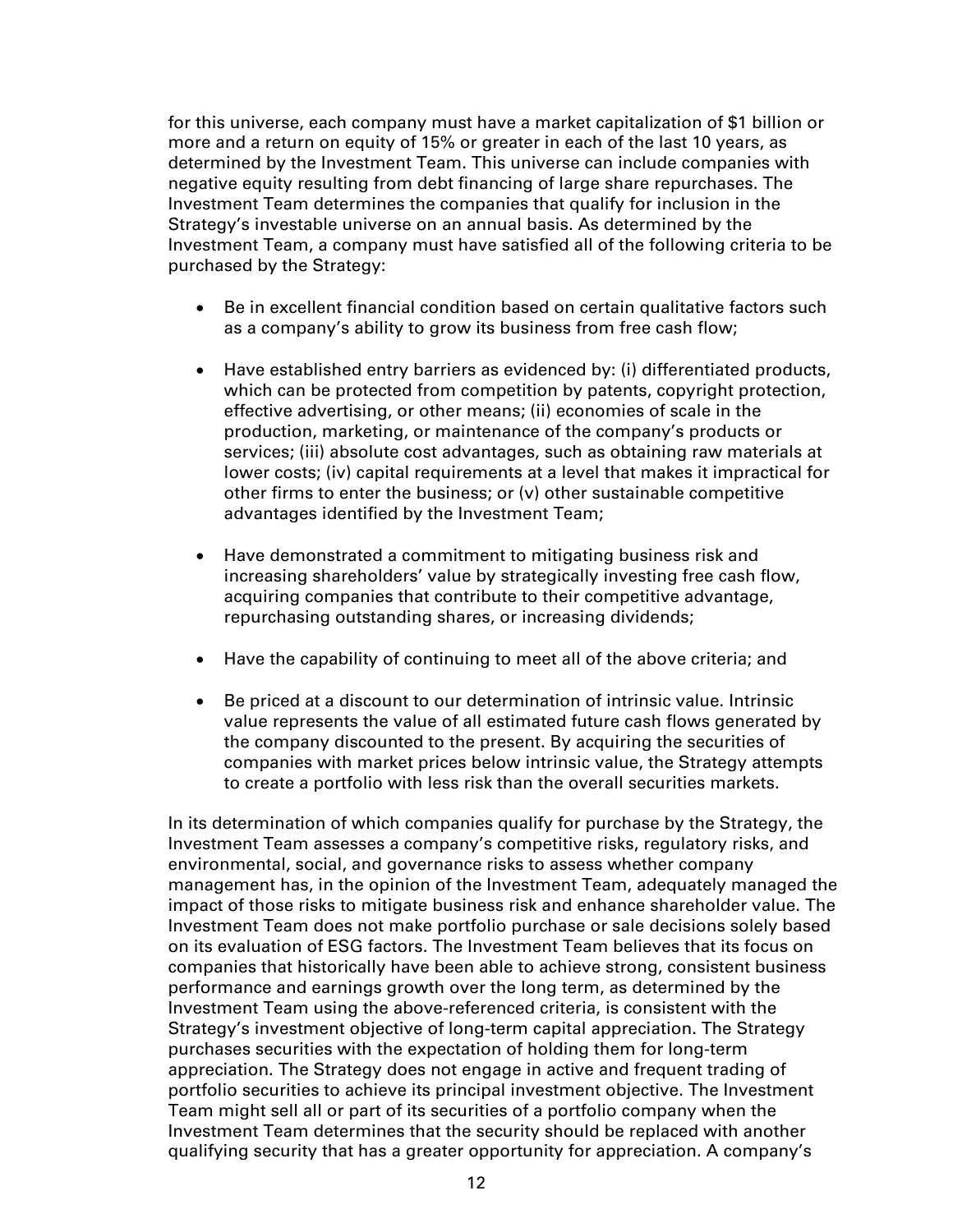stock will also be sold if the company no longer satisfies the investment criteria specified above, including if its price exceeds intrinsic value. In the event that the company no longer satisfies the investment criteria and the failure is due to an extraordinary situation that the Investment Team believes will not have a material adverse impact on the company's operating performance, the Strategy is permitted to continue to hold and invest in the company. The strategies and timing for disposing of a position in any company that no longer satisfies the Strategy's investment criteria are based on various and ongoing security-specific and portfolio-level considerations taken into account by the Investment Team. As a result, the sale of a position in a Strategy company may occur over an extended period of time.

The Jensen Quality Growth Fund ("Fund" in this section) serves as the model portfolio for separately managed accounts invested in the Jensen Quality Growth Strategy ("Modeled Separately Managed Client Accounts"). Modeled Separately Managed Client Accounts are those accounts that do not have any client-imposed restrictions or whose restrictions (e.g., securities, concentration limits, etc.) are such that Portfolio Managers are not significantly prevented from fully implementing the Jensen Quality Growth Strategy in the client's account. Therefore, except as noted below, Jensen's investment process for Modeled Separately Managed Client Accounts invested in the Jensen Quality Growth Strategy is generally consistent from account to account. The holdings of such accounts generally mirror the holdings of the Fund, subject to any specific client investment limitations or requirements, any client tax-related trades and sensitivities (or holdings retained in order to avoid capital gains), or other purchases or sales made to meet specific client needs. As there are daily cash flows to and from the Fund, the Investment Team meets each morning to make continual investment decisions for the Fund. If the Investment Team determines that the cash flow is material, it retains the option to initiate trades in the Fund. In an effort to avoid incurring unnecessary transaction costs for Modeled Separately Managed Client Accounts, trades in the Fund that result from material cash flows into and out of the Fund do not always trigger a rebalance of separately managed accounts. Therefore, Modeled Separately Managed Client Accounts holdings will not mirror the Fund's positions on a daily basis.

Jensen rebalances all Modeled Separately Managed Client Accounts to the Fund on a periodic basis, usually quarterly, provided that doing so is in the best interest of the client. The Portfolio Manager who manages the account determines whether rebalancing is in the best interest of the client after considering the client's specific needs, objectives, tax sensitivities, etc. Although generally a portfolio of approximately 25 to 30 securities is selected for a Modeled Separately Managed Client Account, some accounts hold fewer securities (e.g., due to restrictions), resulting in somewhat more concentrated portfolios. In addition, tax-sensitive accounts with significant unrealized gains in one or more holdings will generally hold a different portfolio of securities from the model portfolio since tax ramifications are considered when deciding whether to sell a security in these accounts. In some cases, tax-sensitive accounts hold more securities than the model portfolio. Clients whose accounts are modeled to the Jensen Quality Growth Strategy's model portfolio are permitted to impose reasonable restrictions regarding investments in specific individual securities, certain types of securities, industry sectors, tax sensitivities, etc. Some client accounts will loosely follow the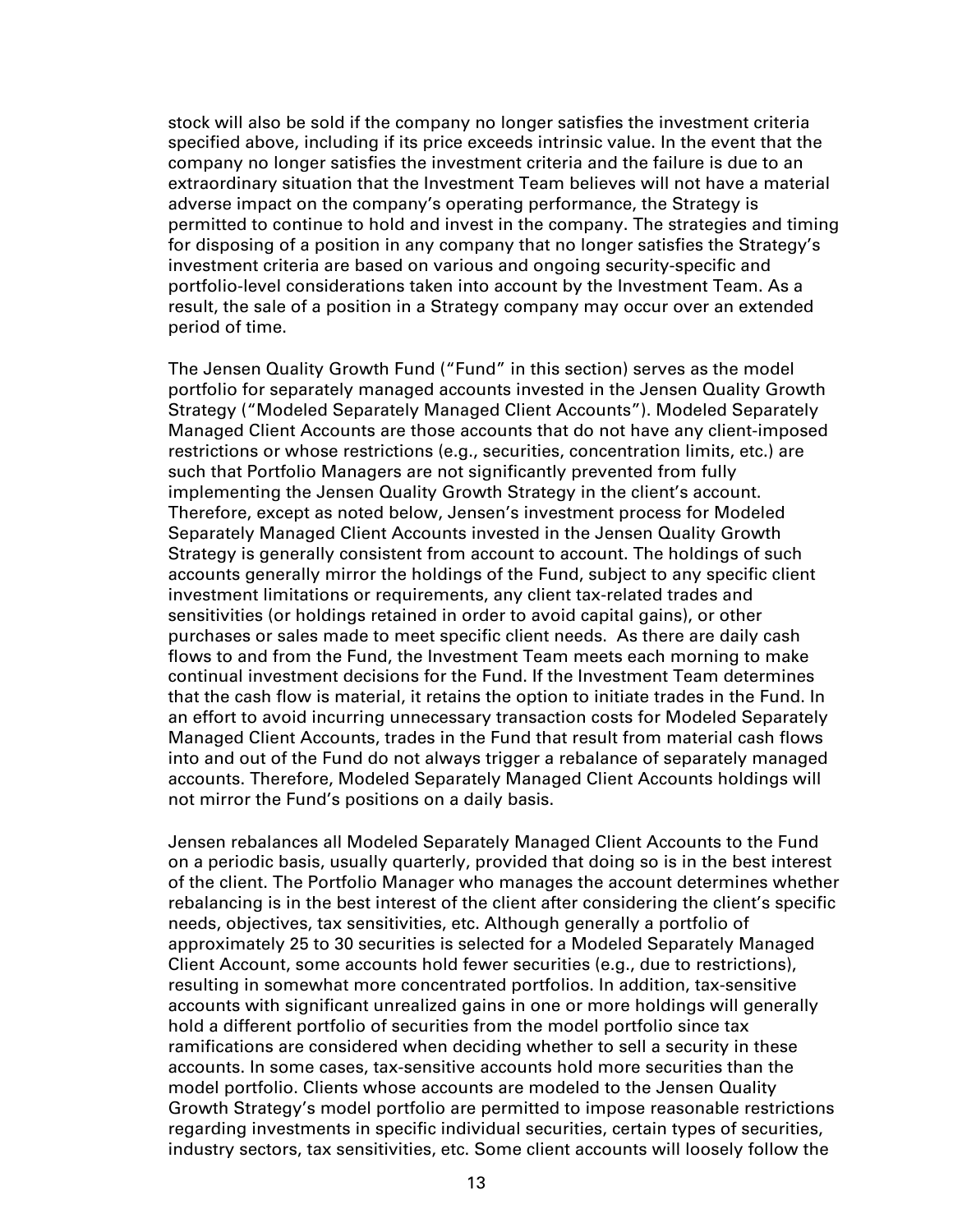model portfolio, but are not strictly managed to the model portfolio given restrictions, cash needs, tax sensitivities, etc.

There is no assurance that the investment process for the Jensen Quality Growth Strategy will lead to successful investing or that the stated objective(s) will be met. Investing involves risk; principal loss is possible. Investing in securities involves risk of loss that clients should be prepared to bear. Client accounts invested using the Jensen Quality Growth Strategy are non-diversified, meaning that accounts concentrate their assets in fewer individual holdings than a diversified product, and therefore are more exposed to individual stock volatility than a diversified product.

#### Material Risks of the Jensen Quality Growth Strategy

Stock Market Risk: Because your account invests in common stock, you are subject to the risk that the market value of your securities could decrease over a short or extended period of time. The prices of equity securities could change, sometimes rapidly and unpredictably, in response to many different factors such as general economic conditions, interest rates, the historical and prospective financial performance of a company, the value of a company's assets, and investor sentiment and perception of a company. In addition, particular sectors of the stock market could underperform or outperform the market as a whole, and/or the value of an individual security held by your account could be more volatile than the market as a whole.

Concentration Risk: The Jensen Quality Growth Strategy ("Strategy" as defined in this section) is a concentrated strategy, which means that the strategy invests a greater portion of assets in the securities of a smaller number of issuers than a less concentrated strategy with more holdings. The appreciation or depreciation of a single portfolio security, or the performance of particular sectors of the stock market, could have a greater impact on the performance returns of a client account than an account invested in a larger number of holdings. Similarly, account performance could fluctuate more than that of an account invested in a larger number of holdings.

Management Risk: The Quality Growth Investment Team makes all decisions regarding the Strategy's investments. Accordingly, the Strategy's investment success depends on the skill used in evaluating, selecting, and monitoring the Strategy's assets and investments. The Strategy is only permitted to invest in those companies that can be purchased at a discount to their intrinsic values as calculated by the Quality Growth Investment Team. Since the intrinsic value is calculated from estimated future cash flows, the Quality Growth Investment Team's estimate could be in error or change as the forces of economics, competition, inflation, and other factors affect each particular company. As a result, the market price of a company's securities might never reach the Quality Growth Investment Team's estimate of its intrinsic value. In addition, because intrinsic value is a function of business performance and does not change as much or as frequently as market value, the relationship between the two is not constant, and this disconnect could result in the market price of a company's securities remaining significantly below Jensen's estimate of its intrinsic value for extended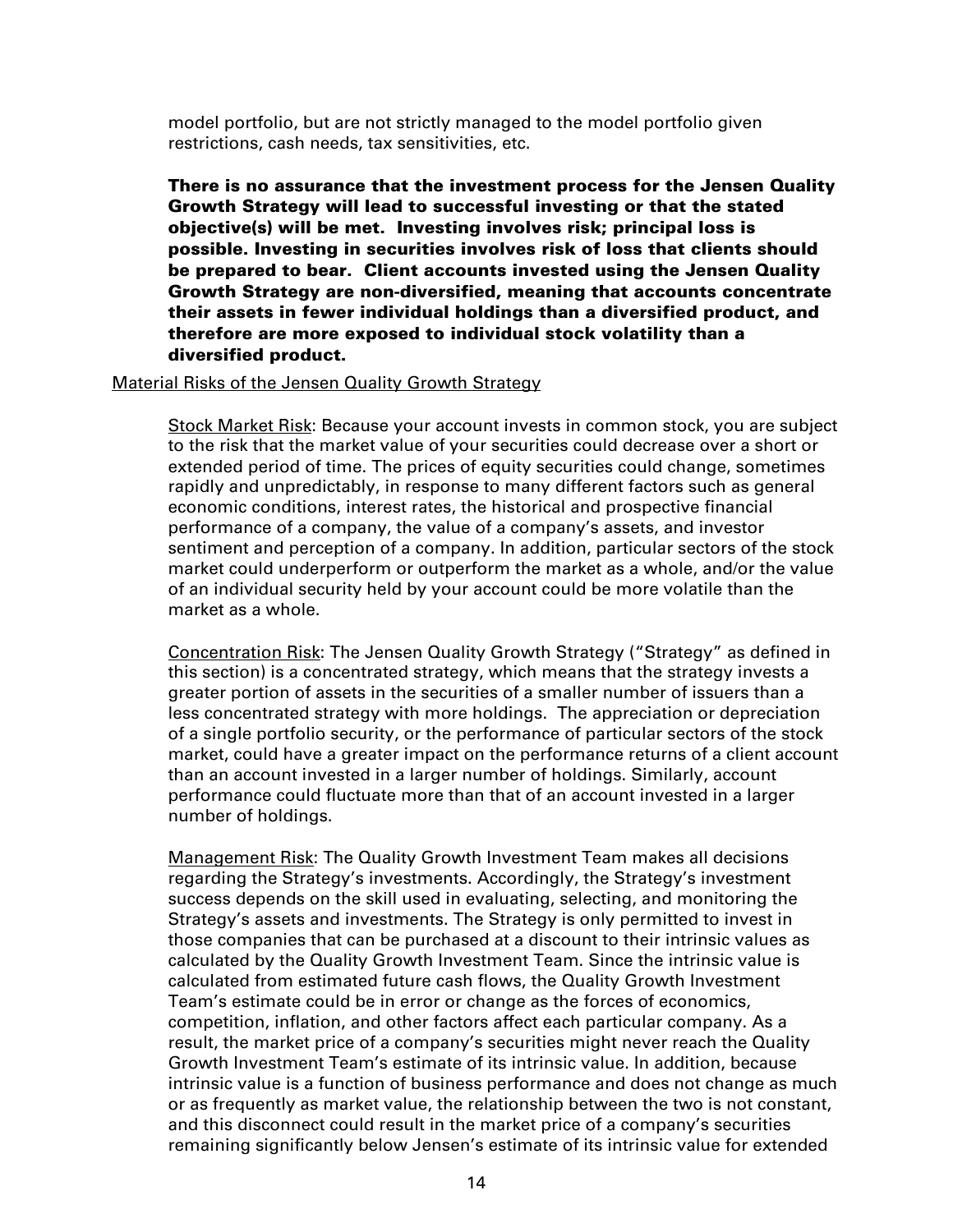periods of time. Although each company selected for inclusion in the Strategy must have demonstrated at least a decade of high operating performance that the Quality Growth Investment Team believes can be continued by maintaining or increasing its advantage over competitors, there is a risk that other companies engaged in the same business could succeed in gaining a competitive advantage. The assessment of investment criteria for a portfolio company could be incorrect. Certain risks are inherent in the ownership of any security, and there is no assurance that the Strategy's investment objective will be achieved.

Company and Sector Risk: Due to the relatively limited number of companies that meet Jensen's investment criteria of having attained a return on equity of at least 15 percent per year for each of the prior 10 years, as determined by the Investment Team, certain companies are excluded as potential investments. As a result, the performance of the Strategy could trail the overall market over a short or extended period of time compared to what its performance could have been if Jensen invested in rapidly growing, non-qualifying companies.

Large-Cap Company Risk: Larger, more established companies could be unable to respond quickly to new competitive challenges such as changes in consumer tastes or innovative smaller competitors. Also, large-cap companies are sometimes unable to attain the high growth rates of successful, smaller companies, especially during extended periods of economic expansion. Jensen considers companies with market capitalizations in excess of \$10 billion to be large-cap companies.

Growth Stock Risk: The prices of growth stocks could be more sensitive to changes in current or expected earnings than the prices of other stocks, and growth stocks could be out of favor with investors at different periods of time. Compared to value stocks, growth stocks could experience larger price swings.

Recent Market Events: U.S. and international markets have experienced significant periods of volatility in recent years due to a number of economic, political, and global macro factors, including the impact of the novel coronavirus ("COVID-19") as a global pandemic and related public health issues, growth concerns in the U.S. and overseas, uncertainties regarding interest rates, trade tensions and the treatment of tariffs imposed by the U.S. and other countries. Health crises and related political, social, and economic disruptions caused by the spread of COVID-19 may also exacerbate other pre-existing political, social, and economic risks in certain countries. These developments, as well as other events, could result in further market volatility and negatively impact financial asset prices, the liquidity of certain securities, and the normal operations of securities exchanges and other markets, despite government efforts to address market disruptions. In addition, Jensen may face challenges with respect to its day-to-day operations if key personnel or other service providers are unavailable due to quarantines and restrictions on travel related to COVID-19.

Operational Risk: Accounts are subject to operational risks arising from factors such as processing errors, human errors, inadequate or failed internal or external processes, fraud, failure in systems and technology, changes in personnel, and errors caused by third-party service providers.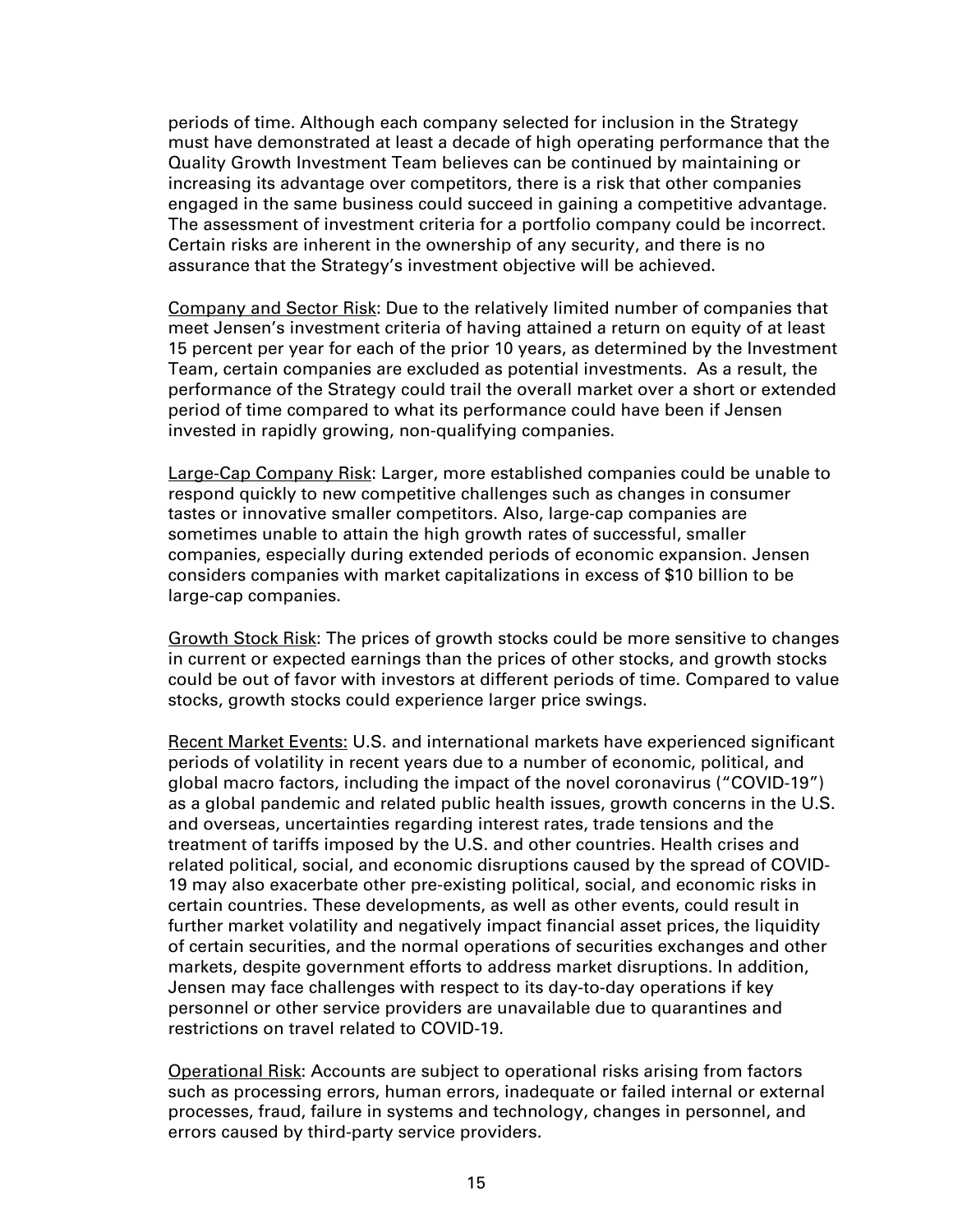Cybersecurity Risk: With the increased use of technologies to conduct business, Jensen and its service providers are susceptible to operational, information security, and related risks. In general, cyber incidents can result from deliberate attacks or unintentional events. Cyberattacks include, but are not limited to, gaining unauthorized access to digital systems (such as through hacking or malicious software coding) for purposes of misappropriating assets or sensitive information, corrupting data, or causing operational disruption. Cyberattacks can also be carried out in a manner that does not require gaining unauthorized access, such as causing denial-of-service attacks on websites (that is, efforts to make network services unavailable to intended users). Cyber incidents affecting Jensen or its service providers have the ability to cause disruptions and impact business operations, potentially resulting in financial losses, impediments to trading, the inability of clients to transact business, violations of applicable privacy and other laws, regulatory fines, penalties, reputational damage, reimbursement or other compensation costs, or additional compliance costs. Similar adverse consequences could result from cyber incidents affecting issuers of Jensen's portfolio securities; governmental and other regulatory authorities; exchange and other financial market operators; banks, brokers, dealers, insurance companies, and other financial institutions (including financial intermediaries and service providers for clients); and other parties. In addition, substantial costs could be incurred to prevent future cyber incidents. While Jensen and its service providers have established business continuity plans in the event of, and risk management systems to prevent, such cyber incidents, there are inherent limitations in such plans and systems including the possibility that certain risks have not been identified. Furthermore, Jensen is unable to control the cybersecurity plans and systems put in place by its service providers or any other third parties whose operations could affect Jensen or its clients. As a result, Jensen and its clients could be negatively impacted.

#### Jensen Quality Value Strategy

The investment objective of the Jensen Quality Value Strategy ("Strategy" as used in this section) is to achieve long-term capital appreciation. To achieve this objective, the Quality Value Investment Team ("Investment Team" as used in this section) invests primarily in approximately 30-50 companies according to the specific criteria established by the Investment Team as more fully described below.

The Investment Team selects investments for the Strategy primarily from a universe of all publicly traded U.S. small or mid-cap companies, as defined below, that had a return on equity of 15% or greater in each of the last ten years, as determined by the Investment Team. This universe can include companies with negative equity resulting from debt financing of large share repurchases. The Investment Team determines the companies that qualify for inclusion in the Strategy's investable universe on an annual basis.

The Investment Team conducts fundamental research on companies and applies valuation models to these businesses, leading to a ranking of all universe companies. Fundamental analysis includes but not limited to assessment of the company's industry, strategy, competitive advantages, business segments, geographic distribution, growth and profitability, financial statements (income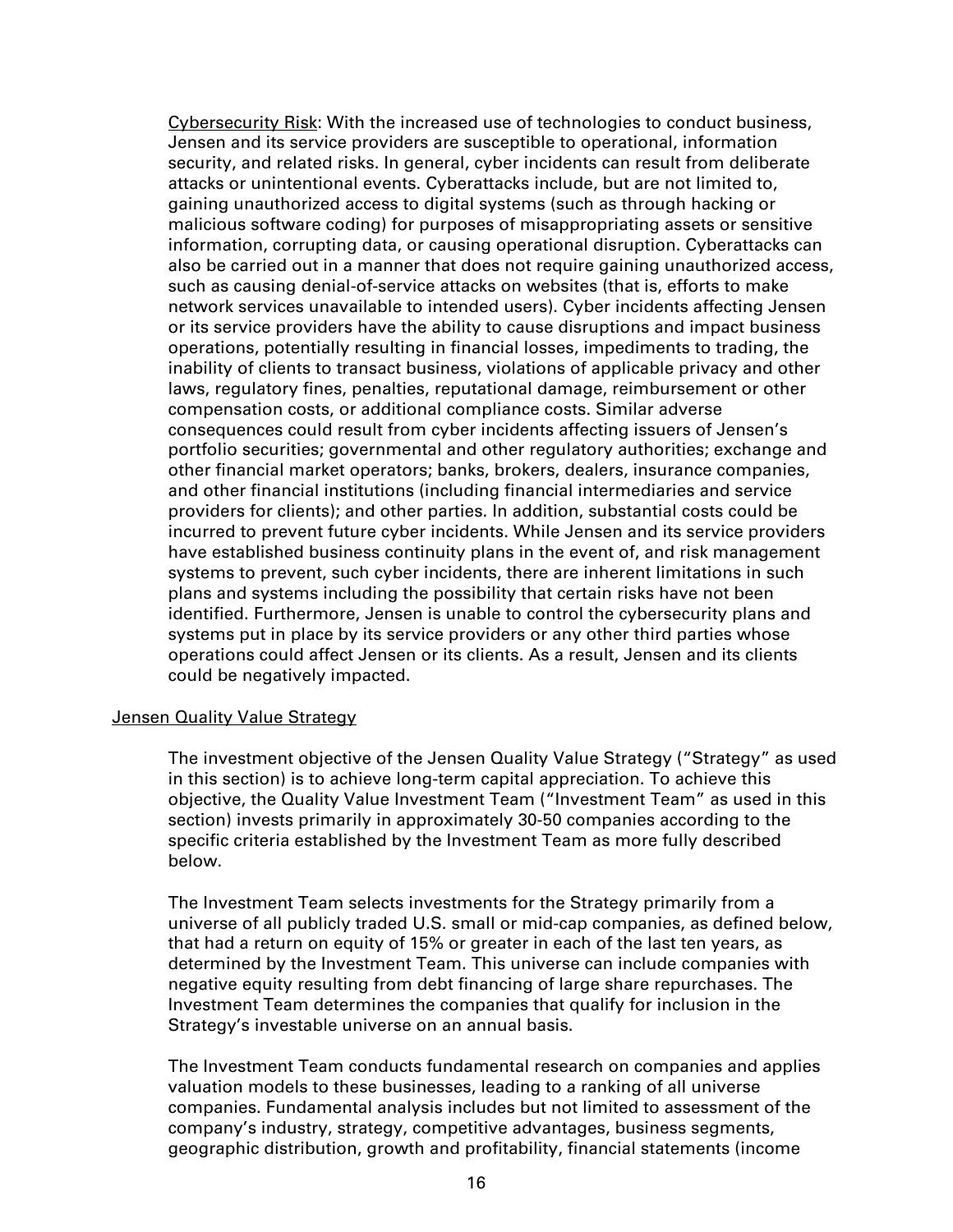statement, cash flow statement, balance sheet), and the company's other financial reports. The valuation models are rooted in fundamentals-based investment principles and include discounted cash flow models (e.g., determining the present value of expected future cash flows), relative valuation methods (e.g., a company's valuation relative to its own history, its industry peers, or the broader stock market), and ratio methods (e.g., a company's price-to-earnings ratio). The Investment Team also assesses a company's competitive risks, regulatory risks, and environmental, social, and governance risks to assess whether company management has, in the opinion of the Investment Team, adequately managed the impact of those risks to mitigate business risk and enhance shareholder value. The Investment Team does not make portfolio purchase or sale decisions solely based on its evaluation of ESG factors.

For purposes of the Strategy, the Investment Team considers a company to be a small- or mid-cap company if it has a minimum market capitalization of \$ 100 million and a maximum market capitalization no larger than the largest company included in the Russell Midcap® Index at the time of the Strategy's investment, although securities of companies with market capitalizations that no longer meet this definition after purchase are permitted to continue to be held in the Strategy. To a limited extent, the Strategy is also permitted to purchase stocks of companies with business characteristics similar to small- and mid-cap companies that have market capitalizations above the market capitalization of the largest member of the Russell Midcap® Index.

The Investment Team might sell all or part of its securities of a portfolio company when the Investment Team determines that the security should be replaced with another qualifying security that has a greater opportunity for appreciation. A company's stock may also be sold if the company no longer satisfies the investment criteria specified above. In the event that the company no longer satisfies the investment criteria and the failure is due to an extraordinary situation that the Investment Team believes will not have a material adverse impact on the company's operating performance, the Strategy is permitted to continue to hold and invest in the company.

The Jensen Quality Value Fund ("Fund" in this section) serves as the model portfolio for separately managed accounts invested in the Jensen Quality Value Strategy ("Modeled Separately Managed Client Accounts"). Modeled Separately Managed Client Accounts are those accounts that do not have any client-imposed restrictions or whose restrictions (e.g., securities, concentration limits, etc.) are such that Portfolio Managers are not significantly prevented from fully implementing the Jensen Quality Value Strategy in the client's account. Therefore, except as noted below, Jensen's investment process for Modeled Separately Managed Client Accounts invested in the Jensen Quality Value Strategy is generally consistent from account to account, and holdings generally mirror the holdings of the Fund, subject to any specific client investment limitations or requirements, any client tax-related trades and sensitivities (or holdings retained in order to avoid capital gains), or other purchases or sales made to meet specific client needs. As there are daily cash flows to and from the Fund, the Investment Team meets each morning to make continual investment decisions for the Fund. If the Investment Team determines that the cash flow is material, it retains the option to initiate trades in the Fund. In an effort to avoid incurring unnecessary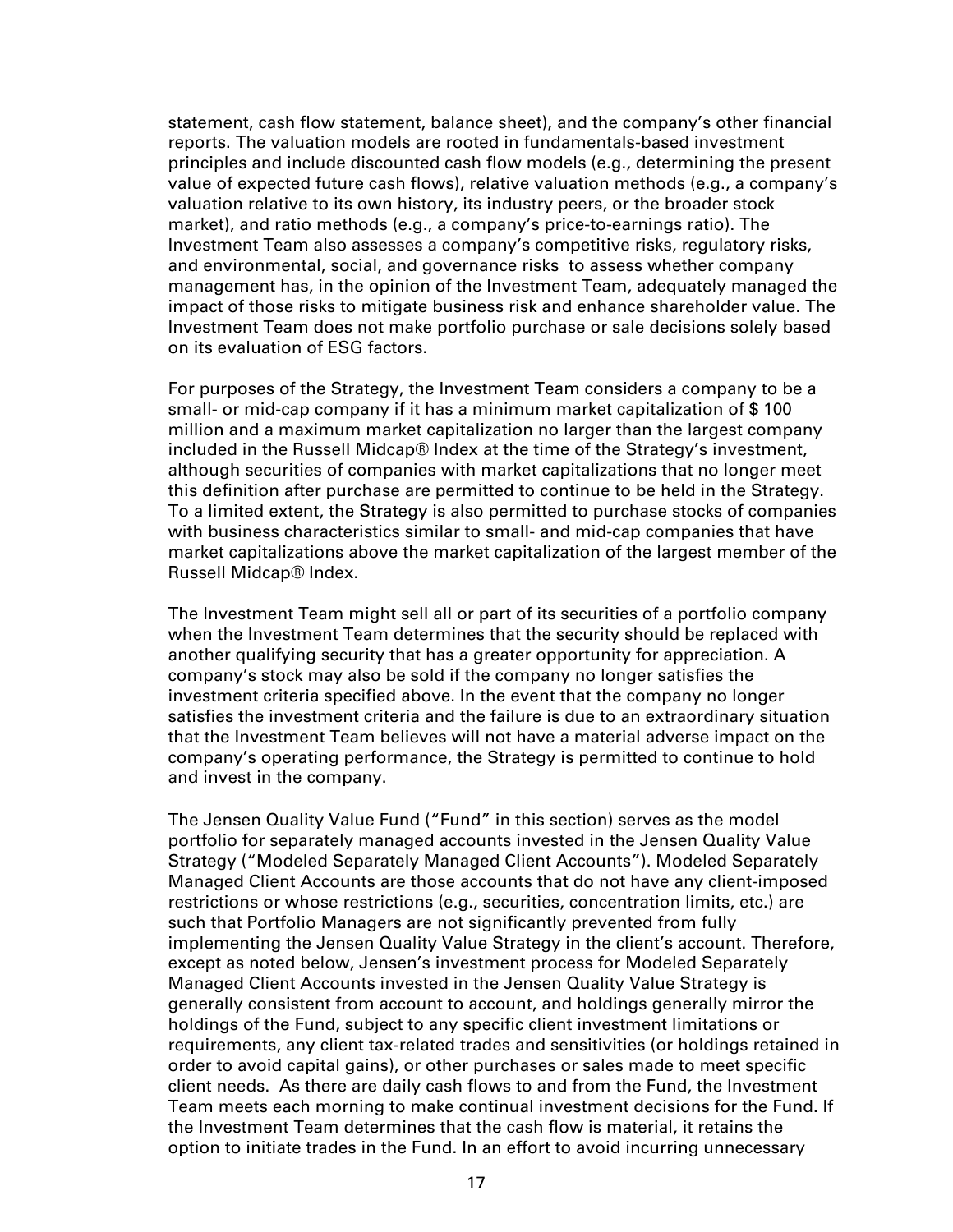transaction costs for Modeled Separately Managed Client Accounts, trades in the Fund that result from material cash flows into and out of the Fund do not always trigger a rebalance of separately managed accounts. Therefore, Modeled Separately Managed Client Account will not mirror the Fund's positions on a daily basis.

Clients whose accounts are invested in the Jensen Quality Value Strategy are permitted to impose reasonable restrictions such as restrictions regarding investments in specific securities, types of securities, industry sectors, tax sensitivities, etc.

There is no assurance that the investment process for the Jensen Quality Value Strategy will lead to successful investing or that the stated objective(s) will be met. Investing involves risk; principal loss is possible. Investing in securities involves risk of loss that clients should be prepared to bear. Client accounts invested using the Jensen Quality Value Strategy invest in mid and smaller capitalization companies, which involve additional risks such as limited liquidity and greater volatility.

### Material Risks of the Jensen Quality Value Strategy

Stock Market Risk: Because your account invests in common stock, you are subject to the risk that the market value of your securities could decrease over a short or extended period of time. The prices of equity securities could change, sometimes rapidly and unpredictably, in response to many different factors such as general economic conditions, interest rates, the historical and prospective financial performance of a company, the value of a company's assets, and investor sentiment and perception of a company. In addition, particular sectors of the stock market could underperform or outperform the market as a whole, and/or the value of an individual security held by your account could be more volatile than the market as a whole.

Management Risk: Jensen's investment process, including valuation models, to select securities for investment could not prove effective, and judgments about the attractiveness, value and potential appreciation of the Jensen Quality Value Strategy's ("Strategy" as used in this section) investments could prove to be incorrect in that the investments chosen do not perform as anticipated. Certain risks are inherent in the ownership of any security, and there is no assurance that the Quality Value Strategy's investment objective will be achieved.

Company and Sector Risk: Due to the relatively limited number of companies that meet Jensen's investment criteria of having attained a return on equity of at least 15 percent per year for each of the prior 10 years, as determined by the Investment Team, certain companies are excluded as potential investments. As a result, the performance of the Strategy could trail the overall market over a short or extended period of time compared to what its performance could have been if Jensen invested in rapidly growing, non-qualifying companies.

Small- and Mid-Cap Company Risk: Generally, small-cap, mid-cap, and younger companies have more potential growth than large-cap companies. They also often involve greater risk than large-cap companies, and these risks are passed on to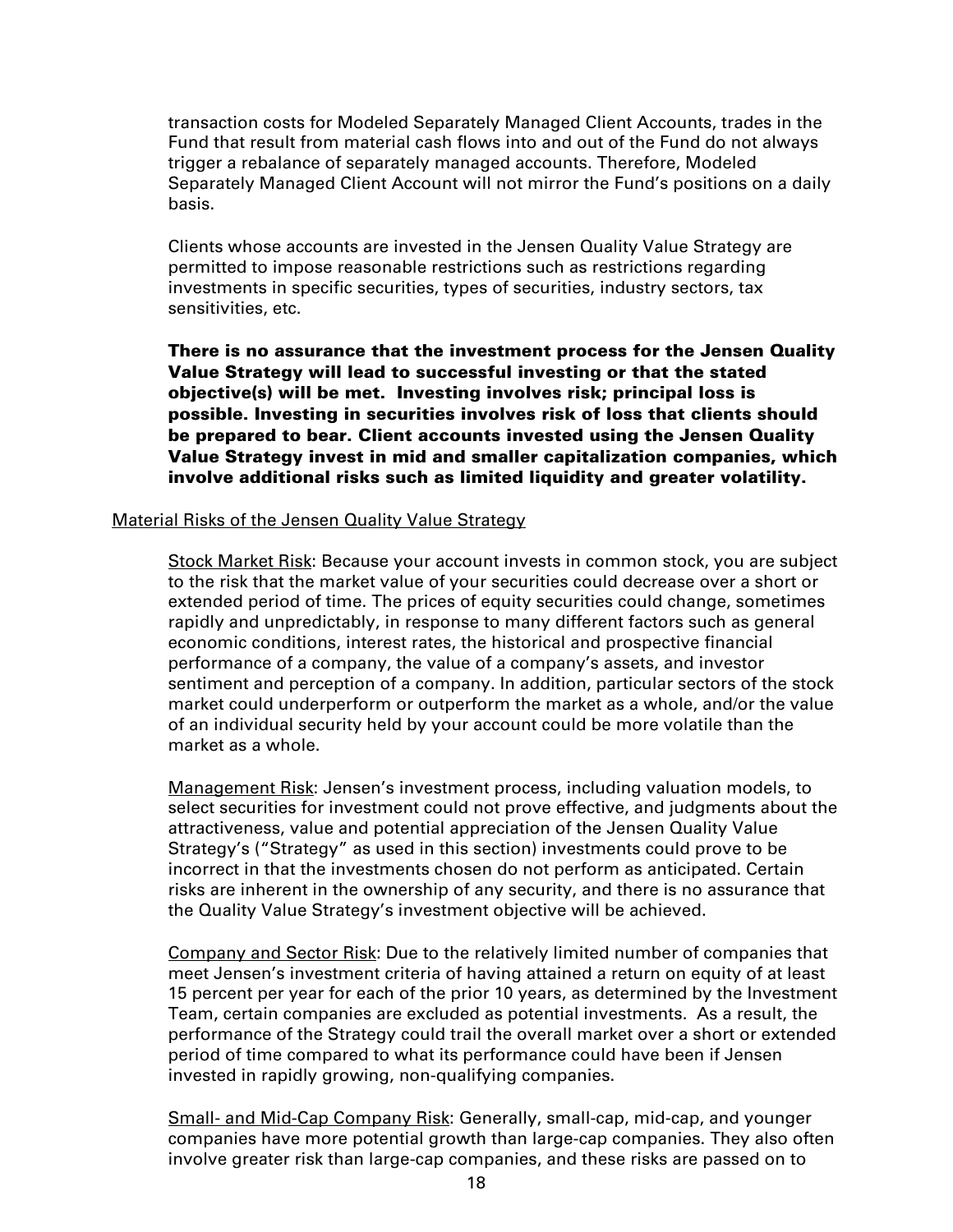investors. Small- and mid-cap companies may not have the management experience, financial resources, product diversification, and competitive strengths of large-cap companies, and, therefore, their securities tend to be more volatile than the securities of larger, more established companies, making them less liquid than other securities. Small- and mid-cap company stocks tend to be bought and sold less often and in smaller amounts than larger company stocks. Because of this, if the Quality Value Investment Team wants to sell a large quantity of a smallor mid-cap company's stock, it may have to sell at a lower price than the Quality Value Investment Team might prefer, or it may have to sell in smaller than desired quantities over a period of time. An investment in a strategy that is subject to these risks may be more suitable for long-term investors who are willing to bear the risk of these fluctuations.

Value Style Investing Risk: A value investing style subjects the Quality Value Strategy to the risk that the prices of securities the Quality Value Investment Team believes are undervalued may not appreciate as anticipated, may go down, may have valuations that never improve, or that the returns on value equity securities may be less than the returns of portfolios based on other styles of investing or the returns of the overall stock market.

Recent Market Events: U.S. and international markets have experienced significant periods of volatility in recent years due to a number of economic, political, and global macro factors, including the impact of the novel coronavirus ("COVID-19") as a global pandemic and related public health issues, growth concerns in the U.S. and overseas, uncertainties regarding interest rates, trade tensions and the treatment of tariffs imposed by the U.S. and other countries. Health crises and related political, social, and economic disruptions caused by the spread of COVID-19 may also exacerbate other pre-existing political, social, and economic risks in certain countries. These developments as well as other events could result in further market volatility and negatively impact financial asset prices, the liquidity of certain securities and the normal operations of securities exchanges and other markets, despite government efforts to address market disruptions. In addition, Jensen may face challenges with respect to its day-to-day operations if key personnel or other service providers are unavailable due to quarantines and restrictions on travel related to COVID-19.

**Operational Risk:** Accounts are subject to operational risks arising from factors such as processing errors, human errors, inadequate or failed internal or external processes, fraud, failure in systems and technology, changes in personnel, and errors caused by third-party service providers.

Cybersecurity Risk: With the increased use of technologies to conduct business, Jensen is susceptible to operational, information security, and related risks. In general, cyber incidents can result from deliberate attacks or unintentional events. Cyberattacks include, but are not limited to, gaining unauthorized access to digital systems (such as through "hacking" or malicious software coding) for purposes of misappropriating assets or sensitive information, corrupting data, or causing operational disruption. Cyberattacks can also be carried out in a manner that does not require gaining unauthorized access, such as causing denial-of-service attacks on websites (that is, efforts to make network services unavailable to intended users). Cyber incidents affecting Jensen or its service providers have the ability to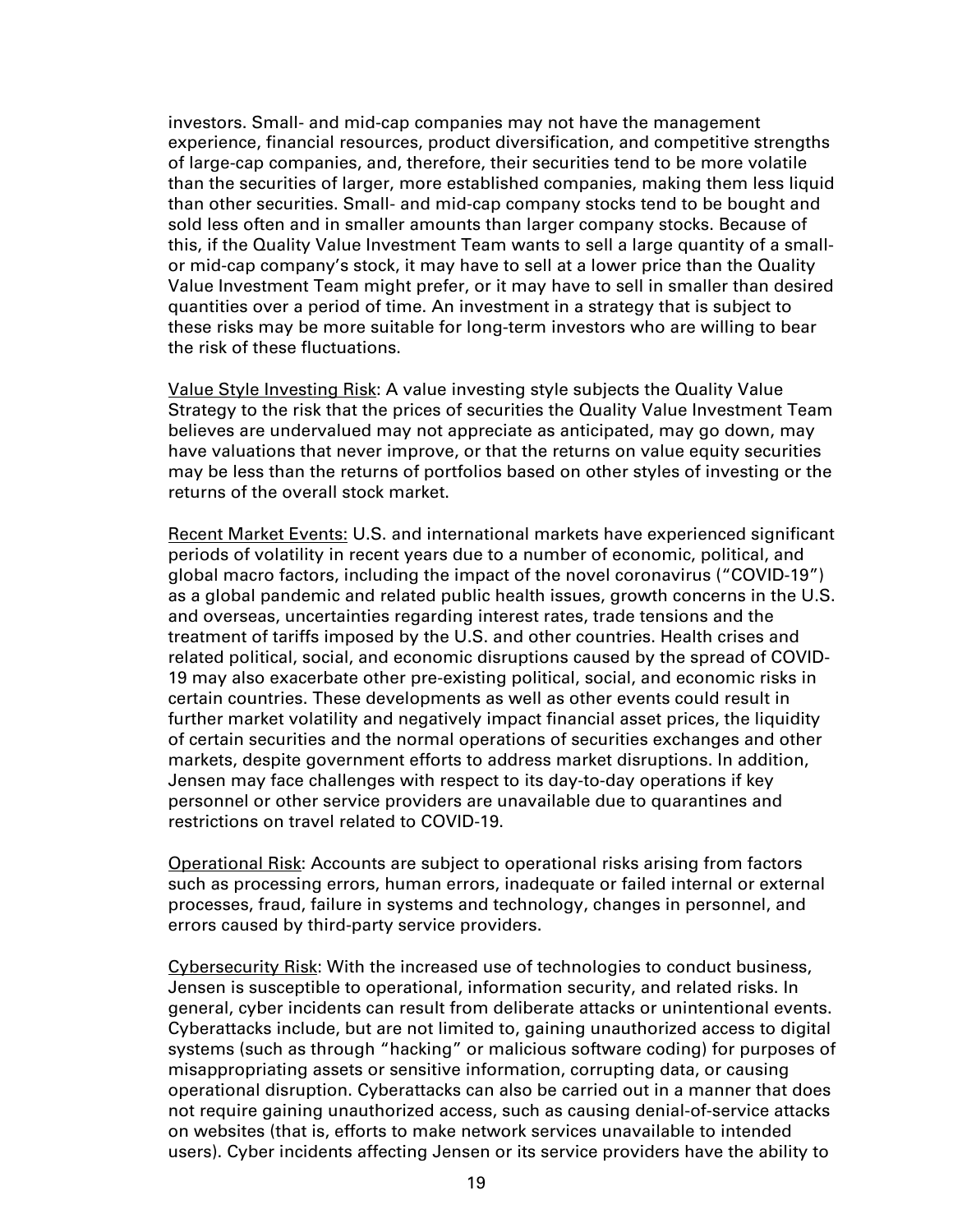cause disruptions and impact business operations, potentially resulting in financial losses, impediments to trading, the inability of clients to transact business, violations of applicable privacy and other laws, regulatory fines, penalties, reputational damage, reimbursement or other compensation costs, or additional compliance costs. Similar adverse consequences could result from cyber incidents affecting issuers of Jensen's portfolio securities; governmental and other regulatory authorities; exchange and other financial market operators; banks, brokers, dealers, insurance companies and other financial institutions (including financial intermediaries and service providers for clients); and other parties. In addition, substantial costs could be incurred to prevent future cyber incidents. While Jensen and its service providers have established business continuity plans in the event of, and risk management systems to prevent, such cyber incidents, there are inherent limitations in such plans and systems including the possibility that certain risks have not been identified. Furthermore, Jensen is unable to control the cybersecurity plans and systems put in place by its service providers or any other third parties whose operations can affect Jensen or its clients. As a result, Jensen and its clients could be negatively impacted.

### Jensen Global Quality Growth Strategy

The investment objective of the Jensen Global Quality Growth Strategy ("Strategy" as used in this section) is to achieve long-term capital appreciation. To achieve this objective, the Strategy invests primarily in the common stocks of approximately 25 to 40 U.S. and foreign companies selected according to the specific criteria established by the Global Quality Growth Investment Team ("Investment Team" as used in this section) as more fully described below.

Companies are selected from a universe of companies that have produced longterm records of consistently high returns on shareholder equity. In order to qualify for this universe, each company must have a market capitalization of \$1 billion or more, and a return on equity of 15% or greater in each of the last 10 years as determined by the Investment Team. This universe can include companies with negative equity resulting from debt financing of large share repurchases. The Investment Team determines the companies that qualify for inclusion in the Strategy's investable universe on an annual basis. As determined by the Investment Team, a company must have satisfied all of the following criteria to be purchased by the Strategy:

- Be in excellent financial condition based on certain qualitative factors such as a company's ability to grow its business from free cash flow;
- Have established entry barriers as evidenced by: (i) differentiated products, which can be protected from competition by patents, copyright protection, effective advertising, or other means; (ii) economies of scale in the production, marketing, or maintenance of the company's products or services; (iii) absolute cost advantages, such as obtaining raw materials at lower costs; (iv) capital requirements at a level that makes it impractical for other firms to enter the business; or (v) other sustainable competitive advantages identified by the Investment Team;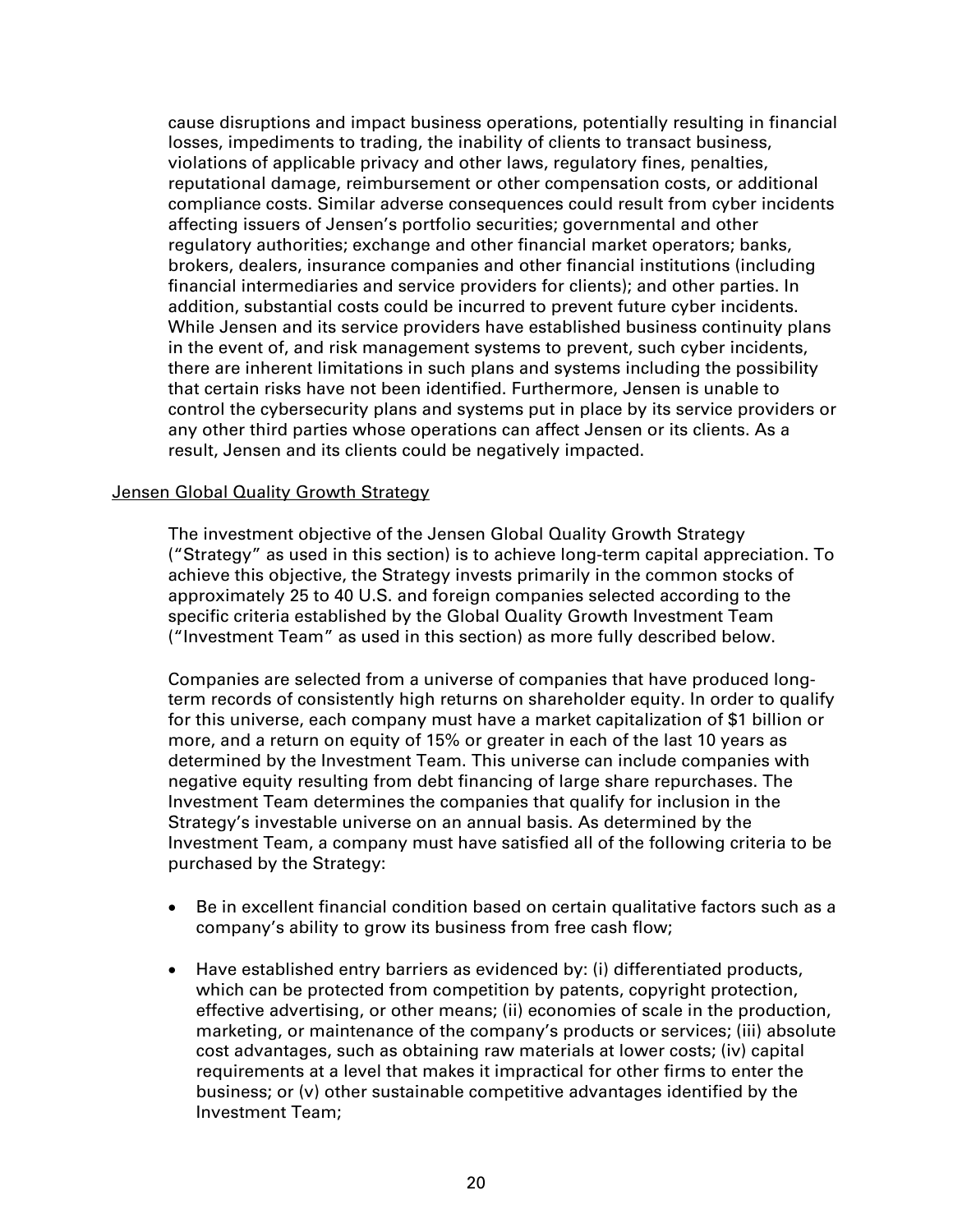- Have demonstrated a commitment to mitigating business risk and increasing shareholders' value by strategically investing free cash flow, acquiring companies that contribute to their competitive advantage, repurchasing outstanding shares or increasing dividends;
- Have the capability of continuing to meet all of the above criteria; and
- Be priced at a discount to our determination of intrinsic value. Intrinsic value represents the value of all estimated future cash flows generated by the company discounted to the present. By acquiring the securities of companies with market prices below intrinsic value, the Strategy attempts to create a portfolio with less risk than the overall securities markets.

In its determination of which companies qualify for purchase by the Strategy, the Investment Team assesses a company's competitive risks, regulatory risks, and environmental, social and governance risks to assess whether company management has, in the opinion of the Investment Team, adequately managed the impact of those risks to mitigate business risk and enhance shareholder value. The Investment Team does not make portfolio purchase or sale decisions solely based on its evaluation of ESG factors. The Investment Team believes that its focus on companies that historically have been able to achieve strong, consistent business performance and earnings growth over the long term, as determined by the Investment Team using the above-referenced criteria, is consistent with the Strategy's investment objective of long-term capital appreciation. The Strategy purchases securities with the expectation of holding them for long-term appreciation. The Strategy does not expect to engage in active and frequent trading of portfolio securities to achieve its principal investment objective. The Investment Team might sell all or part of its securities of a portfolio company when the Investment Team determines that the security should be replaced with another qualifying security that has a greater opportunity for appreciation. A company's stock also will be sold if the company no longer satisfies the investment criteria specified above, including if its price exceeds intrinsic value. In the event that the company no longer satisfies the investment criteria and the failure is due to an extraordinary situation that the Investment Team believes will not have a material adverse impact on the company's operating performance, the Strategy is permitted to continue to hold and invest in the company. The strategies and timing for disposing of a position in any company that no longer satisfies the Strategy's investment criteria are based on various and ongoing security-specific and portfolio-level considerations taken into account by the Investment Team. As a result, the sale of a position in a Strategy company may occur over an extended period of time.

There is no assurance that the investment process for the Jensen Global Quality Growth Strategy will lead to successful investing or that the stated objective(s) will be met. Investing involves risk; principal loss is possible. Investing in securities involves risk of loss that clients should be prepared to bear. Client accounts invested using the Jensen Global Quality Growth Strategy are non-diversified, meaning that accounts concentrate their assets in fewer individual holdings than a diversified product, and therefore are more exposed to individual stock volatility than a diversified product.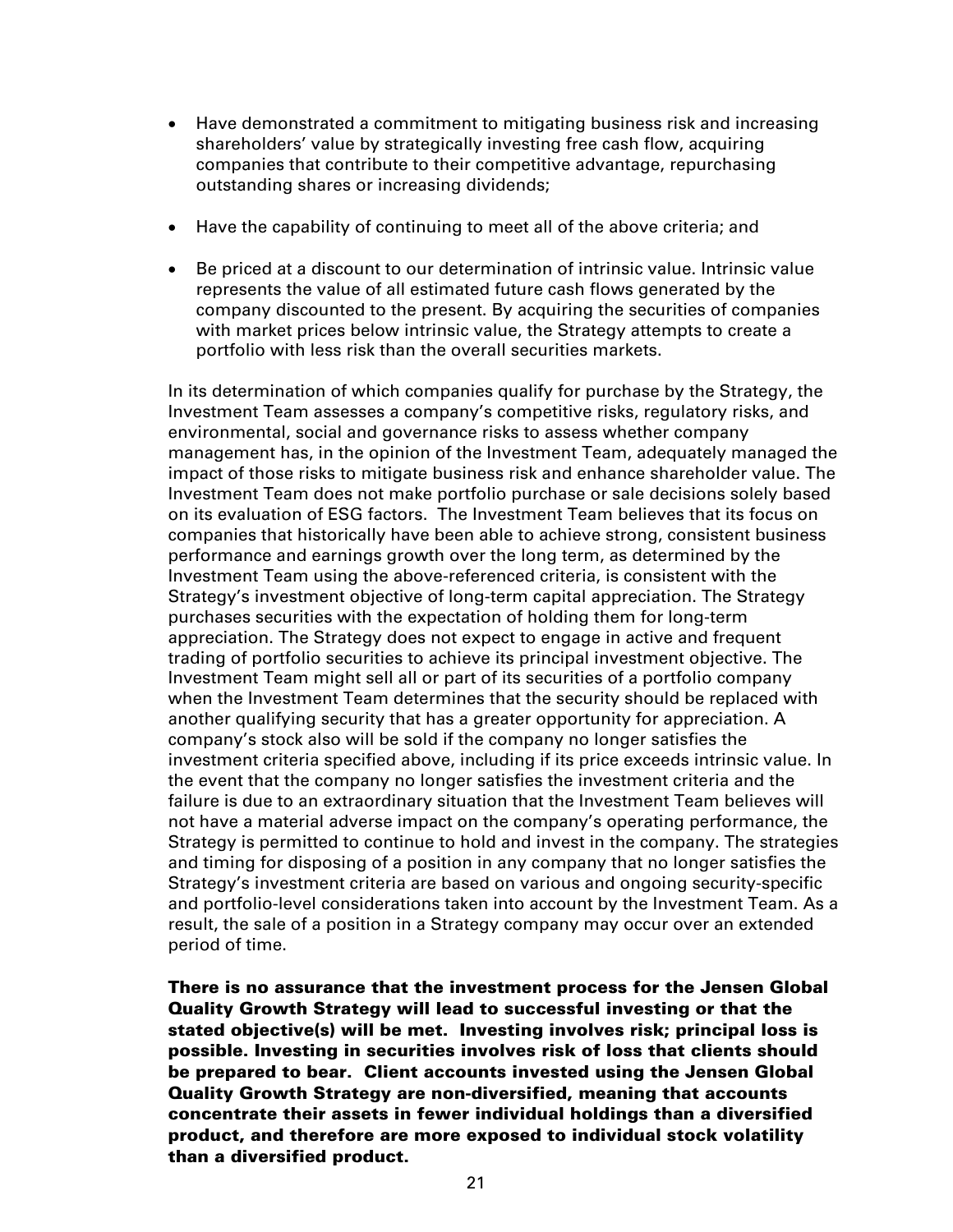### Material Risks of the Jensen Global Quality Growth Strategy

Stock Market Risk: Because your account invests in common stock, you are subject to the risk that the market value of your securities could decrease over a short or extended period of time. The prices of equity securities could change, sometimes rapidly and unpredictably, in response to many different factors such as general economic conditions, interest rates, the historical and prospective financial performance of a company, the value of a company's assets, and investor sentiment and perception of a company. In addition, particular sectors of the stock market could underperform or outperform the market as a whole, and/or the value of an individual security held by your account could be more volatile than the market as a whole.

Foreign Securities Risk: Generally, foreign securities are issued by companies organized outside the U.S. and are traded primarily in markets outside the U.S. Foreign securities may be more difficult to sell than U.S. securities. Investments in foreign securities may involve difficulties in receiving or interpreting financial and economic information, possible imposition of taxes, higher brokerage and custodian fees, and possible currency exchange controls or other government restrictions, including possible seizure or nationalization of foreign deposits or assets. Foreign securities may also be less liquid and more volatile than U.S. securities. There may also be difficulty in invoking legal protections across borders.

Many of the foreign securities in which the Jensen Global Growth Quality Strategy ("Strategy" as used in this section) invests will be denominated or quoted in a foreign currency. Changes in foreign currency exchange rates will affect the value of securities denominated or quoted in foreign currencies. Exchange rate movements can be large and can endure for extended periods of time, affecting the value of the Strategy's assets either favorably or unfavorably.

Emerging Markets Risk: The risks of foreign investments are usually much greater when they are made in emerging markets. Investments in emerging markets may be considered speculative. Emerging markets are riskier than more developed markets because they tend to develop unevenly and may never fully develop. They are more likely to experience high rates of inflation and currency devaluations, which may adversely affect returns. In addition, many emerging markets have far lower trading volumes and less liquidity than developed markets. Since these markets are often small, they may be more likely to suffer sharp and frequent price changes or long-term price depression because of adverse publicity, investor perceptions, or the actions of a few large investors. In addition, traditional measures of investment value used in the U.S., such as price-to-earnings ratios, may not apply to certain emerging markets. Also, there may be less publicly available information about issuers in emerging markets than would be available about issuers in more developed capital markets, and such issuers may not be subject to accounting, auditing, and financial reporting standards and requirements comparable to those to which companies in developed countries are subject. In addition, investments in emerging market countries present risks to a greater degree than those presented by investments in countries with developed securities markets and more advanced regulatory systems.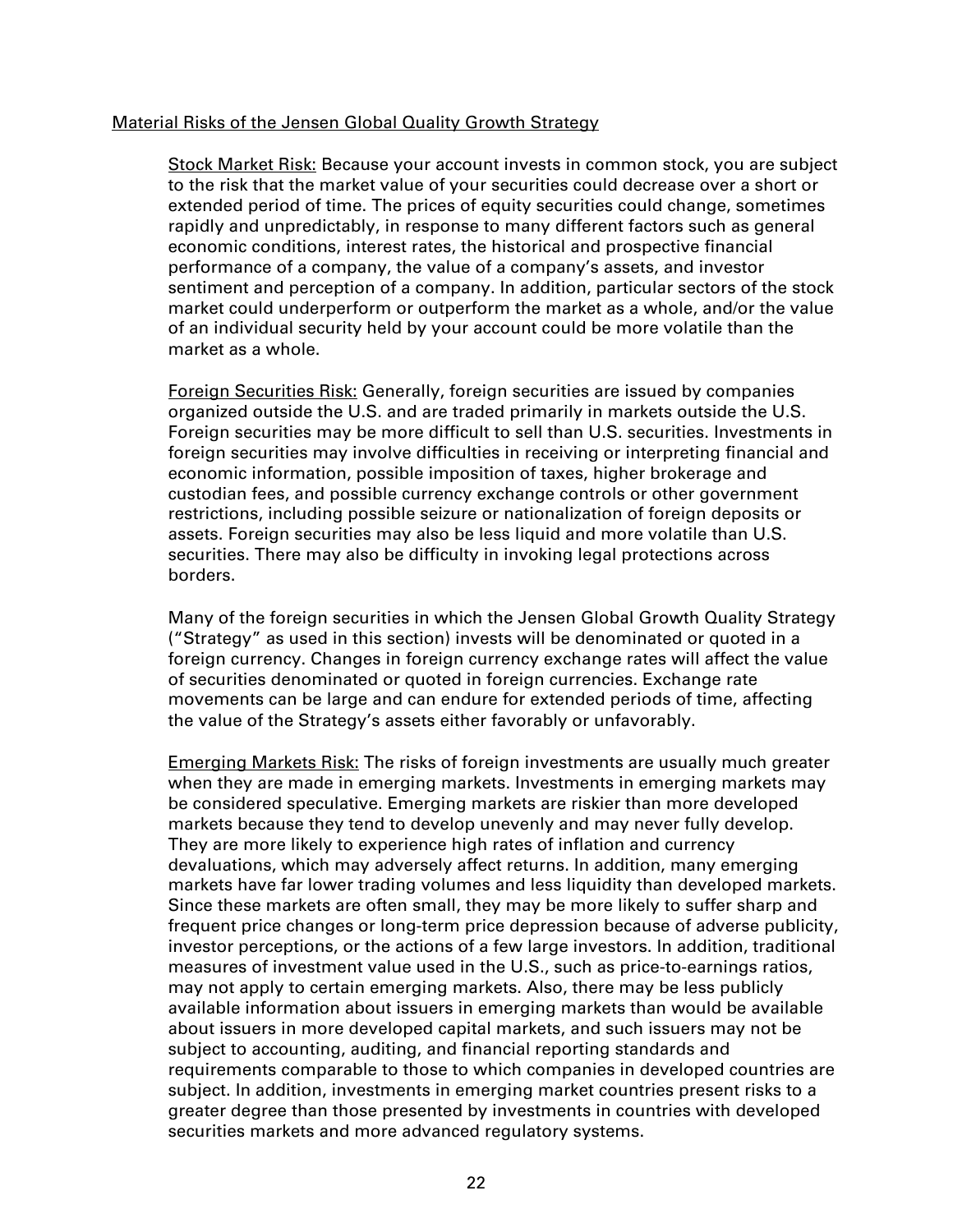Many emerging markets have histories of political instability and abrupt changes in policies. As a result, their governments may be more likely to take actions that are hostile or detrimental to private enterprise or foreign investment than those of more developed countries, including expropriation of assets, confiscatory taxation or unfavorable diplomatic developments. Some emerging countries have pervasive corruption and crime that may hinder investments. Certain emerging markets may also face other significant internal or external risks, including the risk of war, and ethnic, religious and racial conflicts. In addition, governments in many emerging market countries participate to a significant degree in their economies and securities markets, which may impair investment and economic growth. National policies that may limit the Strategy's investment opportunities include restrictions on investment in issuers or industries deemed sensitive to national interests.

Emerging markets may also have differing legal systems, and the existence or possible imposition of exchange controls, custodial restrictions, or other laws or restrictions applicable to investments differ from those found in more developed markets. Sometimes, they may lack, or be in the relatively early development of, legal structures governing private and foreign investments and private property. In addition to withholding taxes on investment income, some emerging markets countries may impose different capital gains taxes on foreign investors.

Practices in relation to settlement of securities transactions in emerging markets countries involve greater risks than those in developed markets, in part because the brokers and counterparties used are less well capitalized, and custody and registration of assets in some countries may be unreliable. The possibility of fraud, negligence, and/or undue influence being exerted by the issuer or refusal to recognize ownership exists in some emerging markets, and, along with other factors, could result in ownership registration being completely lost. Losses resulting from such registration problems may have no successful claim for compensation. In addition, communications between parties in the U.S. and parties in emerging markets countries may be unreliable, increasing the risk of delayed settlements or losses of security certificates.

Concentration Risk: The Strategy is a concentrated strategy, which means that the Strategy invests a greater portion of assets in the securities of a smaller number of issuers than a less concentrated strategy with more holdings. The appreciation or depreciation of a single portfolio security, or the performance of particular sectors of the stock market, could have a greater impact on the performance returns of a client account than an account invested in a larger number of holdings. Similarly, account performance could fluctuate more than that of an account invested in a larger number of holdings.

**Management Risk: The Global Quality Growth Investment Team makes all** decisions regarding the Strategy's investments. Accordingly, the Strategy's investment success depends on the skill used in evaluating, selecting and monitoring the Strategy's assets and investments. The Strategy is only permitted to invest in those companies that can be purchased at a discount to their intrinsic values as calculated by the Global Quality Growth Investment Team. Since the intrinsic value is calculated from estimated future cash flows, the Global Quality Growth Investment Team's estimate could be in error or change as the forces of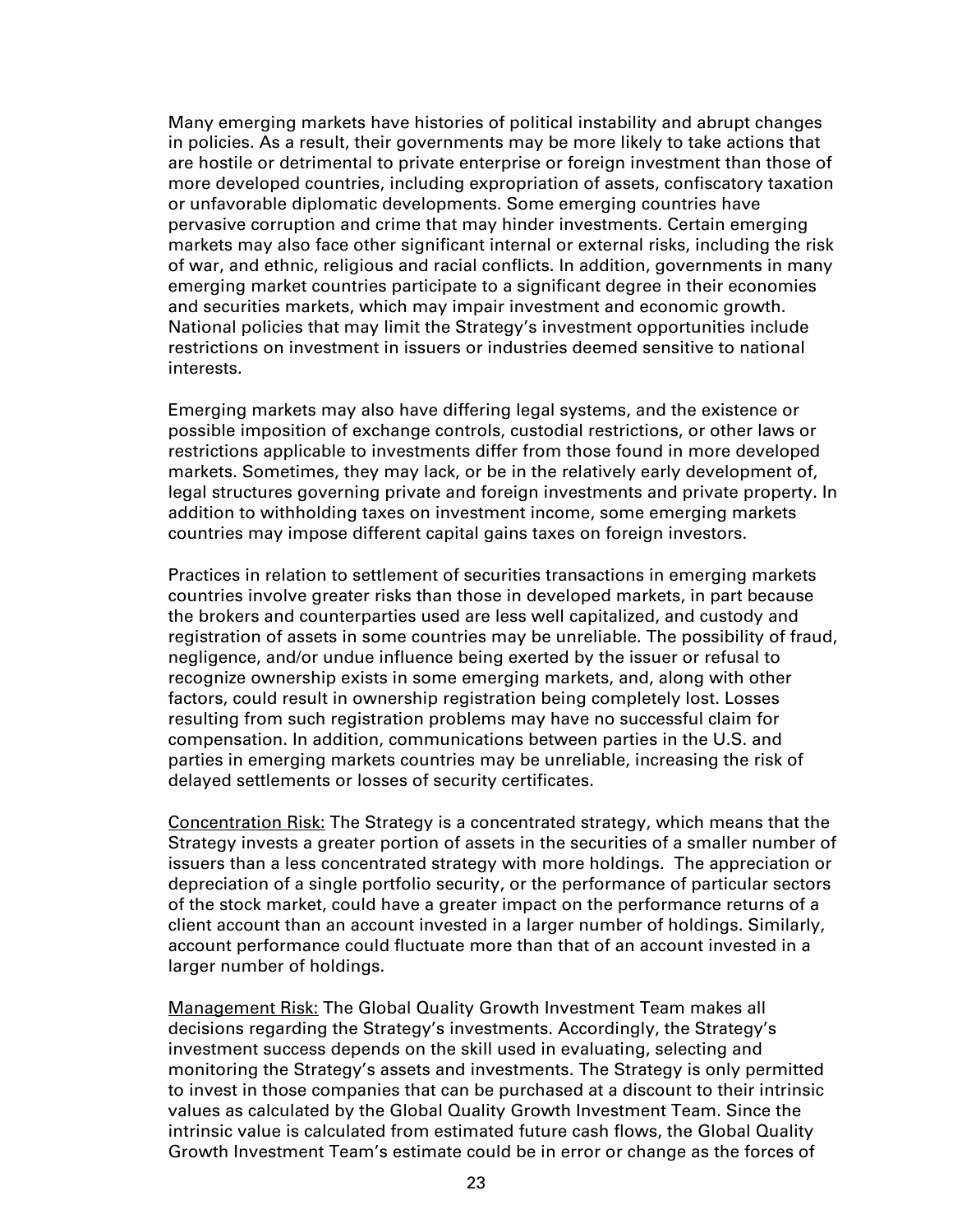economics, competition, inflation, and other factors affect each particular company. As a result, the market price of a company's securities might never reach the Global Quality Growth Investment Team's estimate of its intrinsic value. In addition, because intrinsic value is a function of business performance and does not change as much or as frequently as market value, the relationship between the two is not constant, and this disconnect could result in the market price of a company's securities remaining significantly below Jensen's estimate of its intrinsic value for extended periods of time. Although each company selected for inclusion in the Strategy must have demonstrated at least a decade of high operating performance that the Global Quality Growth Investment Team believes can be continued by maintaining or increasing its advantage over competitors, there is a risk that other companies engaged in the same business could succeed in gaining a competitive advantage. The assessment of investment criteria for a portfolio company could be incorrect. Certain risks are inherent in the ownership of any security, and there is no assurance that the Strategy's investment objective will be achieved.

Company and Sector Risk: Due to the relatively limited number of companies that meet Jensen's investment criteria of having attained a return on equity of at least 15 percent per year for each of the prior 10 years, as determined by the Investment Team, certain companies are excluded as potential investments. As a result, the performance of the Strategy could trail the overall market over a short or extended period of time compared to what its performance could have been if Jensen invested in rapidly growing, non-qualifying companies.

Large-Cap Company Risk: Larger, more established companies could be unable to respond quickly to new competitive challenges such as changes in consumer tastes or innovative smaller competitors. Also, large-cap companies are sometimes unable to attain the high growth rates of successful, smaller companies, especially during extended periods of economic expansion. Jensen considers companies with market capitalizations in excess of \$10 billion to be large-cap companies.

Growth Stock Risk: The prices of growth stocks could be more sensitive to changes in current or expected earnings than the prices of other stocks, and growth stocks could be out of favor with investors at different periods of time. Compared to value stocks, growth stocks could experience larger price swings.

Recent Market Events: U.S. and international markets have experienced significant periods of volatility in recent years due to a number of economic, political, and global macro factors, including the impact of the novel coronavirus ("COVID-19") as a global pandemic and related public health issues, growth concerns in the U.S. and overseas, uncertainties regarding interest rates, trade tensions and the treatment of tariffs imposed by the U.S. and other countries. Health crises and related political, social, and economic disruptions caused by the spread of COVID-19 may also exacerbate other pre-existing political, social, and economic risks in certain countries. These developments as well as other events could result in further market volatility and negatively impact financial asset prices, the liquidity of certain securities and the normal operations of securities exchanges and other markets, despite government efforts to address market disruptions. In addition, Jensen may face challenges with respect to its day-to-day operations if key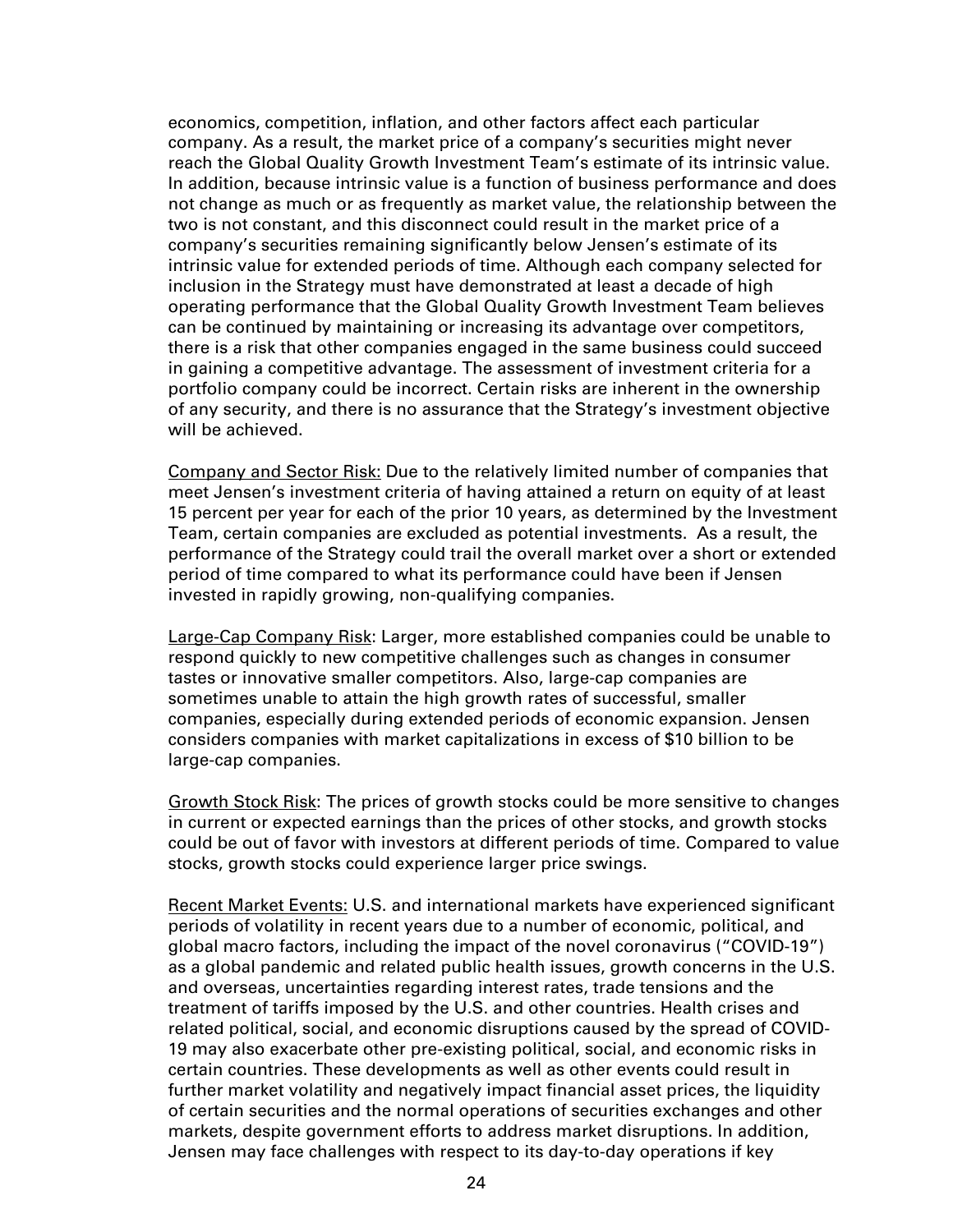personnel or other service providers are unavailable due to quarantines and restrictions on travel related to COVID-19.

Operational Risk: Accounts are subject to operational risks arising from factors such as processing errors, human errors, inadequate or failed internal or external processes, fraud, failure in systems and technology, changes in personnel, and errors caused by third-party service providers.

Cybersecurity Risk: With the increased use of technologies to conduct business, Jensen and its service providers are susceptible to operational, information security, and related risks. In general, cyber incidents can result from deliberate attacks or unintentional events. Cyberattacks include, but are not limited to, gaining unauthorized access to digital systems (such as through hacking or malicious software coding) for purposes of misappropriating assets or sensitive information, corrupting data, or causing operational disruption. Cyberattacks can also be carried out in a manner that does not require gaining unauthorized access, such as causing denial-of-service attacks on websites (that is, efforts to make network services unavailable to intended users). Cyber incidents affecting Jensen or its service providers have the ability to cause disruptions and impact business operations, potentially resulting in financial losses, impediments to trading, the inability of clients to transact business, violations of applicable privacy and other laws, regulatory fines, penalties, reputational damage, reimbursement or other compensation costs, or additional compliance costs. Similar adverse consequences could result from cyber incidents affecting issuers of Jensen's portfolio securities; governmental and other regulatory authorities; exchange and other financial market operators; banks, brokers, dealers, insurance companies, and other financial institutions (including financial intermediaries and service providers for clients); and other parties. In addition, substantial costs could be incurred to prevent future cyber incidents. While Jensen and its service providers have established business continuity plans in the event of, and risk management systems to prevent, such cyber incidents, there are inherent limitations in such plans and systems including the possibility that certain risks have not been identified. Furthermore, Jensen is unable to control the cybersecurity plans and systems put in place by its service providers or any other third parties whose operations could affect Jensen or its clients. As a result, Jensen and its clients could be negatively impacted.

#### Fixed Income Investments for Private Client Accounts

Jensen uses fixed income investments in some of its Private Client accounts, primarily for liquidity and risk management purposes. Total returns from the investments are a secondary consideration, and we do not intend to actively trade fixed income securities. These securities are purchased with the intent of holding them to maturity to meet client-specific goals. We believe fixed income investments comprise an asset class that offers the potential for greater capital preservation than equities and that these securities can provide a means to mitigate near-term stock market volatility. Furthermore, and depending on the underlying interest rate environment, we also view fixed income investments as potentially offering investors a higher degree of income compared to that available from equities or cash. This can be important for clients with recurring distributions from their accounts that are used to meet their living expenses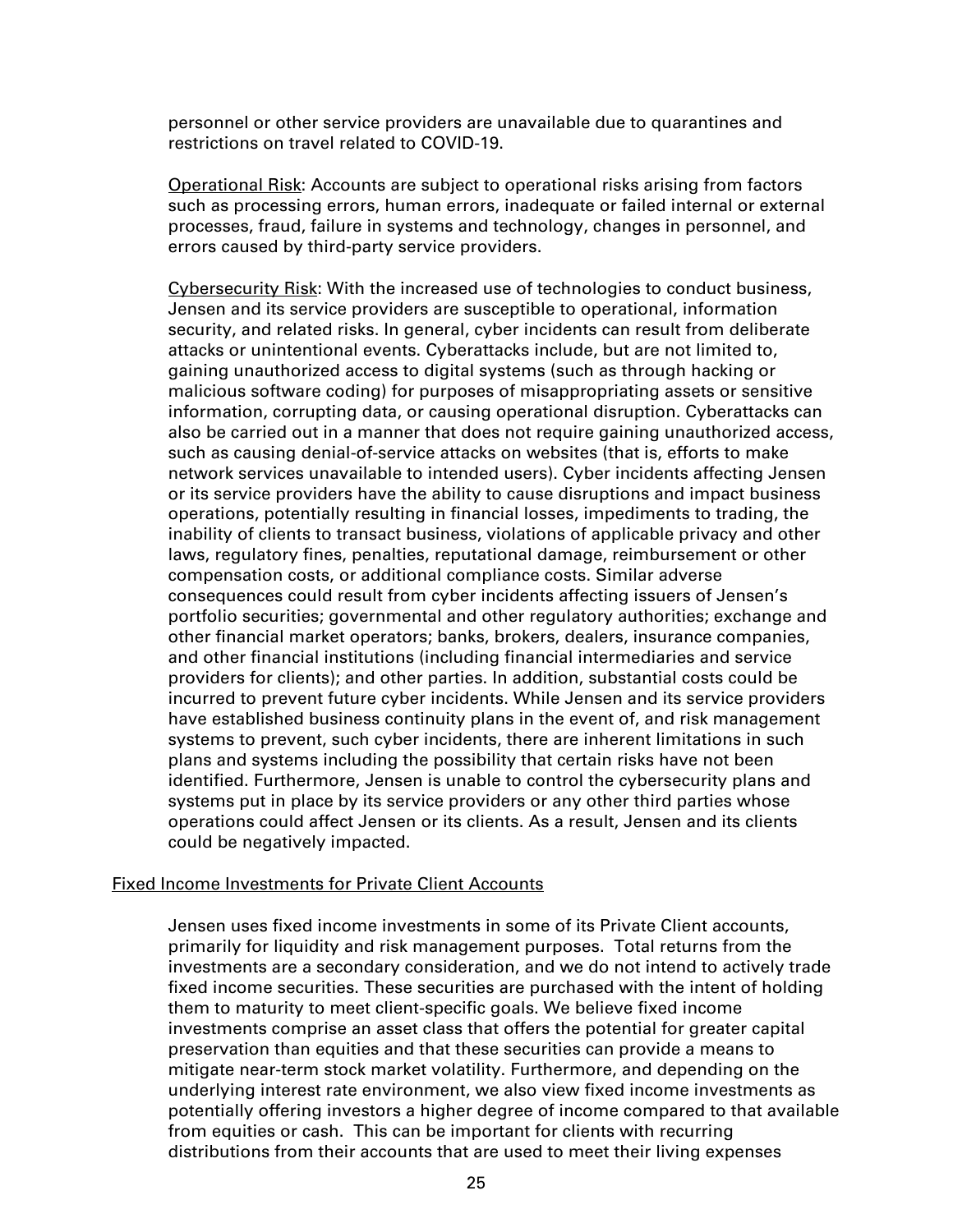(typically in retirement). Fixed income securities can also be appropriate for clients who have a known liability such as a tax bill or a home or car purchase in the relatively near future (typically less than 18 months). In such cases, we would typically recommend investment in a high-quality fixed income security to minimize the risk of a capital loss on funds that have been earmarked to fund the obligation.

### Determining asset allocation to fixed income investments

Historically, bear markets have lasted between 18-24 months. For clients that have a short time horizon and/or are taking distributions from their accounts, Jensen wishes to avoid selling equities to raise cash at times of depressed stock market valuations. Consequently, and in consultation with the client, Jensen will generally recommend a portfolio of fixed income securities that preserves between 24-48 months of cash needs so a mechanism is in place to provide funds from investments that are expected to maintain their market values in the event of a sustained market downturn.

Example: Assume a client needs \$100,000/year from their account valued at \$1 million. Jensen will generally recommend between \$200,000–-\$400,000 be held in cash/fixed income investments to preserve liquidity in the event of an extended down-market cycle. During periods of equity market growth (and assuming no client sensitivity to capital gains taxes), funds for cash distributions can also be harvested from stocks to maintain the desired liquidity level.

# Determining which fixed income investments to select

Similar to our equity discipline, as a matter of policy, Jensen restricts investments in fixed income securities to those we deem to be of high credit quality (A-/A3 rated or higher). Generally, this includes high-quality corporate bonds, U.S. Government and U.S. Government Agency securities, and FDIC-insured Certificates of Deposit (CDs). Likewise, higher-quality municipal bonds and shortterm U.S. Treasury Bills will be considered if appropriate for clients' circumstances. The underlying interest rate environment, together with other factors (e.g., a client's income needs, tax situation, residency, and yield spreads) will determine which of these types of fixed income holdings is most suitable for each client account at the time of purchase. We review the macroeconomic environment and consider its impact on the fixed income markets no less frequently than each quarter, and Portfolio Managers meet to discuss any thematic changes as a group.

After selecting the appropriate position(s) to purchase for a client account, Jensen will also attempt to manage interest rate risk by constructing a laddered bond portfolio with maturities typically over a 3- to 4-year time period (or as otherwise agreed with the client as their needs dictate). Using the previous example, if a client requires \$100,000/year for 4 years, we will recommend a cash balance to fund the first year's requirement and then laddering the bonds so they mature and provide cash during the subsequent years that cash is required by the client.

# Other Considerations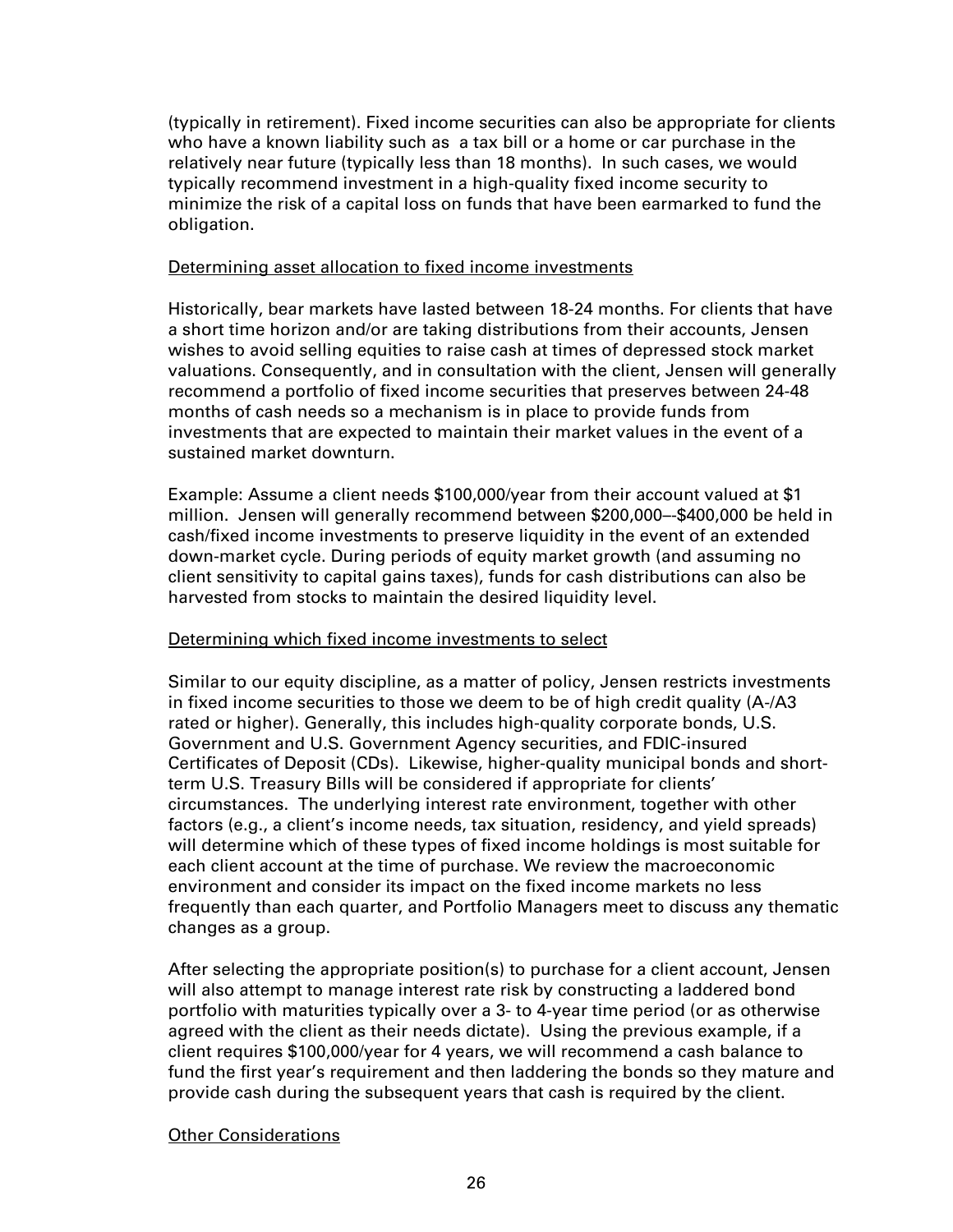For FDIC-insured CDs, we aim to limit the amount of investment in each security to the FDIC limit, currently \$250,000 per issuer, per account.

As we typically purchase fixed income securities with the intent to hold until maturity, and to avoid "purchasing income with capital", where possible we endeavor to purchase fixed income securities that are trading at a discount to their face value.

#### Material Risks of Fixed Income Investments

Market Risk: The market value of fixed income securities responds to economic developments, particularly interest rate changes, as well as to perceptions about the creditworthiness of individual issuers, including governments. Generally, the types of fixed income securities selected by Jensen will decrease in value if interest rates rise and increase in value if interest rates fall. Normally, the longer the maturity or duration of the fixed income securities a client holds, the more sensitive the value of the security will be to changes in interest rates.

Credit Risk: The fixed income securities selected by Jensen are subject to the possibility that a deterioration, whether sudden or gradual, in the financial condition of an issuer, or a deterioration in general economic conditions, could cause an issuer to fail to make timely payments of principal or interest, when due. This may cause the issuer's securities to decline in value.

Interest Rate Risk: In general, when interest rates rise, the prices of debt securities fall, and when interest rates fall, the prices of debt securities rise. The price volatility of a debt security also depends on its maturity. Longer-term securities are generally more volatile, so the longer the average maturity or duration of these securities, the greater their price risk.

Management Risk: Jensen's investment process, including valuation models, used to select securities for investment could prove ineffective, and judgments about the attractiveness, value, and potential appreciation of the investments could prove to be incorrect if the investments chosen do not perform as anticipated. Certain risks are inherent in the ownership of any security, and there is no assurance that the investment objective will be achieved.

Operational Risk: Accounts are subject to operational risks arising from factors such as processing errors, human errors, inadequate or failed internal or external processes, fraud, failure in systems and technology, changes in personnel, and errors caused by third-party service providers.

Cybersecurity Risk: With the increased use of technologies to conduct business, Jensen is susceptible to operational, information security, and related risks. In general, cyber incidents can result from deliberate attacks or unintentional events. Cyberattacks include, but are not limited to, gaining unauthorized access to digital systems (such as through hacking or malicious software coding) for purposes of misappropriating assets or sensitive information, corrupting data, or causing operational disruption. Cyberattacks can also be carried out in a manner that does not require gaining unauthorized access, such as causing denial-of-service attacks on websites (that is, efforts to make network services unavailable to intended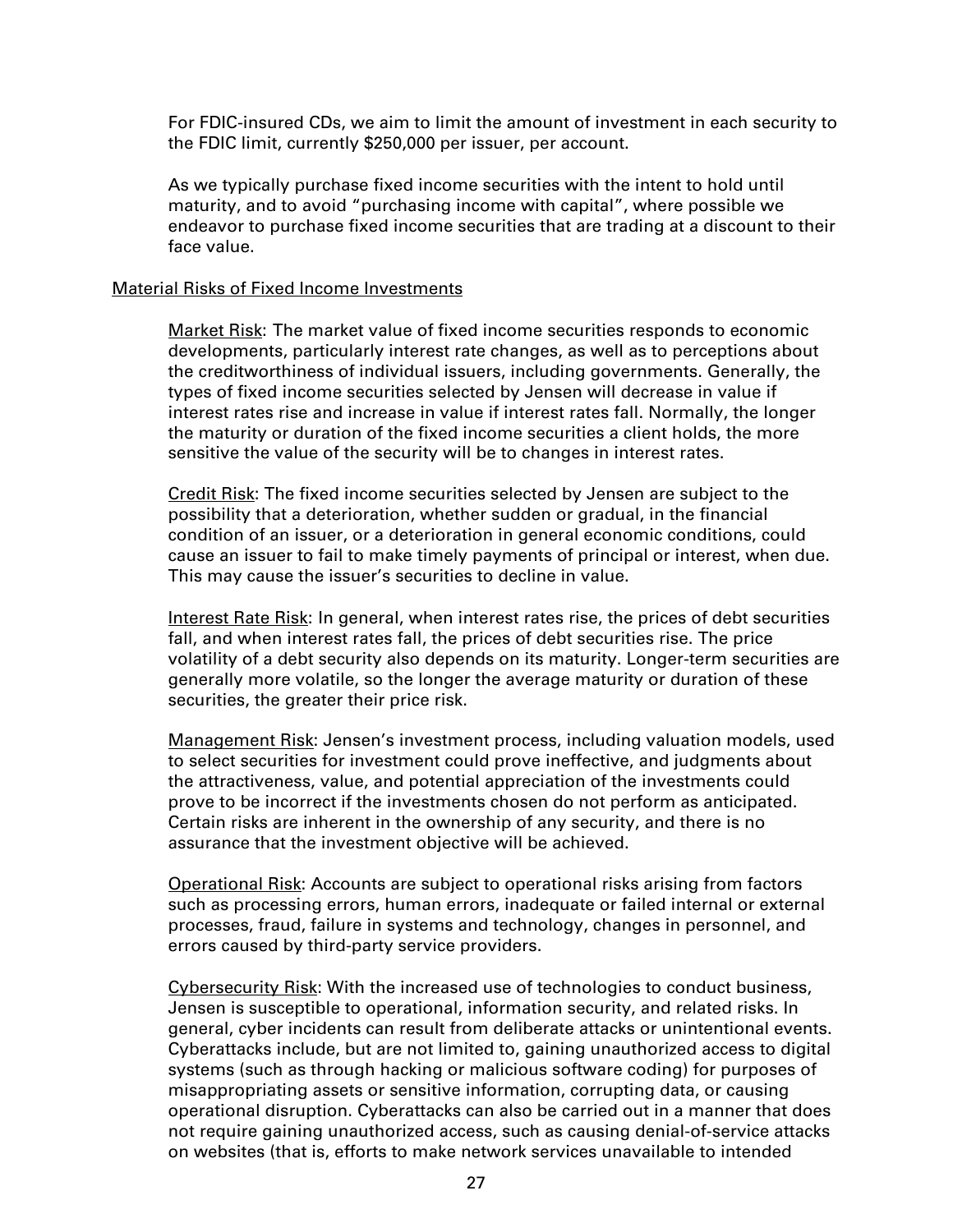users). Cyber incidents affecting Jensen or its service providers have the ability to cause disruptions and impact business operations, potentially resulting in financial losses, impediments to trading, the inability of clients to transact business, violations of applicable privacy and other laws, regulatory fines, penalties, reputational damage, reimbursement or other compensation costs, or additional compliance costs. Similar adverse consequences could result from cyber incidents affecting issuers of Jensen's portfolio securities; governmental and other regulatory authorities; exchange and other financial market operators; banks, brokers, dealers, insurance companies, and other financial institutions (including financial intermediaries and service providers for clients); and other parties. In addition, substantial costs could be incurred to prevent future cyber incidents. While Jensen and its service providers have established business continuity plans in the event of, and risk management systems to prevent, such cyber incidents, there are inherent limitations in such plans and systems including the possibility that certain risks have not been identified. Furthermore, Jensen is unable to control the cybersecurity plans and systems put in place by its service providers or any other third parties whose operations can affect Jensen or its clients. As a result, Jensen and its clients could be negatively impacted.

#### Other Types of Investments in Client Accounts

Jensen also invests client assets in other types of securities depending on client's needs. These include, but are not limited to: (i) exchange-listed domestic securities; (ii) domestic securities traded over the counter; (iii) foreign securities; (iv) corporate debt securities (other than commercial paper); (v) commercial paper; (vi) certificates of deposit; (vii) municipal securities; (viii) proprietary or nonproprietary mutual fund shares; (ix) United States government and government agency securities, etc. Jensen will also purchase other securities for specific clients if directed to do so by the client.

#### Item 9 - Disciplinary Information

Neither Jensen Investment Management, Inc. nor its management personnel have been involved in any material legal or disciplinary events.

#### Item 10 - Other Financial Industry Activities and Affiliations

Certain individuals of Jensen are registered representatives of the Funds' principal underwriter/distributor. Most of these employees are involved in marketing and sales activities relating to the Funds.

As discussed elsewhere in this Brochure, Jensen is the investment adviser to the Jensen Quality Growth Fund, the Jensen Global Quality Growth Fund, and the Jensen Quality Value Fund, investment companies registered under the Investment Company Act of 1940. Please refer to these Items for a detailed explanation of this relationship and other important disclosures.

For additional information, each Fund's Prospectuses and Statements of Additional Information are available online at www.jenseninvestment.com*.* Prospective investors should review these documents carefully before making any investment in the Funds.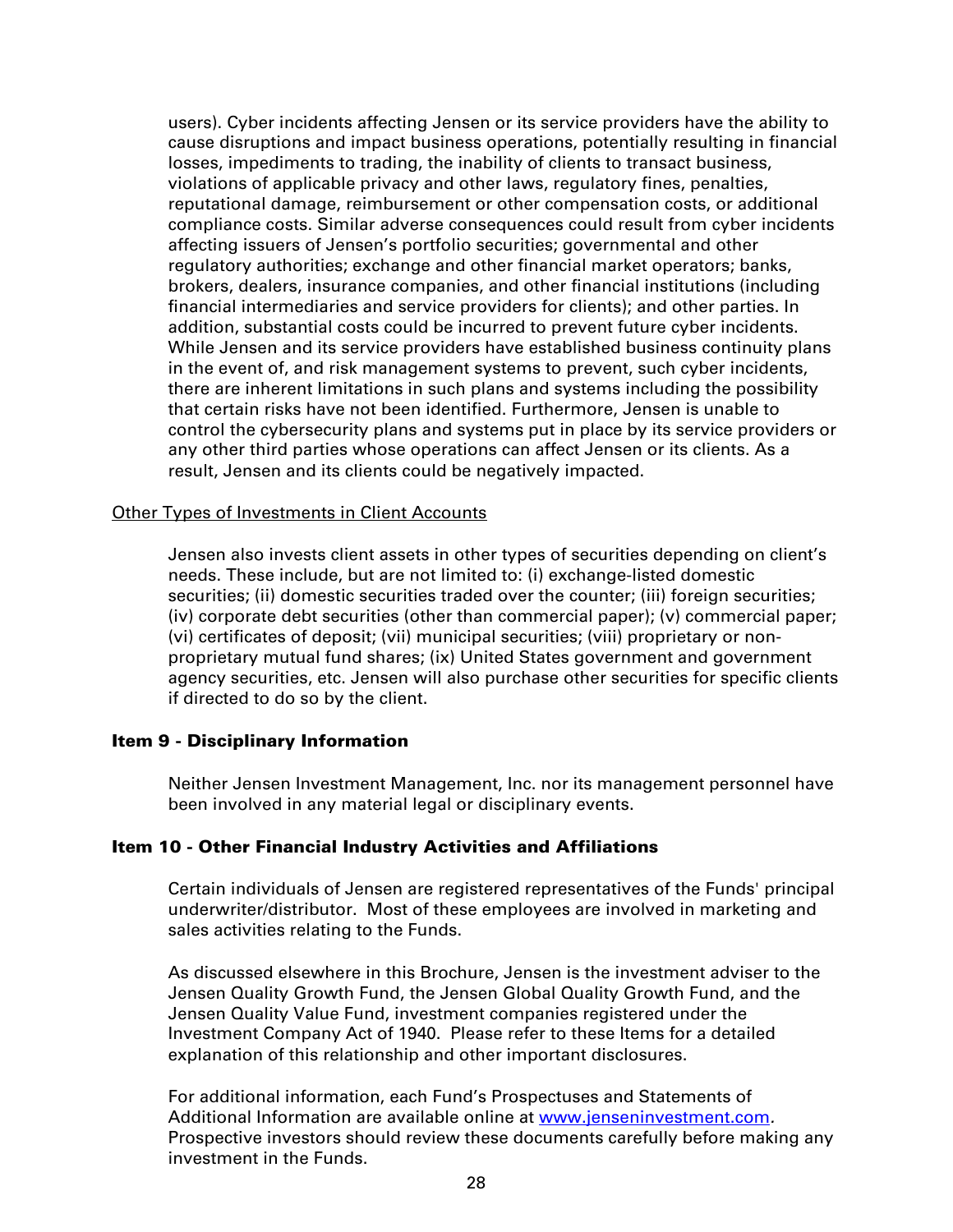# Item 11 - Code of Ethics, Participation or Interest in Client Transactions and Personal Trading

Jensen employees are permitted to purchase and sell, for their own accounts, the same securities Jensen recommends to its clients, subject to Jensen's *Code of Ethics and Statement of Policies* (the "Code"). Because employee personal trading creates conflicts of interest, Jensen's Code of Ethics is designed to mitigate and/or eliminate those conflicts where possible.

The Code (i) requires all employees to avoid serving their own personal interests (or Jensen's) ahead of the interests of Jensen's clients, (ii) prohibits them from taking inappropriate advantage of their position with Jensen, and (iii) requires that they conduct their personal securities transactions in a manner that does not operate adversely to the interests of Jensen's clients. The Code sets forth procedures, limitations, and prohibitions that govern employees' personal securities transactions in accounts held in their own names as well as accounts in which they have indirect ownership.

Subject to certain exceptions, employees are required to pre-clear all personal transactions in securities not otherwise exempt under the Code. Requests for authority to trade will be reviewed, and trades will be denied when the proposed personal transaction would be contrary to the provisions of the Code, including instances in which Jensen has purchased or sold the security (or has a pending trade order working for the security) for a client account that day, or the security has been purchased or sold in a client account within the blackout period. The blackout period does not apply to *de minimis* personal securities transactions in securities of relatively large market capitalization companies, as defined in the Code.

The Code includes other restrictions and prohibitions on personal trading, such as limitations on short-term trading and a ban on short sales of any security held in a client account, as well as limitations on the purchase of securities in an IPO or private placement. These prohibitions of the Code do not apply to certain exempt securities, such as mutual funds (excluding shares in the Jensen Quality Growth Fund, the Jensen Global Quality Growth Fund, and the Jensen Quality Value Fund, which are not exempt securities) and certain short-term debt securities.

In addition to the limitations and prohibitions described above, the Code subjects employees to various reporting obligations regarding their personal securities transactions and holdings. The Code is administered and enforced by Jensen. Reportable transactions are reviewed for compliance with the Code. Violations of the Code are reviewed by Jensen's Compliance Department and, to the extent necessary, Jensen's Managing Directors. Sanctions can be imposed based on the particular circumstances or the nature of the violation.

Jensen's Code also contains policies on insider trading that include procedures designed to prevent trading or communications by employees that might constitute the misuse of material, non-public information. These procedures include situations where an employee's spouse or family members are employed with companies whose stock is owned or considered for ownership in Jensen's client accounts.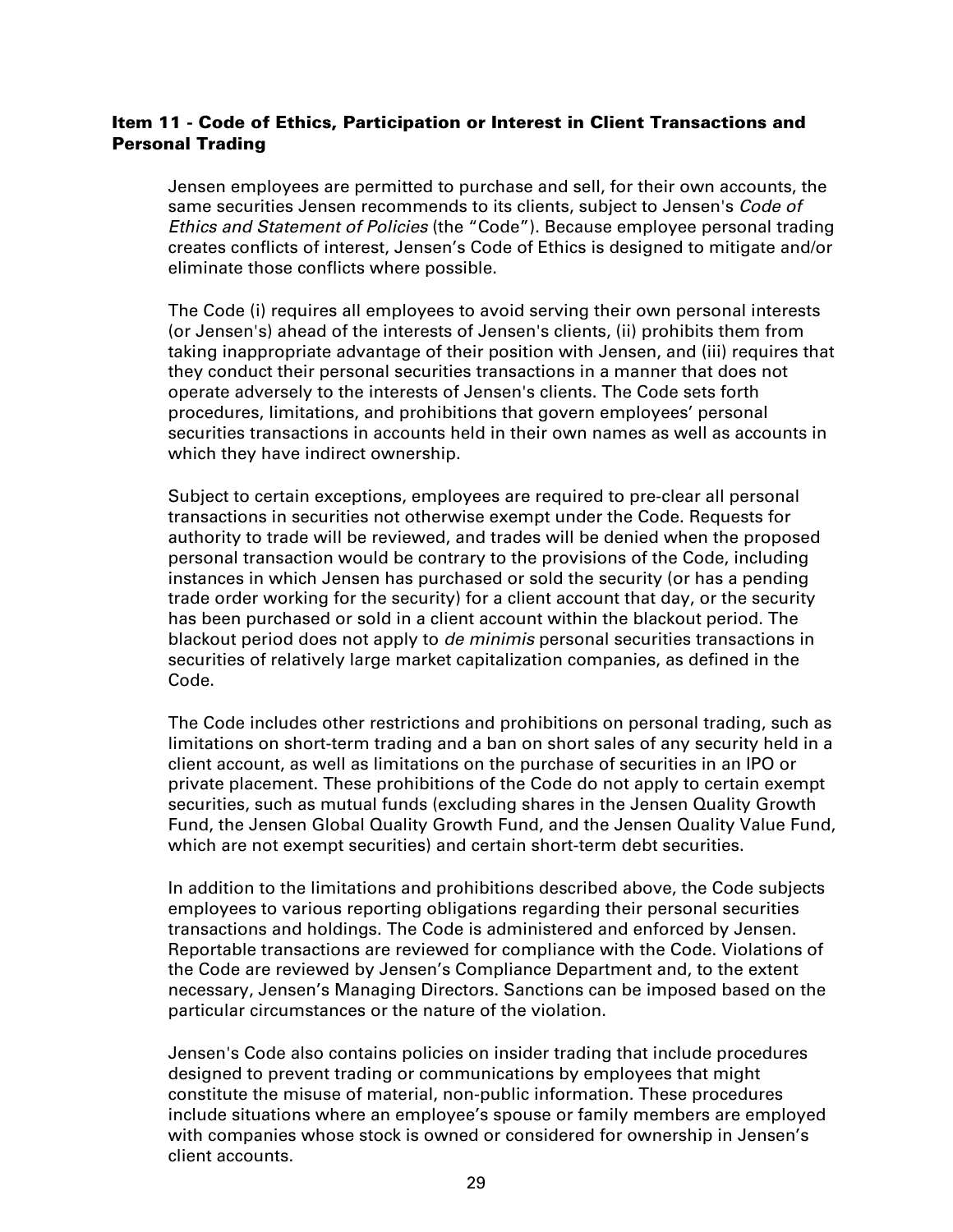As a direct result of family relationships, some employees have direct or indirect beneficial ownership in client accounts. Because these relationships present a conflict of interest, Jensen maintains internal controls governing these accounts, including limitations on the employee's authority to independently execute trades on behalf of the client (e.g., approval by another employee).

Jensen believes that its Code is reasonably designed to prevent certain personal securities trading-related and other potential conflicts of interest between Jensen, its employees, and Jensen's clients. However, clients should be aware that no set of rules can possibly eliminate all actual or potential conflicts of interests.

The Code also contains provisions that govern gifts and entertainment given and received. As corporate board membership, directorships, and other business activities could create conflicts of interest, the Code provides controls and requirements governing employee participation in other business activities such as involvement in non-profit entities, directorships, participation on boards, etc. All such activities must be pre-cleared through the Compliance department to ascertain if such a commitment is a conflict of interest with Jensen or our clients.

Although not part of the Code of Ethics, Jensen maintains policies and procedures that govern political contributions made to candidates for or incumbents in public office.

A copy of the Code is available to advisory clients and prospective clients. You can request a copy by contacting Jensen's Chief Compliance Officer at (503) 726-4384 or by emailing cco@jenseninvestment.com.

#### Item 12 - Brokerage Practices

Jensen employs the investment strategies described in Item 8 above. Depending on the language contained in the investment advisory agreements that Jensen enters into with its clients, clients give full and sole discretion and authority to do the following with respect to assets in client accounts: (i) make all investment decisions and effect securities transactions in accordance with any investment guidelines; (ii) select brokers or dealers to execute securities transactions; (iii) act as agent for all purchases, sales, or other transactions in securities in the client accounts; (iv) issue instructions to the custodian and all brokers or dealers executing transactions for client accounts; (v) arrange for the delivery of and payment for securities purchased and sold; (vi) invest or reinvest cash; and (vii) take whatever further steps Jensen deems appropriate for the management of client accounts.

# Order Strategy

Generally speaking, and when possible to do so, Jensen's Traders will attempt to execute trades in a manner that seeks to minimize market impact. In analyzing potential market impact, Traders consider a variety of factors, including, but not limited to, the size of the order(s), the liquidity of the security, the current trading environment, etc.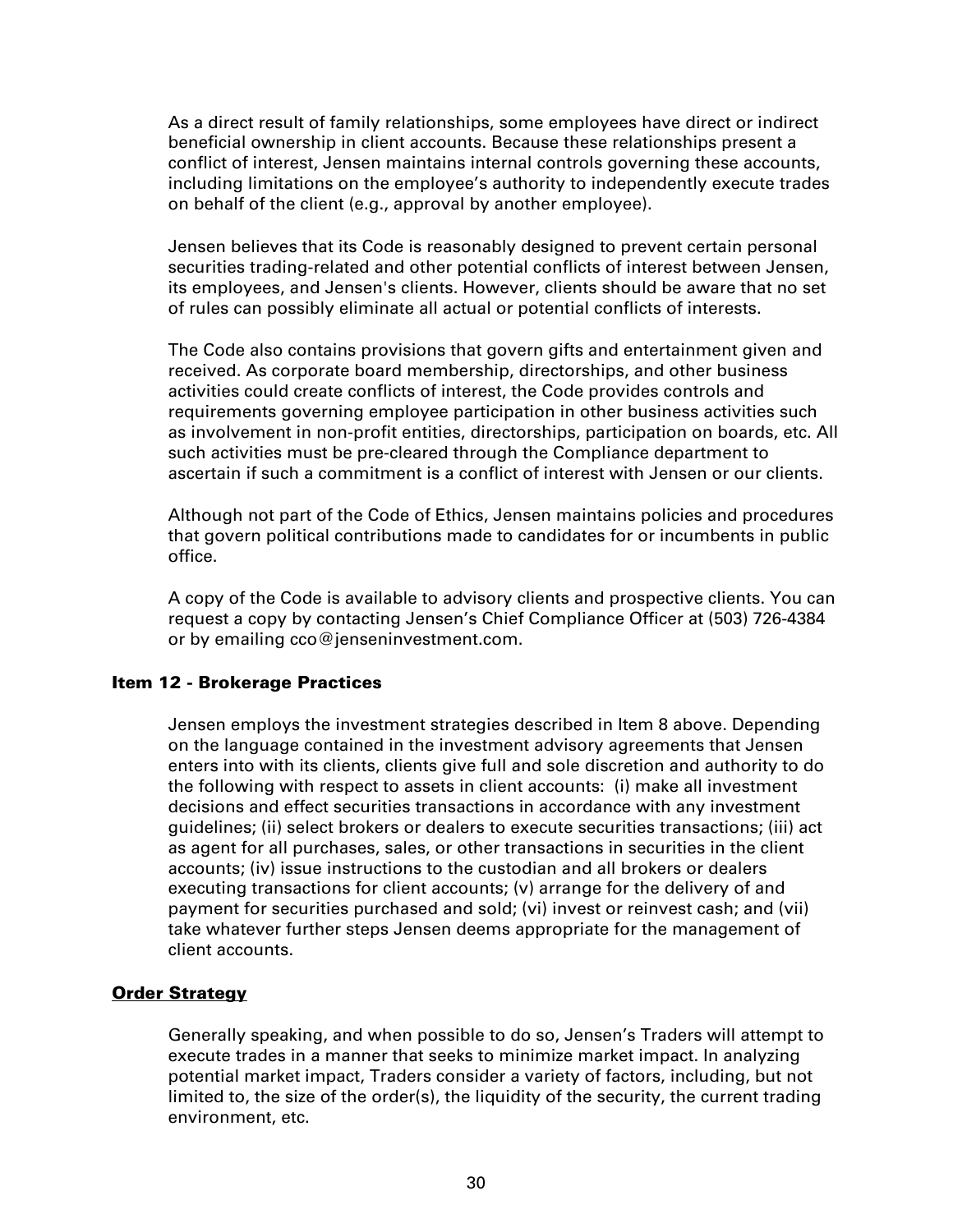Where market impact is a concern, Jensen's Traders are permitted to use their discretion to structure the trade(s) in the manner deemed most appropriate, including determining the number of trading sessions (i.e., days) needed, the number of securities to be traded during a particular session, the trading strategy to be employed, and the brokers to be used for the transactions or series of transactions.

Where market impact is not a concern, such as with small and/or individual orders, trades are generally entered "at market" and executed immediately.

At times, clients ask Jensen to change the manner of their investment in Jensen's strategies from a separately managed account to the Jensen Funds or vice versa. Trades in equities and mutual funds have differing trade settlement dates. To limit market impact of these trades with mismatched trade settlements, and depending on the client's needs, in some circumstances Jensen will sell and purchase securities on the same day. This reduces the risk that the client will be out of the market. However, this course of action can create a small margin interest payment for the mismatched settlements. Jensen will weigh each decision based on the client's needs, market conditions, and the risks of being out of the market for a period of time. However, clients should be aware that they are responsible for bearing the costs of any margin interest payment.

### Block Trade Aggregation

In their discretion and in an effort to seek more favorable executions and net prices for Jensen's clients, Jensen's Traders are permitted, but not required, to aggregate orders in a block for multiple client accounts when doing so is in the best interest of the client(s). Modeled Separately Managed Client Accounts generally participate in aggregated trades; however, participation is ultimately subject to the discretion of the Portfolio Manager assigned to the account, client investment guidelines, restrictions, applicable tax considerations, share lot size, transaction costs, and other considerations in assessing whether the client's best interests are served by participating in the aggregated trade. Accounts that do not meet the definition of a Modeled Separately Managed Client Account or that impose restrictions or limitations do not always participate in block trades with other clients whose accounts do not have any restrictions or limitations.

Where Traders believe that trades have the potential to impact the market, in an effort to treat all clients fairly and equitably, it is Jensen's policy to aggregate trades when possible. Additionally, trades will be aggregated when a Jensen investment team makes a decision to initiate a new position or exit an entire position in one of Jensen's investment strategies; a decision is made to substantially add or trim the number of shares of a particular security in a majority of Jensen's client accounts, including the model portfolio(s); or sizeable orders for the same security trading in the same direction (i.e., buy or sell) reach the trading desk at the same time. Clients should be aware that client-imposed restrictions, limitations, etc. might prevent the account from participating in the block trade or from holding the same positions or percentages as the model portfolio(s).

Where trades are not aggregated, as with individual client orders, Traders are permitted to execute trades in the order they are received from the Portfolio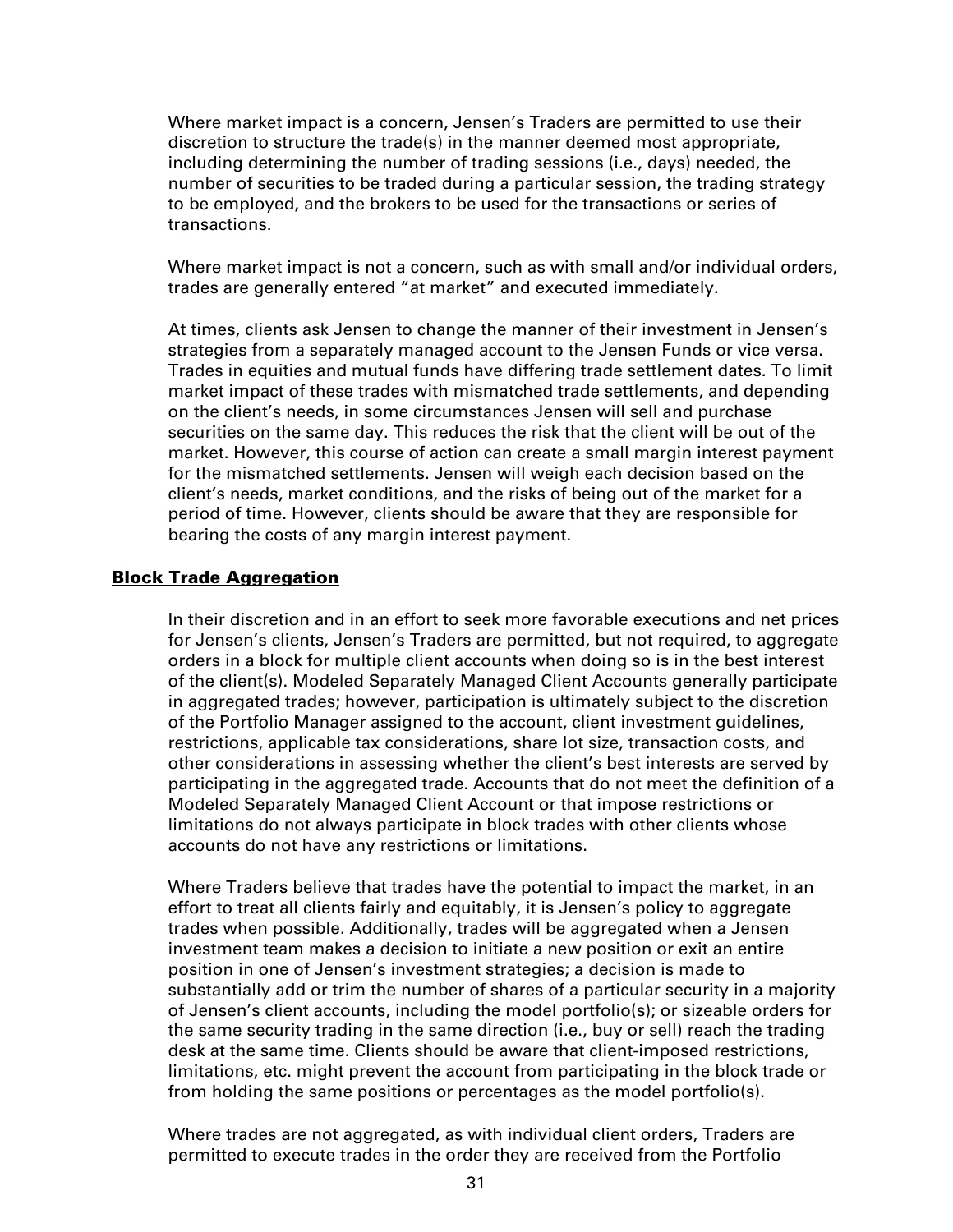Managers. However, if similar orders for different accounts are received after the first initial order for a security, Traders, in their discretion, are permitted to aggregate the remaining orders if all accounts would be treated in a fair and equitable manner.

# Broker Groups

Modeled Separately Managed Client Accounts participating in a block trade will be placed in "broker groups" pursuant to the following general guidelines:

- Where Jensen has complete discretion to select the executing brokers for client accounts (i.e., without any limitations including, but not limited to trade-away fees, commission sharing arrangements, etc.), accounts will be placed in one group regardless of the number of executing brokers used in a particular transaction;
- Where the client's custodian imposes trade-away fees when the custodian's affiliated broker is not used to execute trades (discussed further in the Directed Brokerage section of this Item 12), client accounts will be grouped together within the specific group that corresponds to the custodian's affiliated broker that will execute the trade (e.g., all clients whose custodian is "Custodian A" will be placed in the "Custodian A Group"; all accounts whose custodian is "Custodian B" will be placed in the "Custodian B Group"; etc.);
- Model Delivery clients and bundled fee clients are each placed in their own broker groups for purposes of broker rotation (e.g., "Model Delivery Client A" and "Model Delivery Client B" are treated as separate broker groups).
- Unless a client is otherwise a member of another broker group, clients who direct Jensen to use a specific broker or use commission recapture arrangements will be placed in their own broker group.

# Broker Rotation for Aggregated Block Trades

In an effort to treat all clients fairly over time, where Jensen's Traders intend to execute a block trade, the sequence of each participating broker group (discussed above) will be randomly generated in Microsoft Excel.

Deviations from the broker rotation are permitted for cases in which, in the discretion of the Trader(s), doing so is in the best interest of all clients participating in the block trade. For example, if a single broker experiences technological problems that prevent Jensen from executing a client's trades, Jensen will deviate from the previously set rotation, move to the next broker group in the rotation, and execute trades for clients in those other broker groups so as to not allow problems at a single broker to disadvantage other clients.

# Block Trade Allocation

# Average Share Price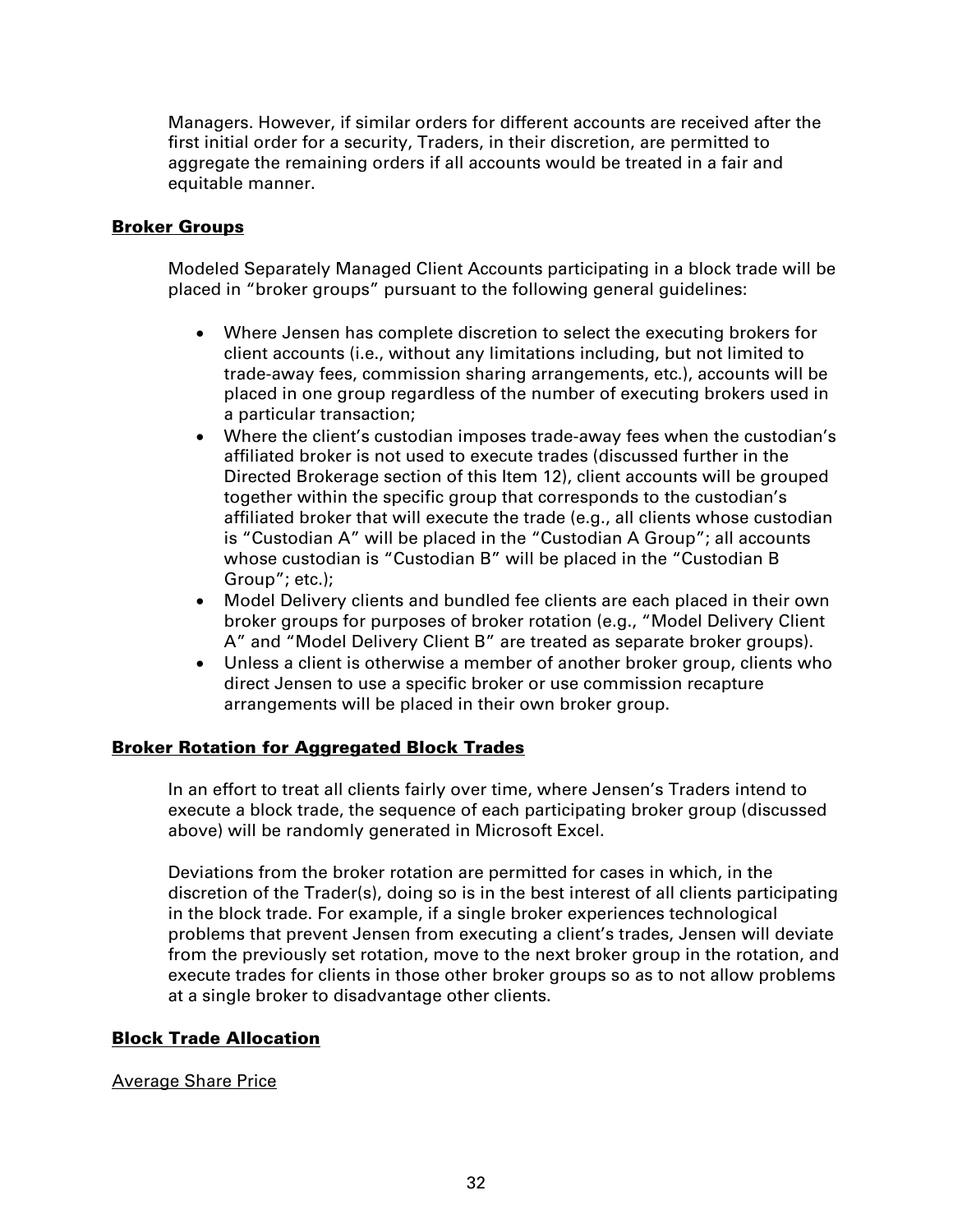Each client participating in the block trade will receive the average share price for transactions in a security on any given day. The average share price is determined by the particular broker group to which the client was assigned.

#### Transaction Costs

Where Jensen has complete discretion to select the executing broker and where broker selection is not constrained by trade-away fees, transaction costs will be shared pro rata based on each client's proportional participation in the transaction.

Some clients use custodians who charge trade-away fees on each transaction if the custodian's affiliated broker is not used to execute the client's trades. Because of Jensen's duty to seek best execution and in an effort to execute trades in a manner that is in the best interest of each client, in almost all cases, the existence of trade-away fees effectively limits Jensen's ability to select a different executing broker. Further, some of these affiliated brokers set commission rates that vary by client. In these cases, transaction costs are determined by the individual agreements between the client and the custodian/affiliated broker, as pro rata allocation of such costs is not possible.

# Allocation

Block trades will be allocated daily, on a pro rata basis, among all participating accounts until the orders are completed or canceled. If the order cannot be executed in full (i.e., all shares), the securities actually purchased or sold by the close of the trading exchange will be allocated on a pro rata basis based on each account's order size relative to the entire order. Adjustments to the pro rata allocation can be made to avoid having odd numbers of shares in client accounts or to avoid deviations from pre-determined minimum/maximum holdings limits established for any account.

# Client Participation in Aggregated Trades and Lot Sizes

In an effort to execute trades that are meaningful and in the best interest of the client, the level of a client's participation, if any, in an aggregated trade is determined by a variety of factors that have the potential to impact the Portfolio Manager's ability to fully implement a particular investment strategy. Among the factors considered are: (i) account restrictions and guidelines; (ii) the timing of account contributions or withdrawals; (iii) asset levels; (iv) whether a minimum number of shares is required when a new model portfolio position is implemented or when an entire position is sold from the model portfolio(s); (v) the impact of trading and other transaction costs; (vi) tax sensitivities; (vii) whether specific lot sizes are needed to bring the account's positions close to the position percentages of the model portfolio; (viii) where the client must grant approval for trades prior to execution; (ix) or where otherwise directed and/or agreed upon by the client. In all cases, the factors considered and the determination of a client's participation in the aggregated trade are subject to the discretion of the Portfolio Manager and/or the Traders.

Clients should be aware that to the extent that smaller share lots are traded, a client's portfolio performance returns can differ from the performance returns of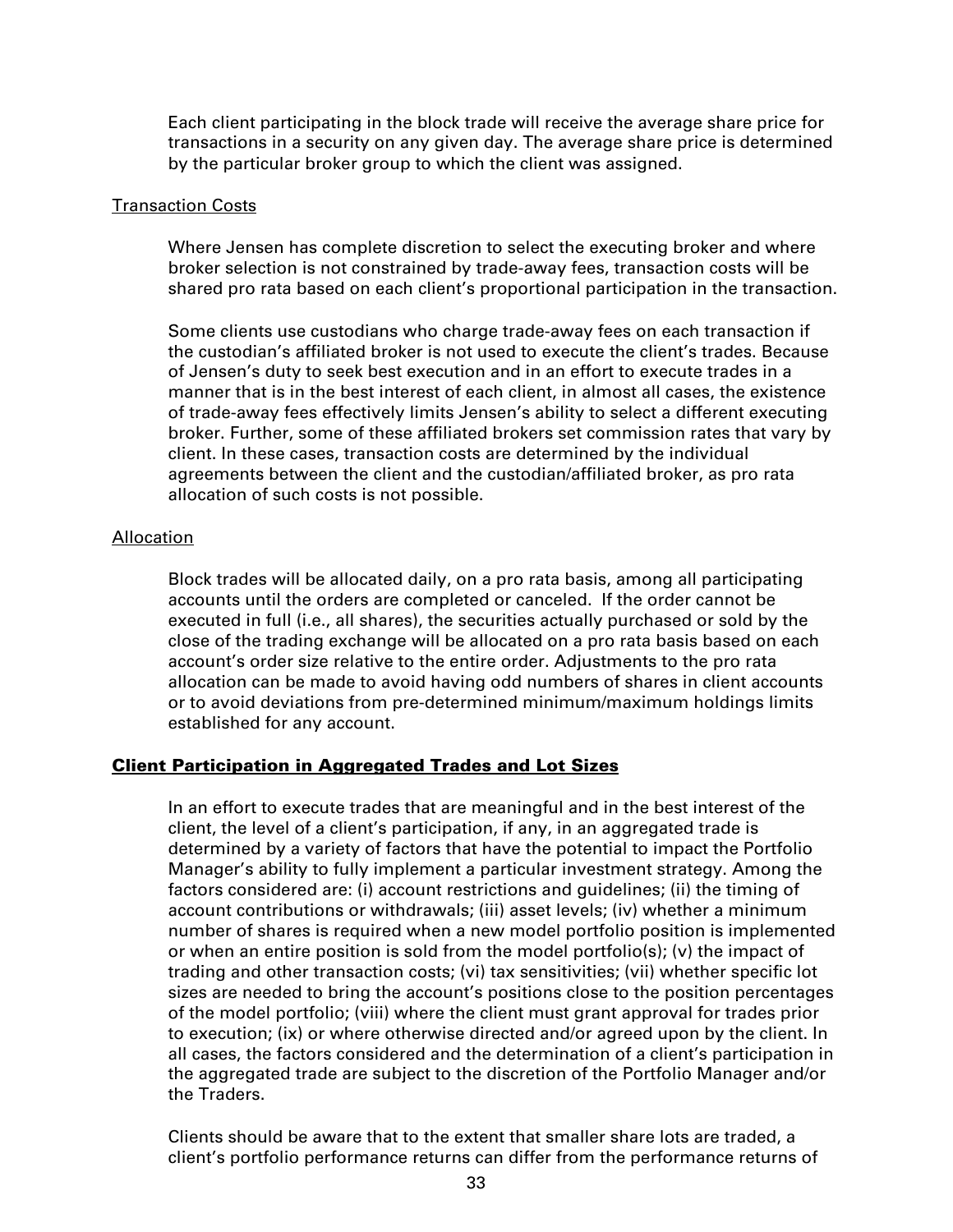the model portfolio or the performance returns of other clients who aren't impacted by the minimum lot size.

On occasion, clients request immediate investment of new assets or an immediate need for cash at a time when Jensen is preparing to execute a block trade (as discussed above) but has not yet done so. In these circumstances, on a case-bycase basis, pursuant to Jensen's duty to meet its fiduciary obligations and to seek best execution on each trade, the client's trades are generally executed prior to those of other clients that are scheduled to participate in the impending block trade, which could be a day or two before the block trade. Additionally, in these cases, the client's trades are modeled to the updated model portfolio that will be used in the block trade. Such trades are executed in an effort to avoid potentially duplicative transaction fees (e.g., commissions, etc.) that would occur if a client's trades were executed pursuant to the then-current model and then traded again, within days, according to the updated model. Without disclosing the specific changes to the model, Jensen will inform the client that model changes are imminent and to ask the client if they would prefer to wait to participate in the block trade. Because this process creates a potential conflict of interest whereby one client could potentially receive more favorable pricing than clients who participate in the block trade, trades executed under these circumstances are permitted only in those situations where, in Jensen's discretion, the client's trades do not have the potential to impact the market or otherwise adversely impact other clients.

Clients that do not participate in a block trade do not always receive the same execution as those clients who participate in a block trade.

# Broker Selection

Where it has full discretion to select the broker (i.e., without any limitations including, but not limited to trade-away fees, commission sharing arrangements, etc.), Jensen selects brokers on their perceived ability to obtain best execution. Jensen negotiates what it believes are favorable commission rates and execution services with brokers using the criteria described below.

Jensen's objective in selecting broker/dealers and in effecting portfolio transactions is to seek the best combination of price and execution with respect to its clients' portfolio transactions. The best net price, giving consideration to brokerage commissions, spreads, and other costs, is an important factor in this decision, but a number of other factors are also considered. Among the factors considered are: (i) Jensen's knowledge of negotiated commission rates and spreads currently available; (ii) the nature of the security to be traded; (iii) the size and type of transaction; (iv) the nature and character of the markets in which the security will be purchased or sold; (v) the desired timing of the trade; (vi) the activity existing and expected in the market for the particular security; (vii) confidentiality and anonymity; (viii) execution; (ix) clearance and settlement capabilities as well as the broker/dealer's reputation and perceived financial soundness; (x) Jensen's knowledge of broker/dealer operational problems; (xi) the broker/dealer's execution services rendered on a continuing basis and in other transactions; and (xii) the reasonableness of spreads or commissions. With respect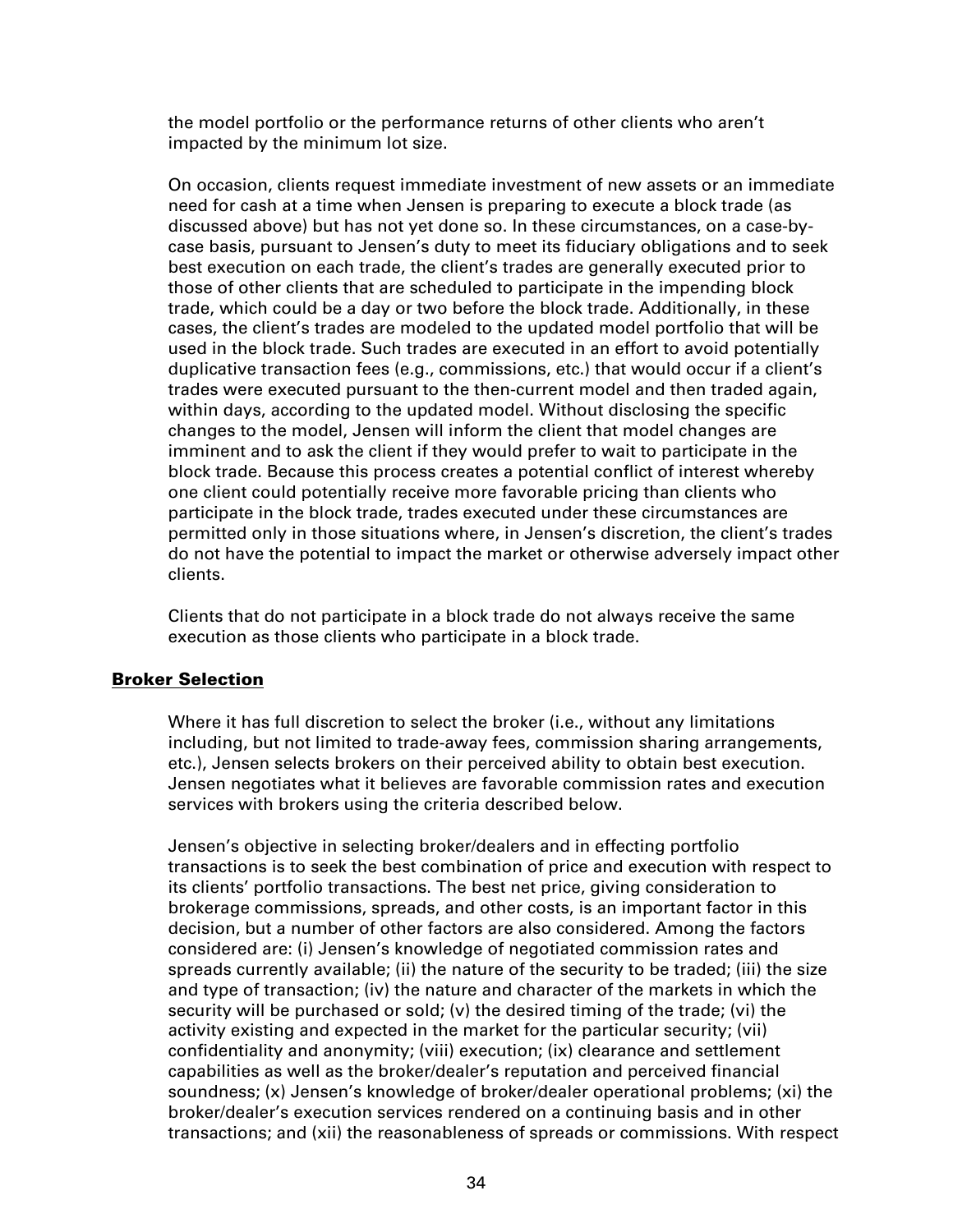to bond transactions, Jensen's traders generally compare broker or dealer bids or offers on the basis of best price net to client.

Jensen does not recommend broker/dealers to any client for any transaction unless they meet the criteria described above. Jensen also does not enter into any soft dollar arrangements to obtain research, meaning that it does not use its clients' commissions to pay for and receive investment research from any of its brokers.

### Directed Brokerage

Some clients request that Jensen execute trades with a specific broker at a commission rate agreed upon between the client and the broker. A client who directs Jensen to use a particular broker/dealer should consider whether such a direction will result in costs or disadvantages to the client, as further described below. Accordingly, a client should satisfy itself that the broker/dealer provides adequate price and execution of transactions.

If a client directs Jensen to place securities transactions through a specific broker, including as a result of commission recapture arrangements between the broker and the client, the client should consider the following factors: (i) the decision might negatively impact Jensen's ability to seek best execution on transactions for the client; (ii) Jensen will not attempt to negotiate commissions on the client's behalf, which can result in higher commissions, greater spreads or less favorable net prices than would be the case if Jensen retained sole discretion to select the brokers; (iii) the client's trades will not always be aggregated (blocked) with similar trades for other client accounts and thus the client will not receive any benefits, such as volume discounts, if any, that accrue from such blocked orders; (iv) the broker selected might not have appropriate capabilities or operational expertise; (v) the client's directed broker might not satisfy Jensen's broker selection criteria (as set forth above); and (vi) the client account might not generate returns equal to those of the firm's clients who do not direct brokerage. As a result, such clients could pay higher commissions and/or receive less favorable net prices than might be attained if the firm were able to maintain broker/dealer discretion. Jensen requires written client instructions to direct overall brokerage or specific transactions to a specific broker.

As stated above, some clients use custodians that have affiliated brokers. In many cases, these custodians or their affiliated brokers charge additional fees (tradeaway fees) on each security traded if a client's trades are executed with any broker other than the custodian's affiliated broker. In the vast majority of these instances, in order to avoid incurring those additional expenses, it is Jensen's policy and practice to trade with the custodian's affiliated broker. However, after considering the amount of the trade-away fee, if Jensen is able to achieve best execution, it will trade away from the affiliated broker. Additionally, in most cases, it is Jensen's practice not to negotiate commission rates with the custodian's affiliated broker. In some cases, the custodian or affiliated broker unilaterally sets the commission rates. These relationships might prevent Jensen from obtaining more favorable prices and execution than if Jensen had the ability to select a broker that doesn't impose such expenses.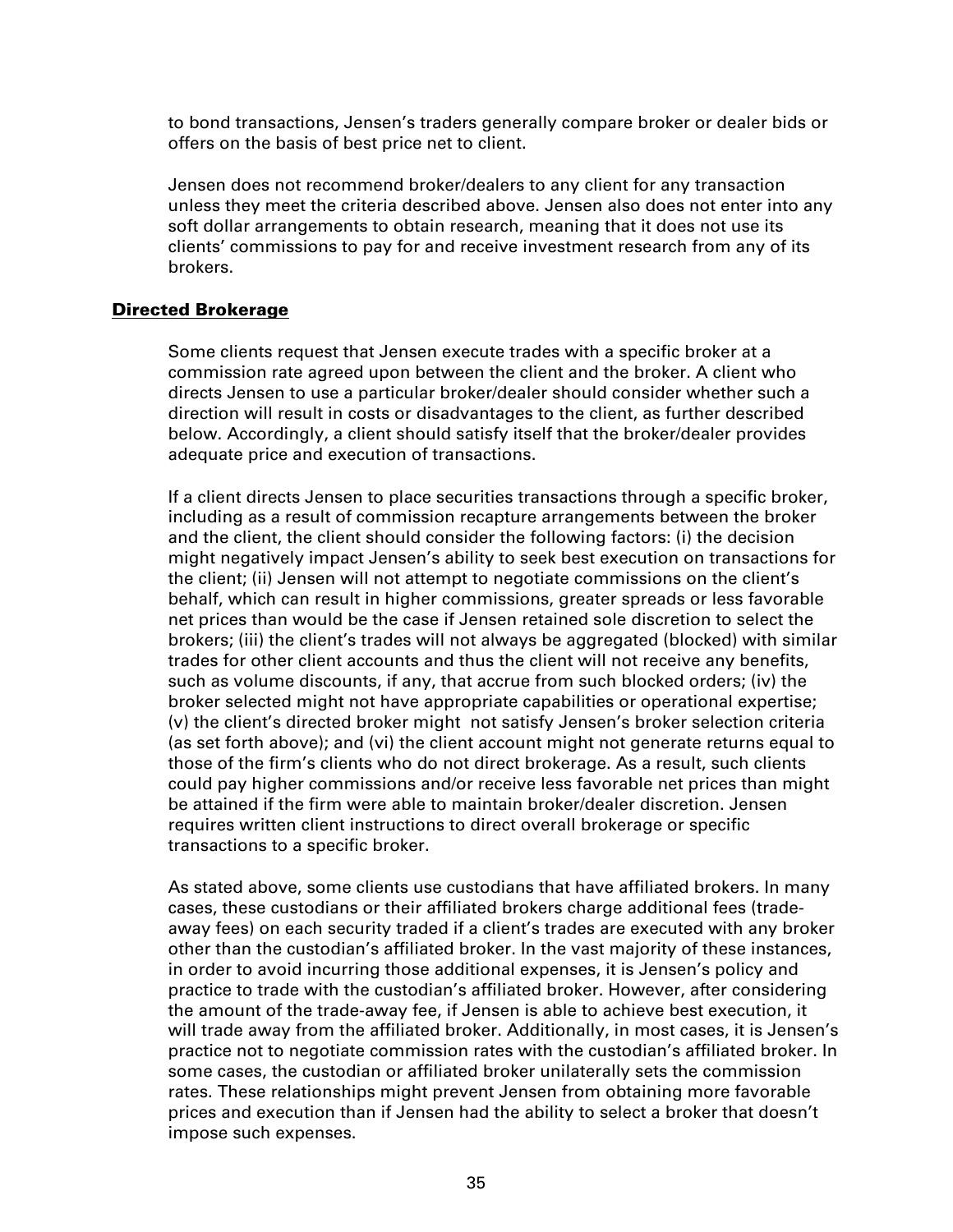Some clients retain the ability to execute trades directly within their account without prior notification to or permission from Jensen. Because Jensen does not exercise investment discretion over transactions unilaterally executed by the individual clients, clients should be aware that the limitations set forth in this Directed Brokerage section id Item 12 apply to such transactions.

### Jensen's Relationship with Pershing

Jensen recommends that some private clients establish brokerage accounts with Pershing Advisor Solutions, a registered broker/dealer and an affiliate of Pershing LLC (together, "Pershing"), to maintain custody of clients' assets and to trade securities for their accounts. Jensen is independently owned and operated and is not affiliated with Pershing. Pershing provides Jensen with access to its institutional trading and custody services and to its mutual fund supermarket program. Pershing does not charge Jensen clients for its custody services. In addition, Jensen's clients who use Pershing as their custodian do not pay any commission or transaction fees when they trade the Class J or Class I shares of the Jensen Quality Growth Fund, Jensen Global Quality Growth Fund and/or the Jensen Quality Value Fund in their account. For trades in the lower-cost Class Y shares of each of the three Funds, Pershing charges a commission rate of \$15 per trade. For trades in equities, Pershing charges a flat commission rate of \$5.00 per trade regardless of the number of shares traded.

Pershing imposes an additional fee on each security traded if a broker other than Pershing is used to complete client securities transactions. As a result, Jensen expects to execute investment trades through Pershing when Pershing is also the client's custodian.

Pershing makes available to Jensen other products and services that benefit Jensen, but might not directly benefit its clients' accounts, including those clients for whom Pershing is the custodian. Some of these other products and services assist Jensen in managing and administering clients' accounts. These products and services include providing, at no cost to Jensen, software and other technology, such as DocuSign, that facilitate the account opening process and that provide access to client account data, such as trade confirmations and account statements. Additionally, Pershing facilitates trade execution; provides pricing information and other market data; facilitates payment of Jensen's advisory fees from its clients' accounts; and assists with back-office functions, recordkeeping, and client reporting. Some of these services are used to service all or a substantial number of Jensen's accounts, including accounts not maintained at Pershing. Pershing also makes available to Jensen other services intended to help Jensen manage and further develop its business enterprise, including publications on information technology, regulatory compliance, and marketing. These types of products and services are made available to Jensen by Pershing (and certain other brokers) on an unsolicited basis as part of a bundled business package without regard to the commissions paid by Jensen's clients or the volume of business directed to Pershing (or such other brokers). This is a benefit to Jensen because Jensen does not have to produce or pay for the research, products, or services.

While Jensen believes that the services and arrangements that Pershing provides are a benefit to Jensen's clients, a conflict of interest exists because Jensen's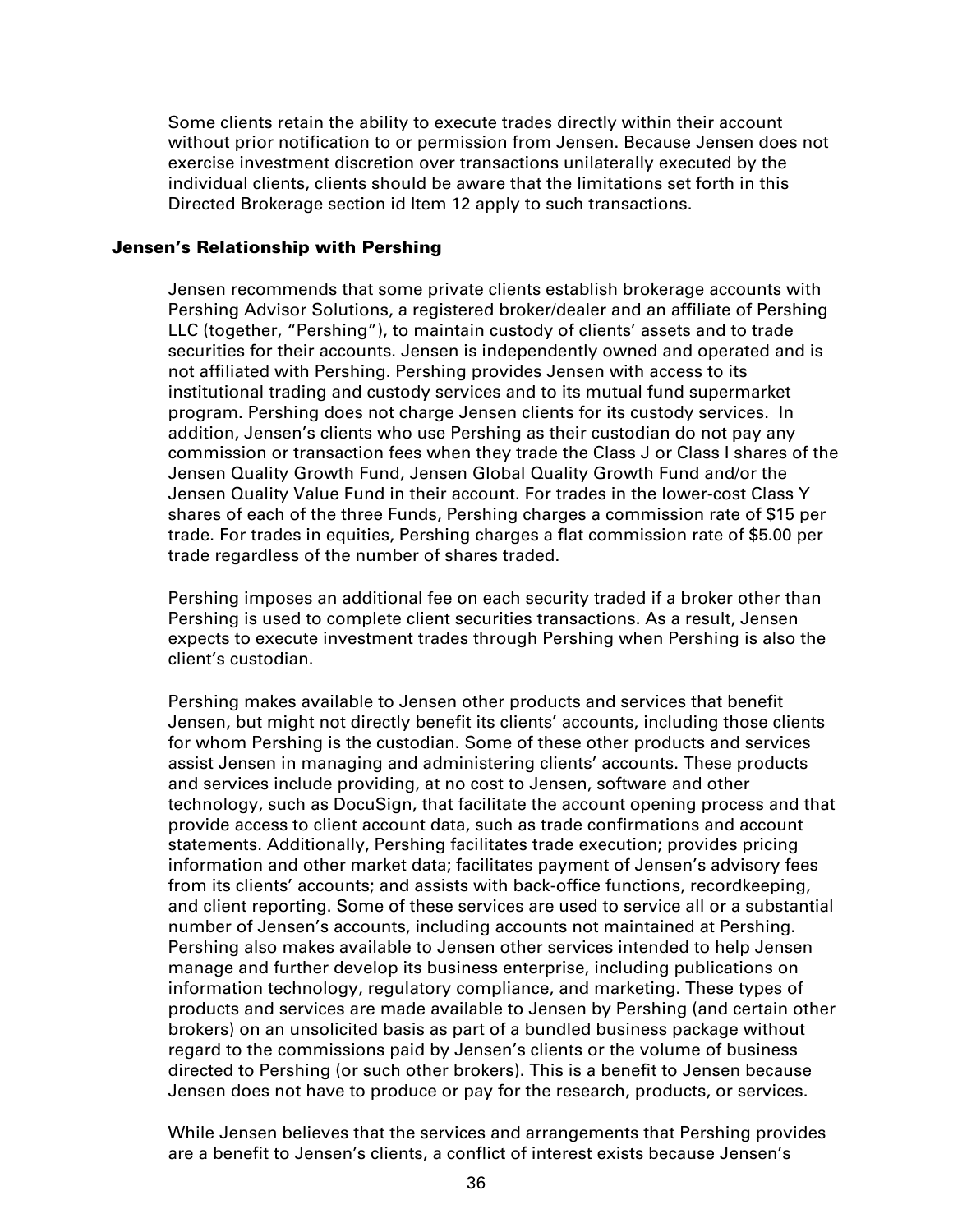recommendation that private clients maintain their assets in accounts at Pershing is also based in part on the direct and indirect benefits that Jensen receives from Pershing. Depending on the number of shares traded, clients whose assets are custodied at Pershing will pay more in commissions on equity trades than the same trades executed by another broker if the client assets are custodied by an entity other than Pershing.

In addition to benefits received from Pershing, other custodians and brokers provide Jensen with additional benefits that are not paid by Jensen or its clients but are provided because of the client's selection of the custodian and/or use of a particular broker. These services include publications on information technology, regulatory compliance, and marketing. These types of products and services are made available to Jensen on an unsolicited basis without regard to the commissions paid by Jensen's clients or the volume of business directed to them. This is a benefit to Jensen because Jensen does not have to produce or pay for the research, products, or services.

# Cross Trades, Agency Cross Transaction, and Principal Transactions

It is Jensen's policy to not engage in any cross trades, principal transactions, or agency cross transactions in client accounts. Cross trades occur when a broker, at the direction of an adviser, executes both a buy and a sell for the same security from one client account to another where both accounts are managed by the same investment manager. Principal transactions are generally defined as transactions when an adviser, acting as principal for its own account, buys from or sells any security to a client. An agency cross transaction occurs when an investment adviser acts as a broker for more than one client in the same transaction where one client is buying securities that the other is selling.

#### Trade Error Policies

Examples of trade errors include: (i) purchasing securities not legally permitted for an account (which includes separately managed accounts and mutual funds for which Jensen is the adviser); purchasing securities not permitted by an account's investment guidelines or client restrictions; (ii) purchasing or selling the wrong securities for an account; (iii) placing orders of an incorrect size or wrong number of shares; (iv) purchasing or selling securities for the wrong account; or (v) failing to purchase or sell securities as intended for a particular account, including trading in the wrong direction (purchase instead of sale); etc.

Where a trade error occurs in a client's account or in a Fund managed by Jensen, in each case, Jensen will seek to put the client in the same position that it would have been had the error never occurred. To the extent that the client suffers a loss, Jensen will make the client whole. Subject to the custodian's policies, gains will be retained by the client where the client bears the market risk for any corrective transactions in its account. In almost all cases, gains and losses that arise from the same series of transactions will be netted in determining the amount of the client's gains or losses. Where Jensen bears the market risk for any corrective transactions, it will absorb any losses and keep any gains.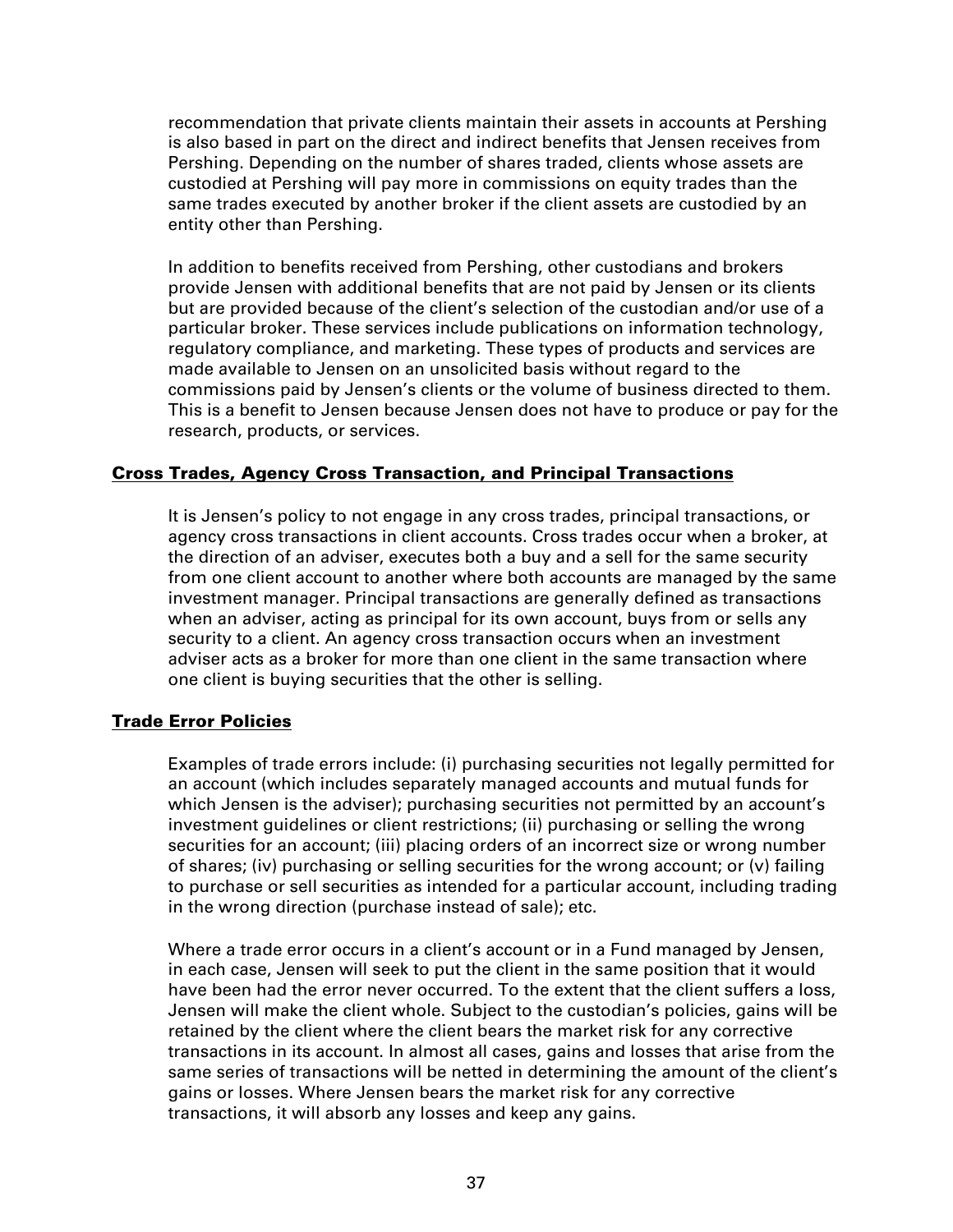Where Jensen is unable to execute correcting transactions in the client's account, other methods will be used to make the client whole, including, but not limited to, a reduction in or rebate to the client's investment management fee for a particular period.

Where necessary, Jensen will seek additional direction from the client or, in the case of a sub-advisory relationship, the Adviser.

### Item 13 – Review of Accounts

Unless otherwise directed by the client, accounts are generally reviewed with clients and the Portfolio Managers assigned to those accounts on at least an annual basis. Reviews might occur more frequently due to material changes in market conditions, the client's individual circumstances, changes to the model portfolio(s), or other circumstances that warrant a review as determined by the Portfolio Manager.

Additionally, based on the client's preferences, Portfolio Managers also communicate periodically with clients to keep them informed of the status of the client's account and to answer any questions the client has regarding the investment strategy for their account.

In addition to the monthly statements and confirmations of transactions that clients receive from their broker/dealer or other custodian, Jensen periodically provides clients with written reports pertaining to their account(s) in accordance with the client's preferences.

# Item 14 – Client Referrals and Other Compensation

Jensen has arrangements with unaffiliated third-party marketers and solicitors to arrange introductions with prospective clients or provide strategic business advice to Jensen with respect to marketing its products. Jensen anticipates that these activities will ultimately lead to client referrals. In exchange for these services, Jensen pays a fee to the third party. Fees are paid pursuant to a written agreement between the parties and vary by agreement.

In some arrangements, Jensen will pay a fee to the third party after the client hires Jensen as its investment adviser as follows: the referral fee paid represents a portion of the investment management fee paid by the client to Jensen and is paid to the third party at an agreed-upon frequency, such as quarterly. Jensen will continue to pay the third party a referral fee on a continuing basis so long as the client remains a client of Jensen. In these types of arrangements, if the client does not hire Jensen as its investment manager, the referral fee is not paid to the third party. Separate and apart from any referral fee, Jensen will pay the third party a fixed flat fee for any in-person meetings with prospective clients that are organized by the third party. Additionally, Jensen will reimburse the third party for travel and related costs if Jensen requests that the third party arrange a meeting with a prospective client.

Jensen also has arrangements with third parties in which the third party assists Jensen in development and marketing of investment products or other strategic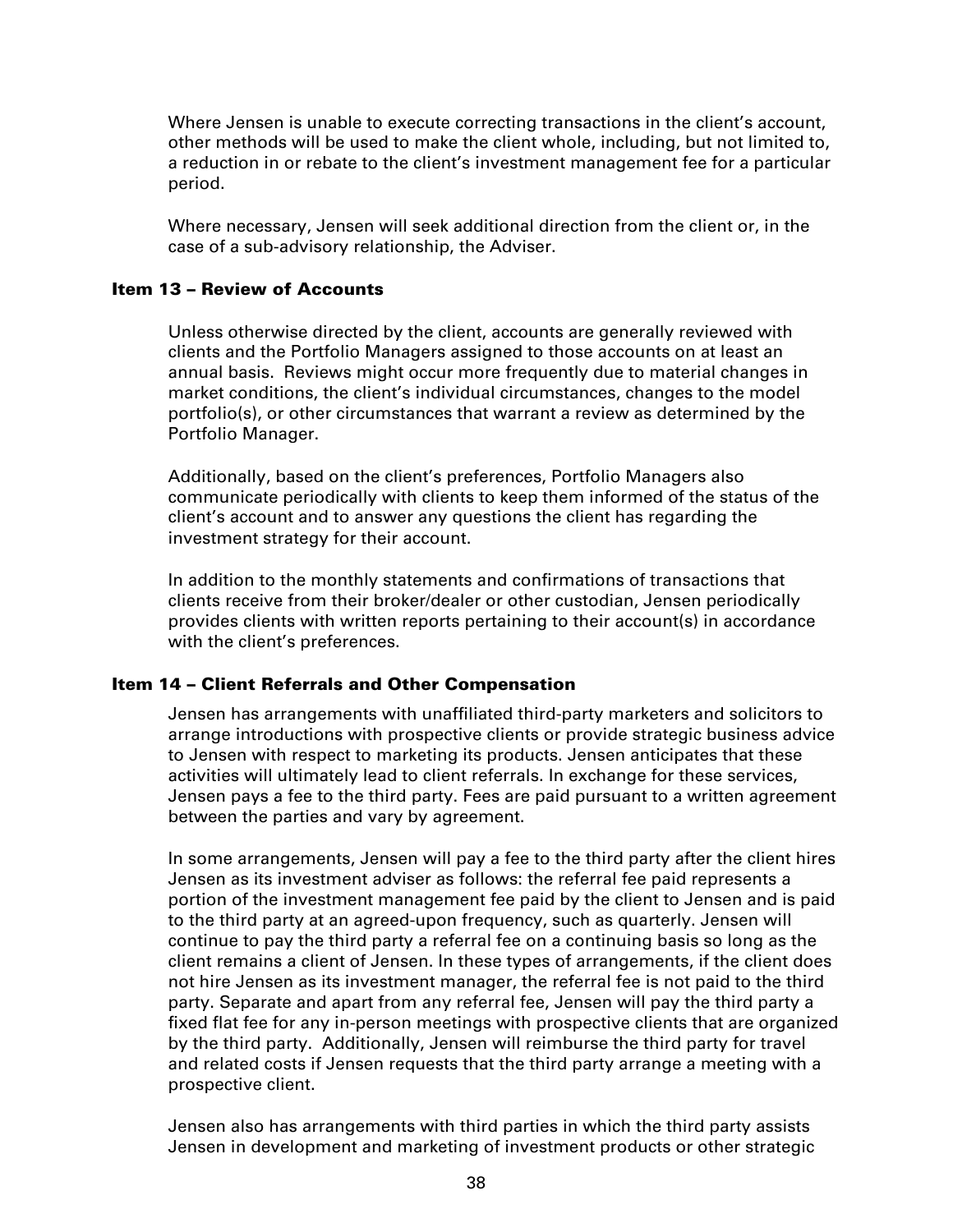business advice services. Jensen anticipates that these activities will ultimately lead to client referrals. Under this arrangement, Jensen pays the third party a fixed flat fee for each day the third party engages in activities related to the development and marketing of Jensen's investment products and strategies without regard to whether the third party refers a client to Jensen.

All fees in the arrangements discussed above are paid entirely by Jensen; clients do not pay any portion of the fees. Furthermore, there is no difference in the amount or level of investment advisory fees charged to clients who are referred to Jensen by third parties to whom Jensen pays a fee pursuant to the arrangements discussed above. However, clients should be aware that Jensen's policies regarding investment management fees as discussed in Item 5 in this brochure are applicable. Therefore, Jensen reserves the right to negotiate investment management fees based upon the nature of the services rendered, account size, account structure, servicing requirements, and/or any other pertinent factors unique to the relationship.

If you are a referred client, you should be aware of the conflicts that exist between you and Jensen and/or you and the third party with respect to the arrangements described above. Third parties may refer potential clients to Jensen based in part because they will receive an ongoing fee from Jensen and not solely because Jensen provides investment strategies that are appropriate and suitable for the client. To mitigate this conflict, Jensen retains ultimate discretion to accept client referrals from solicitors; however, that does not mitigate your conflict with the third party.

On occasion, Jensen sponsors, from its own resources, client or client consultant activities or events such as fundraisers, golf outings, etc. Additionally, Jensen, at the discretion of the Board of Directors, will make charitable contributions when requested by a client. Such sponsorships and contributions are generally no more than 10% of the annual investment advisory fees paid by the client.

From time to time, employees attend conferences or workshops sponsored by entities or individuals that have a business relationship with Jensen or seek to have a business relationship with Jensen. In some cases, registration fees are waived or reduced by the sponsor.

# Item 15 – Custody

As previously disclosed in the "Fees and Compensation" section (Item 5) of this Brochure, Jensen directly debits advisory fees from some client accounts. Additionally, at the request of the client, Jensen will facilitate transfers of assets to third parties with the client's authorization. Having the ability to deduct advisory fees and to use standing letters of authorization to facilitate the transfer of assets constitutes custody. However, all client assets are held at a qualified custodian in separate accounts in the client's name. Jensen does not maintain physical custody of client assets.

As part of the advisory fee billing process, the client's custodian is advised of the amount of the fee to be deducted from that client's account. On at least a quarterly basis, the custodian is required to send to the client a statement showing all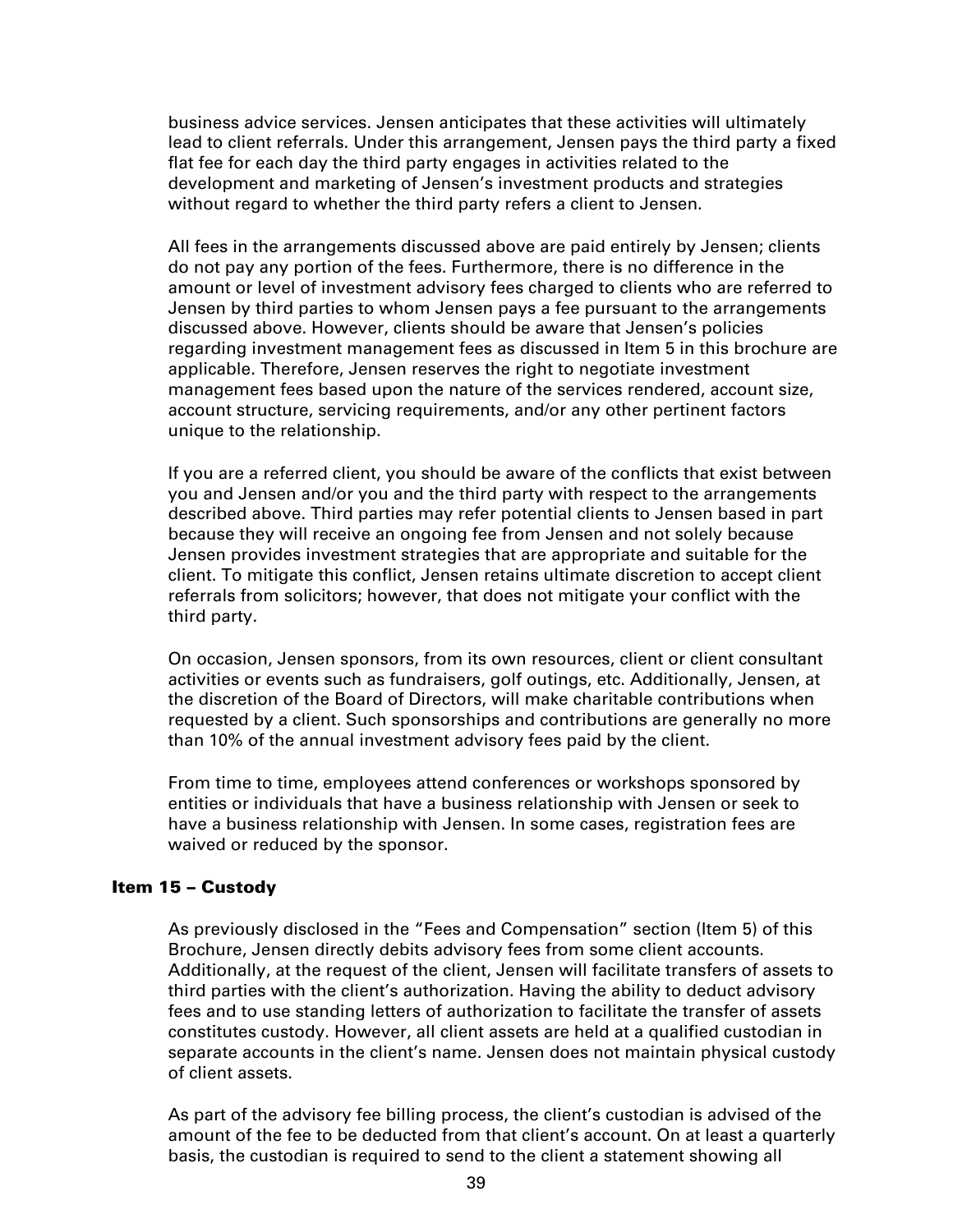transactions within the account during the reporting period.

Because the custodian does not calculate the amount of the fee to be deducted, it is important for clients to carefully review their custodial statements to verify the accuracy of the calculation, among other things. Clients should contact Jensen directly if they believe that there is an error in their statement.

In addition to the periodic statements that clients receive directly from their custodians, Jensen also sends account statements directly to clients with billable assets on a quarterly basis unless the client requests a different reporting frequency. Clients solely invested in the Jensen Funds are not charged a separate investment management fee by Jensen, and therefore, do not receive an account statement. Jensen urges its clients to carefully compare the information provided on these statements to verify that all holdings and values are correct and current.

# Item 16 – Investment Discretion

The majority of clients employ Jensen to provide discretionary asset management services for all assets in their account, in which case Jensen places trades in a client's account without contacting the client to obtain their permission prior to each trade. Clients give Jensen discretionary authority upon signing an investment advisory agreement with Jensen. Jensen has full and sole discretion and authority to do the following with respect to assets in client accounts: (i) make all investment decisions and effect securities transactions in accordance with any investment guidelines; (ii) select brokers or dealers to execute securities transactions; (iii) act as agent for all purchases, sales, or other transactions in securities in the client accounts; (iv) issue instructions to the custodian and all brokers or dealers executing transactions for client accounts; (v) arrange for the delivery of and payment for securities purchased and sold; (vi) invest or reinvest cash; and (vii) take whatever further steps Jensen deems appropriate in the management of client accounts.

Depending on the custodian, some clients are required to execute a limited power of attorney with their custodian in order to provide Jensen with the authority to execute trades and otherwise manage the client's account. However, clients can limit this authority through additional provisions of the agreement (e.g., social restrictions, sector limitations) and can subsequently change/amend such limitations by providing Jensen with written instructions.

As previously discussed, some clients retain the ability to execute transactions in their accounts and/or direct Jensen to execute transactions in certain securities. In those cases, Jensen does not exercise discretion for those transactions.

### Item 17 – Voting Client Securities

Jensen votes proxies based on the contractual arrangement between Jensen and the client and/or consultant relationships described in the investment management agreement. For ERISA accounts, Jensen will vote proxies unless the plan documents specifically reserve the plan sponsor's right to vote proxies.

Generally, Jensen votes the proxies for a specific security to the extent that is has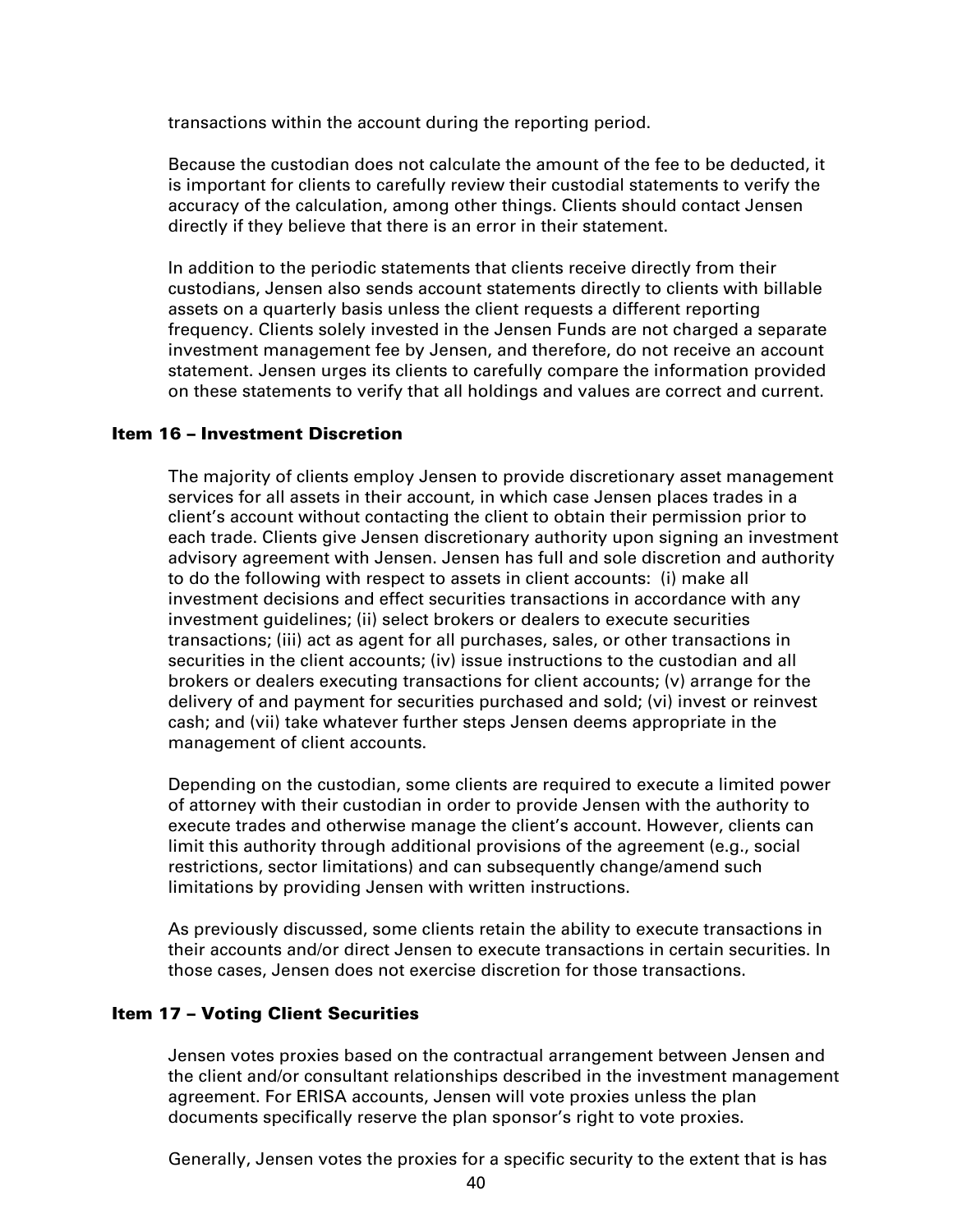investment discretion to buy or sell the security on behalf of the client. With limited exception, if Jensen does not have investment discretion, it will not vote the proxies, and clients will be responsible for voting those proxies. However, in some situations, Jensen will vote proxies when it does not have investment discretion if the client requests that Jensen vote proxies. If Jensen is not responsible for voting proxies, the clients will receive proxy materials directly from their custodian or transfer agent. If a client account is on margin, the exact number of shares allowed for voting by the custodian is generally less than the shares in the account and therefore, Jensen will not be able to vote all shares owned by the client.

# **Jensen's Proxy Voting Policies**

It is Jensen's policy to vote all proxies received for clients on a timely basis, except that Jensen generally will not vote proxies received for any security for which the cumulative market value of the security held in all client accounts managed by Jensen is less than \$250,000, unless the security is held in the Jensen Quality Growth Fund, the Jensen Quality Value Fund, the Jensen Global Quality Growth Fund, or a collective investment fund. Upon receiving each proxy, Jensen will review the issues presented and make a decision to vote for, against, or abstain on each of the issues presented in accordance with the proxy voting guidelines that it has adopted. Jensen will consider information from a variety of sources in evaluating the issues presented in a proxy. Jensen generally supports policies, plans, and structures that it believes gives quality management teams appropriate latitude to run the business in a way that is likely to maximize value for owners. Conversely, Jensen generally opposes proposals that clearly have the effect of restricting the ability of shareholders to realize the full potential value of their investment. Clients can ask Jensen to vote differently on certain issues for their securities by contacting Jensen at the telephone number listed on the cover of this Brochure. In these cases, every reasonable effort will be made to accommodate the clients' requests.

# Proxy Voting Conflicts of Interest

Where a proxy proposal raises a potential material conflict between Jensen's interests and a client's interest (including a mutual fund client) Jensen will resolve such a conflict in the manner described below:

# Vote in Accordance with the Guidelines

To the extent that Jensen's guidelines address the specific proxy issue (i.e., to approve or oppose the proposal), Jensen will vote in accordance with those guidelines.

# Obtain Consent of Clients

To the extent that Jensen's guidelines dictate that Jensen generally decides the matter on a case by case basis, with respect to the proposal in question, Jensen will disclose the conflict to the relevant clients and obtain their written consent to the proposed vote prior to voting the securities for client accounts. The disclosure to the client will include sufficient detail regarding the matter to be voted on and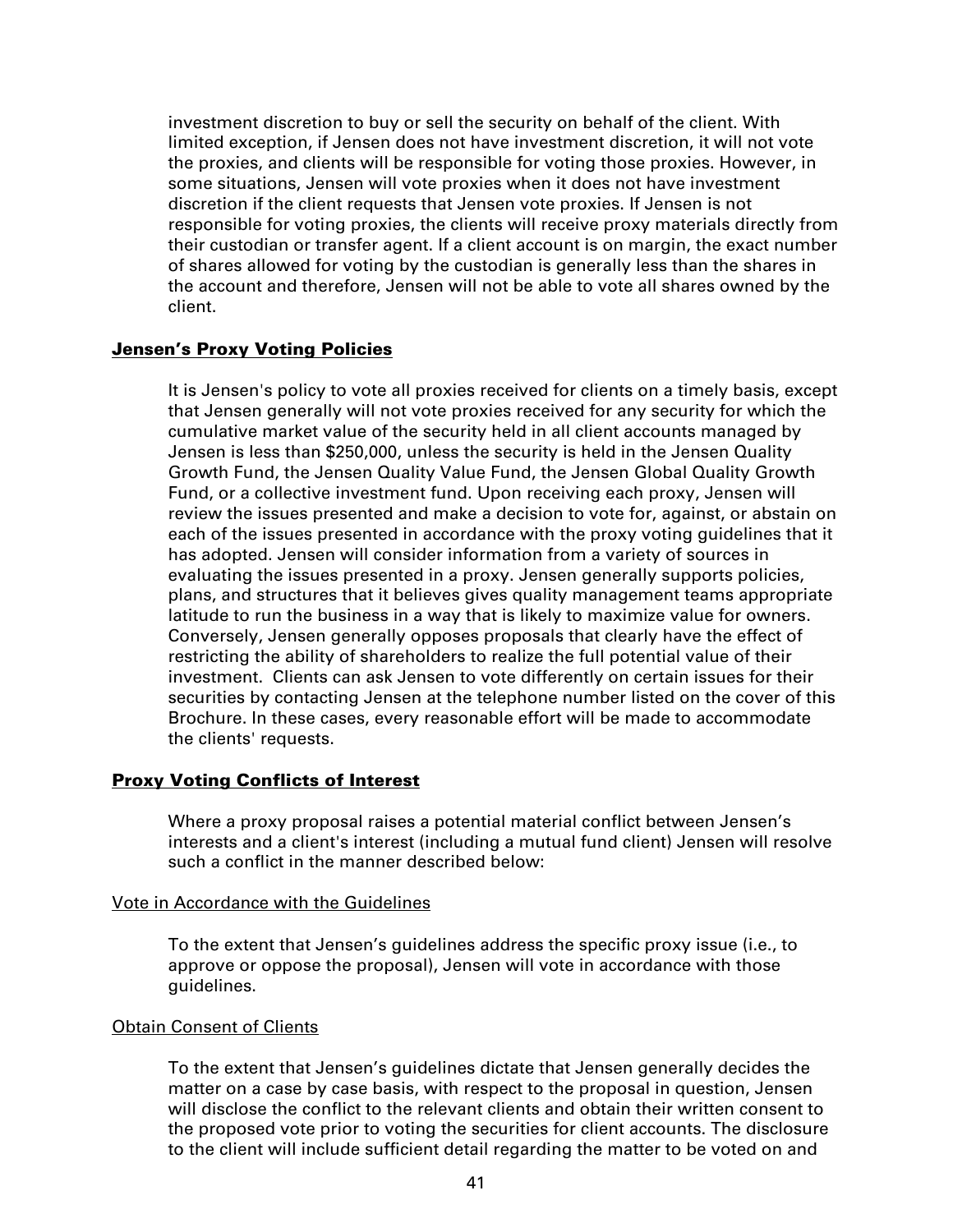the nature of Jensen's conflict to allow the client to make an informed decision regarding the vote. If a client does not respond to such a conflict disclosure request, Jensen will abstain from voting the securities that are the subject of the conflict, unless the client is notified that Jensen will take a particular course of action if the client does not respond to the request. If the client denies the request, Jensen will abstain from voting the securities that are the subject of the conflict.

#### Client Directive to Use an Independent Third Party

Alternatively, if requested in writing, a client can specifically direct Jensen to forward all proxy matters to an independent third party selected by the client. The independent third party can then review and make recommendations for those proxies for which Jensen has determined the existence of a material conflict of interest regarding the client's securities. Where such an independent third party's recommendations are received by Jensen on a timely basis, Jensen will vote all such proxies in accordance with such third party's recommendation. If the third party's recommendations are not received in a timely manner, Jensen will abstain from voting the securities held by that client's account.

### Conflict of Interest Procedures for Clients Invested in Jensen Funds

Jensen has determined that a material conflict of interest exists in situations where: (i) the Investment Company Act of 1940 requires a proxy vote by fund shareholders; (ii) Jensen clients are invested in mutual funds for which Jensen acts as the investment adviser to those funds; and (iii) clients grant discretion to Jensen to vote proxies on the client's behalf, including any such votes required by the Investment Company Act of 1940. In such situations, clients will be informed, in writing, of the nature of the conflict and will be afforded the opportunity to vote their own proxies. If, after notice to the client, the client does not notify Jensen of its intent to vote their own proxies, Jensen will exercise its discretion and vote proxies on the client's behalf.

# More Information

Clients can obtain a copy of Jensen's complete proxy voting policies and procedures. Clients can also request, in writing, information on how proxies for their shares were voted. Please make all requests to Jensen's Chief Compliance Officer at (503) 726-4384, or by email to  $cco@$  jenseninvestment.com. If any client requests a copy of Jensen's complete proxy policies and procedures or how Jensen voted proxies for his/her account(s), Jensen will promptly provide such information to the client.

# Item 18 - Financial Information

If applicable, registered investment advisers are required to provide in this Item certain financial information or disclosures about their financial conditions.

Under no circumstances does Jensen require or solicit payment of fees in excess of \$1,200 per client more than six months in advance of services being rendered. Therefore, Jensen is not required to include a balance sheet.